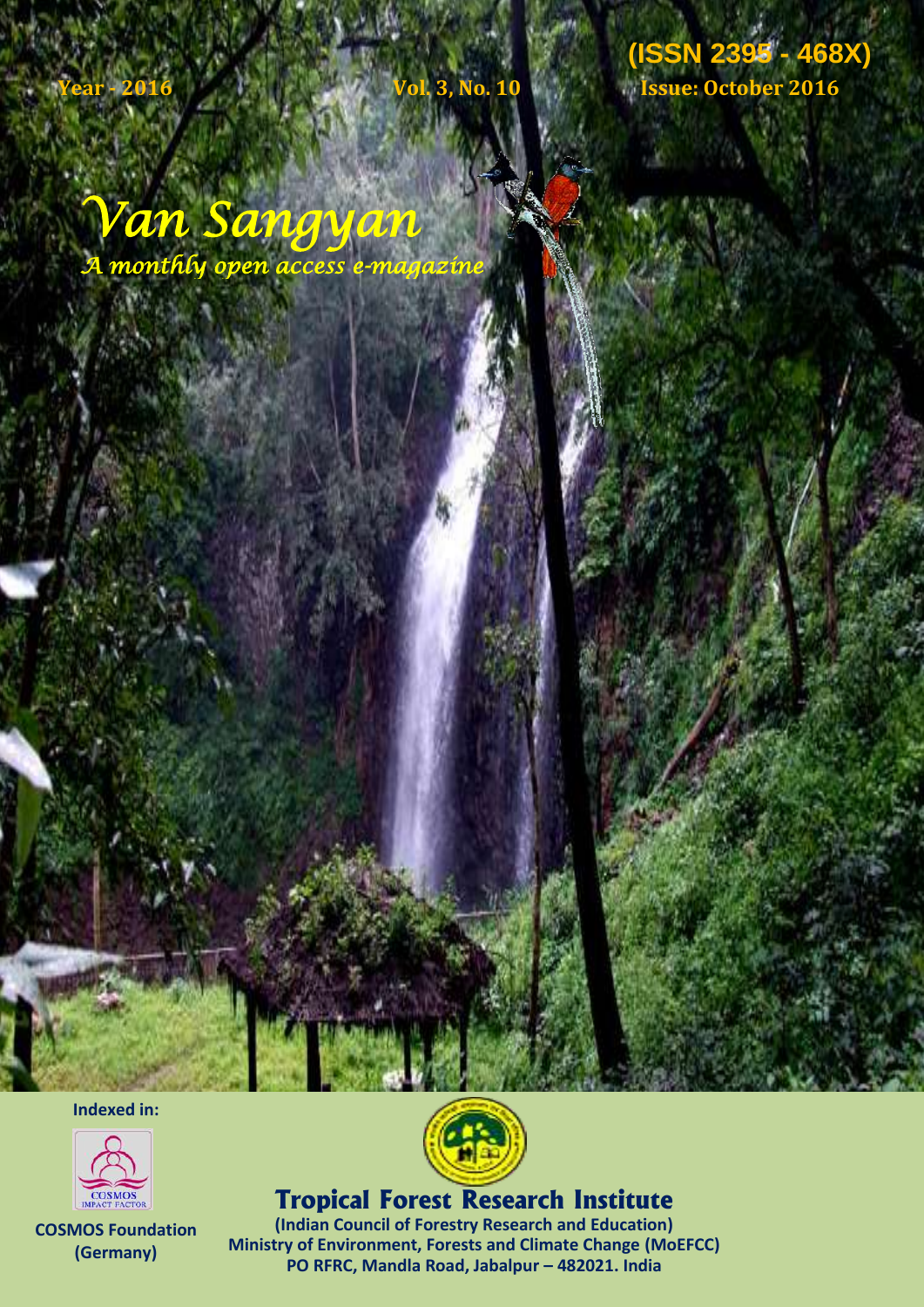*Van Sangyan* 

# **Editorial Board**

| <b>Patron:</b>                   | Dr. U. Prakasham, IFS   |
|----------------------------------|-------------------------|
| <b>Vice Patron:</b>              | P. Subramanyam, IFS     |
| <b>Chief Editor:</b>             | Dr. N. Roychoudhury     |
| <b>Editor &amp; Coordinator:</b> | Dr. Naseer Mohammad     |
| <b>Assistant Editor:</b>         | Dr. Rajesh Kumar Mishra |

# **Note to Authors:**

We welcome the readers of Van Sangyan to write to us about their views and issues in forestry. Those who wish to share their knowledge and experiences can send them:

| by e-mail to        | vansangyan_tfri@icfre.org           |
|---------------------|-------------------------------------|
| or, through post to | The Editor, Van Sangyan,            |
|                     | Tropical Forest Research Institute, |
|                     | PO-RFRC, Mandla Road,               |
|                     | Jabalpur (M.P.) - 482021.           |

The articles can be in English, Hindi, Marathi, Chhattisgarhi and Oriya, and should contain the writers name, designation and full postal address, including e-mail id and contact number.

TFRI, Jabalpur houses experts from all fields of forestry who would be happy to answer reader's queries on various scientific issues. Your queries may be sent to The Editor, and the expert's reply to the same will be published in the next issue of Van Sangyan.

**Cover Photo: Panoramic view of Achanakmar-Amarkantak Biosphere Reserve Photo credit: Dr. N. Roychoudhury and Dr. Rajesh Kumar Mishra, TFRI, Jabalpur (M.P.)**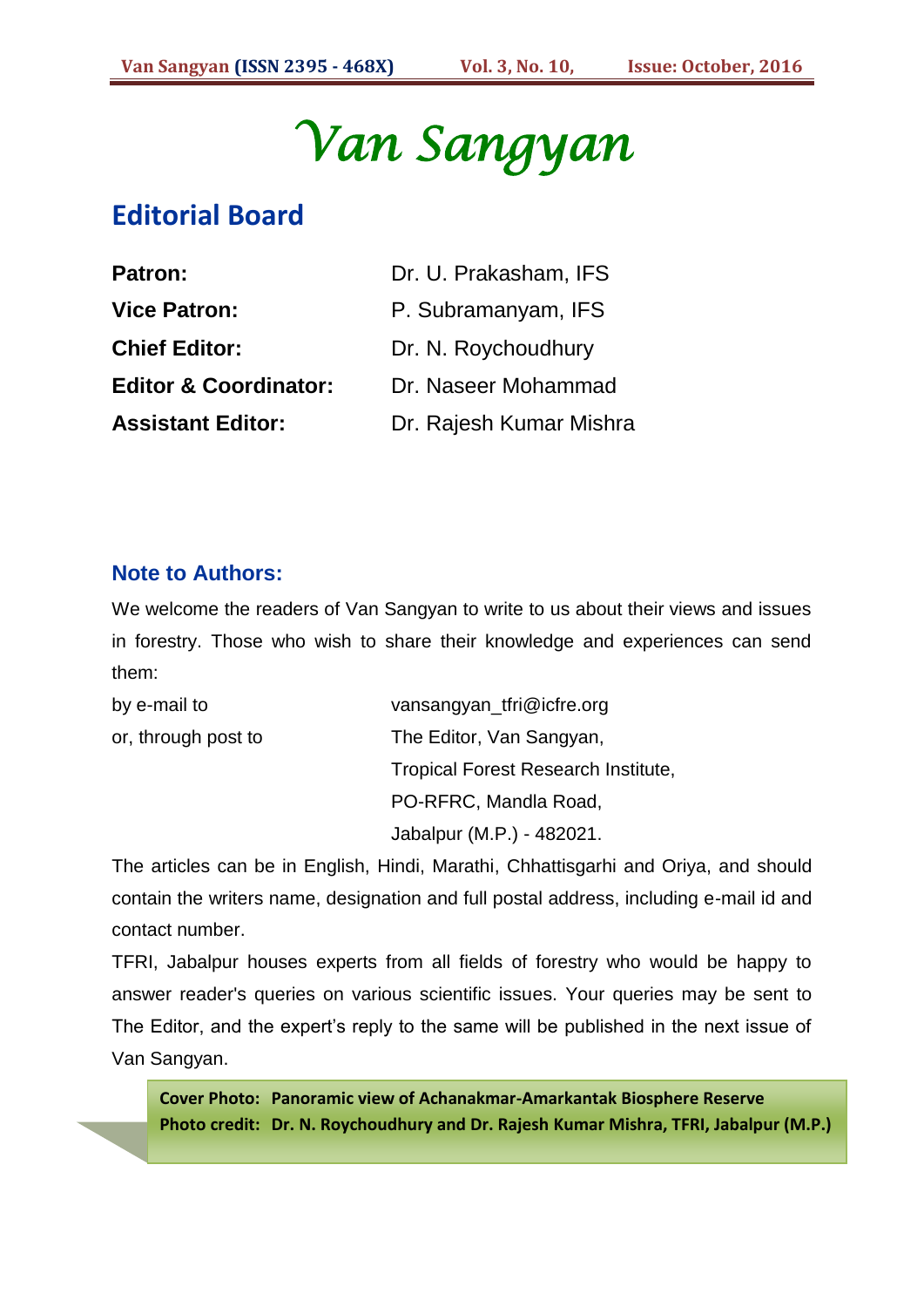# **From the Editor's desk**

Solanum nigrum Linn. and related species (Family Solanaceae), commonly known as 'Black nightshade' are worldwide

weeds of arable land, gardens, rubbish tips, soils rich in nitrogen, in moderately light and warm situations which occur from sea to montane levels. They are, however, also widely used as leafy herbs and vegetables, as a source of fruit and for various medicinal purposes. Therefore, human consumption of their leaves and fruits as food is widespread, particularly in Africa and south east Asia. Unfortunately, there is also widespread confusion over the precise identification of the taxa involved, especially in those areas in which the species are most commonly used as food



sources. S. nigrum has been extensively used in traditional medicine in India and other parts of world to cure liver disorders, chronic skin ailments (psoriasis and ringworm), inflammatory conditions, painful periods, fevers, diarrhoea, eye diseases, hydrophobia etc.

S. nigrum possesses various compounds, such as glycoalkaloids, glycoproteins, and polysaccharides that are responsible for diverse activities. It also contains polyphenolic compounds, such as gallic acid, catechin, protocatechuic acid (PCA), caffeic acid, epicatechin, rutin, and naringenin. Glycoalkaloids include solamargine, solasonine, and solanine that belong to the tropane group of compounds. It comprises 95 percent of the total alkaloid concentration present in the plant and is found naturally in anypart. It is one of the plant's major natural defenses as it is toxic even in small quantities.

This issue of Van Sangyan contains an article on Studies on seed characteristics of solanum nigrum in response to application of organic manures, Azotobacter with different spacings. There are also useful articles, such as Ethnobotanical uses of plant species in Achanakmar-Amarkantak biosphere reserve, Ethnomedicinal uses of family Sterculiaceae in Uttar Pradesh. Importance of curative plants in the healing of skin diseases, DNA from ancient wood, Traditional and eco-friendly mat of Tamil Nadu, Gum karaya (Sterculia urens Roxb.), Antiseptic property of Allium cepa in Uttar Pradeshand biodiversity of Ratufa indica and Prunus cerasoides.

I hope that readers would find all information in this issue relevant and valuable. Van Sangyan welcomes articles, views and queries on various issues in the field of forest science.

Looking forward to meet you all through forthcoming issues.

 **Dr. N. Roychoudhury** Scientist G & Chief Editor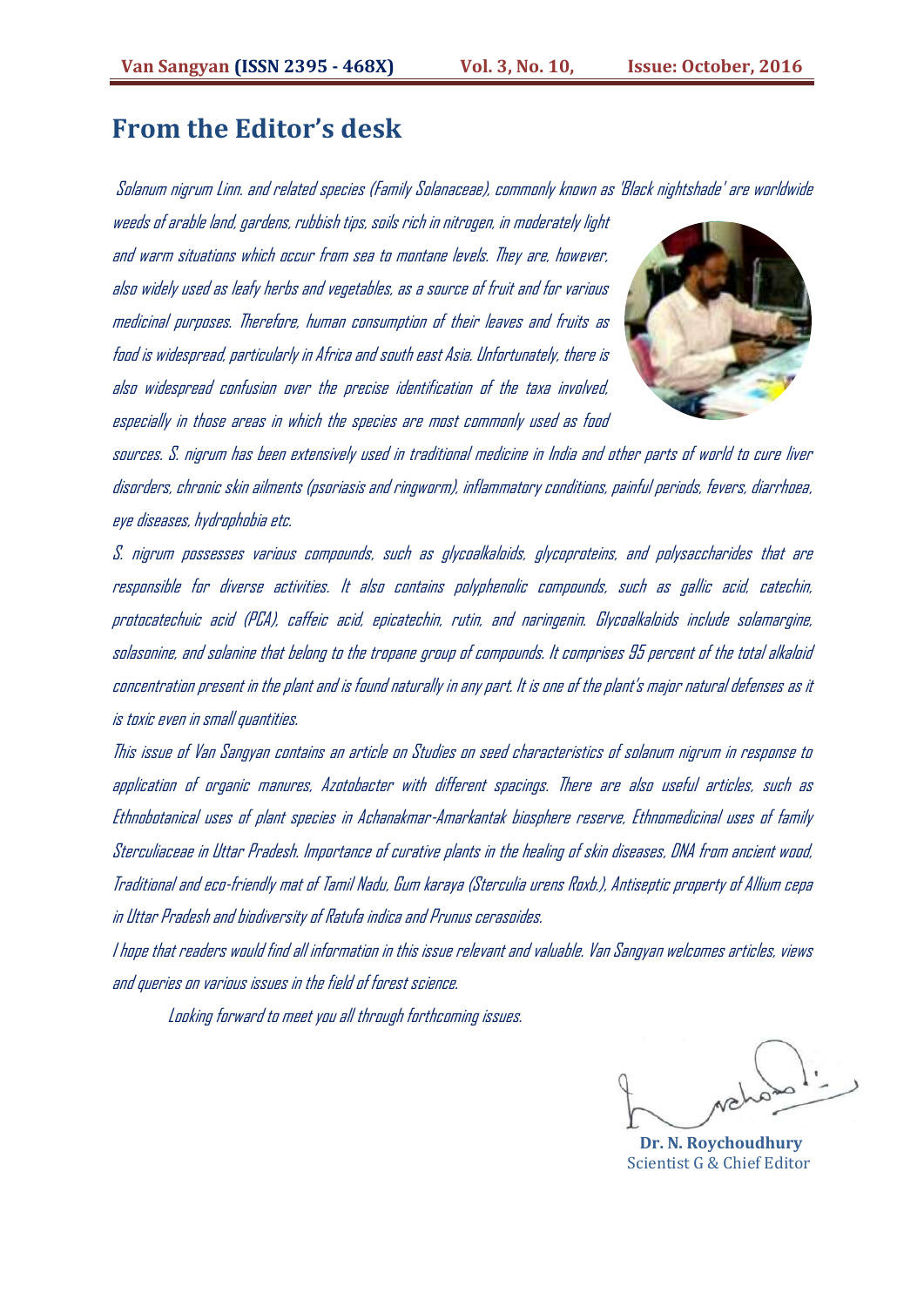# **Contents Page**

| 1. | Studies on seed characteristics of Solanum nigrum Linn. in response to<br>application of organic manures, Azotobacter with different spacings<br>Ashwani Kumar | $\mathbf{1}$ |
|----|----------------------------------------------------------------------------------------------------------------------------------------------------------------|--------------|
| 2. | Ethnobotanical uses of plant species in Achanakmar-Amarkantak<br>biosphere reserve<br>Dr. N. Roychoudhury, Dr. Ruby Sharma and Dr. Rajesh Kumar Mishra         | $\tau$       |
| 3. | <b>Ethnomedicinal uses of family Sterculiaceae in Uttar Pradesh</b><br>Amit Tomar                                                                              | 20           |
| 4. | Importance of curative plants in the healing of skin diseases<br>Dr. P. Shivakumar Singh and Dr. DSR. Rajender Singh                                           | 23           |
| 5. | <b>DNA</b> from ancient wood<br><b>Tresa Hamalton</b>                                                                                                          | 27           |
| 6. | <b>Traditional and eco-friendly mat of Tamil Nadu</b><br>R. Deepak Kumar and S. Suresh Ramanan                                                                 | 31           |
| 7. | Gum karaya (Sterculia urens Roxb.): A potential gum tree<br>Vikas Kumar                                                                                        | 34           |
| 8. | Antiseptic property of Allium cepa Linn. (Piyaz) in Uttar Pradesh<br><b>Amit Tomar</b>                                                                         | 40           |
| 9. | Know your biodiversity<br>Dr. Swaran Lata and Preeti Kaushal                                                                                                   | 43           |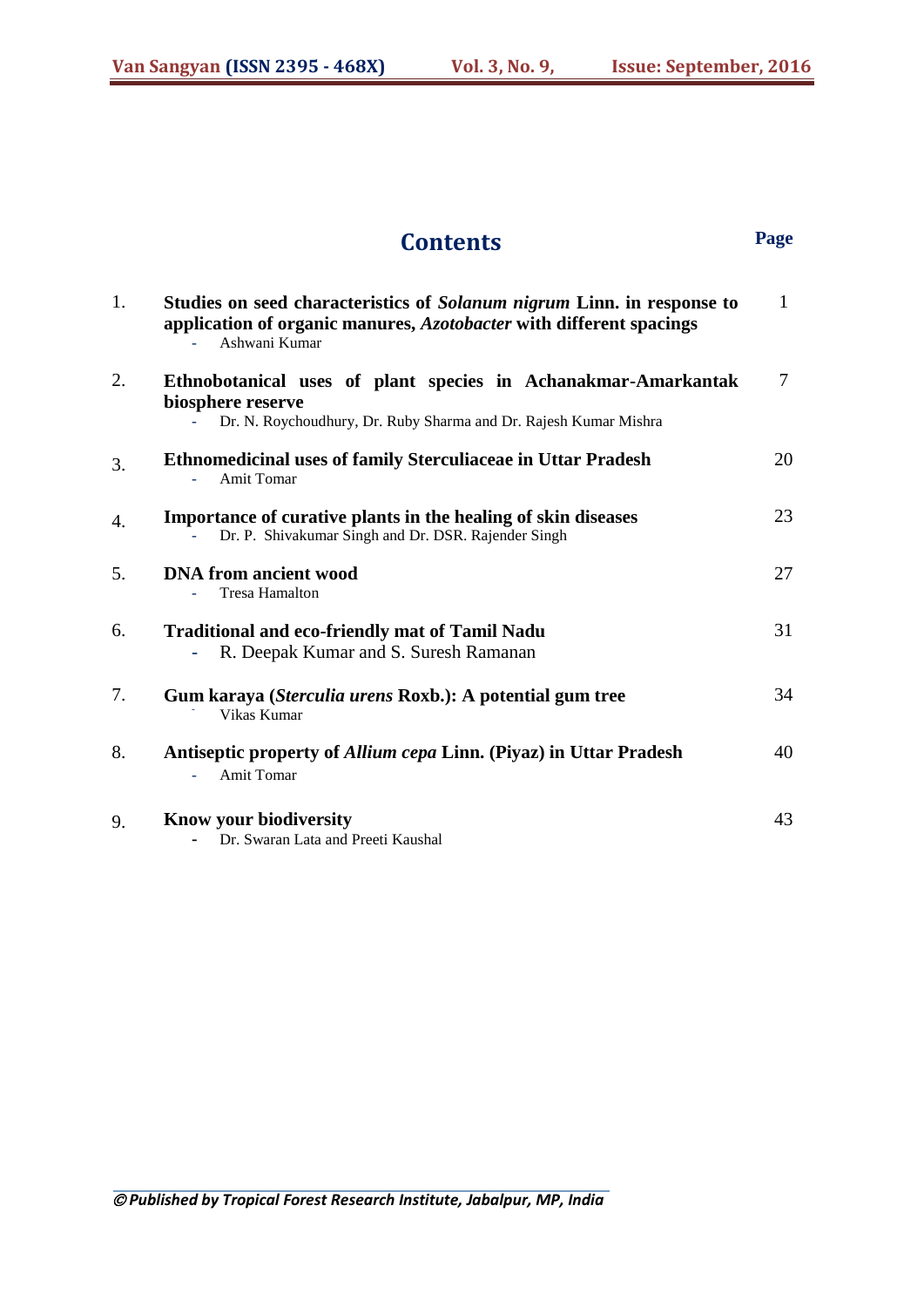# **Studies on seed characteristics of** *Solanum nigrum* **Linn. in response to application of organic manures,** *Azotobacter*

**Ashwani Kumar**  Himalayan Forest Research Institute Panthaghati, Shimla, Himachal Pradesh

#### **Abstract**

The present work entitled "Studies on seed characteristics of *Solanum nigrum* Linn. in response to application of organic manures, *Azotobacter* with different spacings" was carried out in experimental area of Department of Forest Products, Dr. Y.S. Parmar University of Horticulture and Forestry, Nauni, Solan, Himachal Pradesh during 2004-2006. The study area falls in mid hill zone of HP, where temperature ranges between  $0\n-36^{\circ}$ C and annual rainfall varies between 1000-1300mm. Seven different treatments viz.  $T_1$  (control),  $T_2$ (FYM),  $T_3$  (*Azotobacter*),  $T_4$  (FYM + *Azotobacter*), T<sub>5</sub> (Vermicompost). T<sub>6</sub> (Vermicompost + *Azotobacter*) and T<sup>7</sup> (Vermicompost + FYM) with three spacings viz.  $S_1$  (30x30 cm)  $S_2$  (30x45 cm) and  $S_3$  (45x45 cm) were studied to observe the impact of these treatments on seed parameters viz. weight of 1000 seeds, germination per cent, root shoot length, fresh weight of seedling, dry weight of seedling. Organic manure, *Azotobacter* and spacing showed non-significant results on seed characteristics of *Solanum nigrum.* **Keywords:** Seed characteristics,

Treatments, Spacings, *Solanum nigrum*.

#### **Introduction**

The source of plant herbs have traditionally been our rich forests. However, due to extensive deforestation and over exploitation of our forest lands, the availability of such herbs has dwindled. About 95 per cent of the plant species are collected from the forest for preparation of medicines by pharmaceutical companies and as of now less than 40 species are under cultivation. A new interest among the drug companies in herbal preparation has precipitated greater attention and has revealed into commercial exploitation of important medicinal and aromatic plants. While it is imperative that such plants should be protected in their natural habitat, it is also necessary to cultivate the medicinal plants with such technical knowhow so as to maximize the production with better quality. Technologies have therefore, to be developed to overcome the problems of commercial cultivation (Kale *et al*. 2004). Among various parts of our country, Western Himalaya is a big repository producing a large number of rare and valuable drug plants. About 8000 plants world wide have been reported to have medicinal properties and amongst Indian plants, the number goes up to 2500 of which about 1100 plants are used in Indian systems of medicine (Brahmavarcha, 1982). Out of these, 500 plants are commonly used in preparation of Ayurvedic, Unani and Homeopathic drugs. There are around 7,000 units engaged in manufacturing plant based drugs in India covering around 14,000 recipes (Chauhan, 1999). In recent years, India has emerged as one of the biggest suppliers of material (Holley and Cherls 1998). India is second amongst 12 world leading exporter countries (Lange, 1997).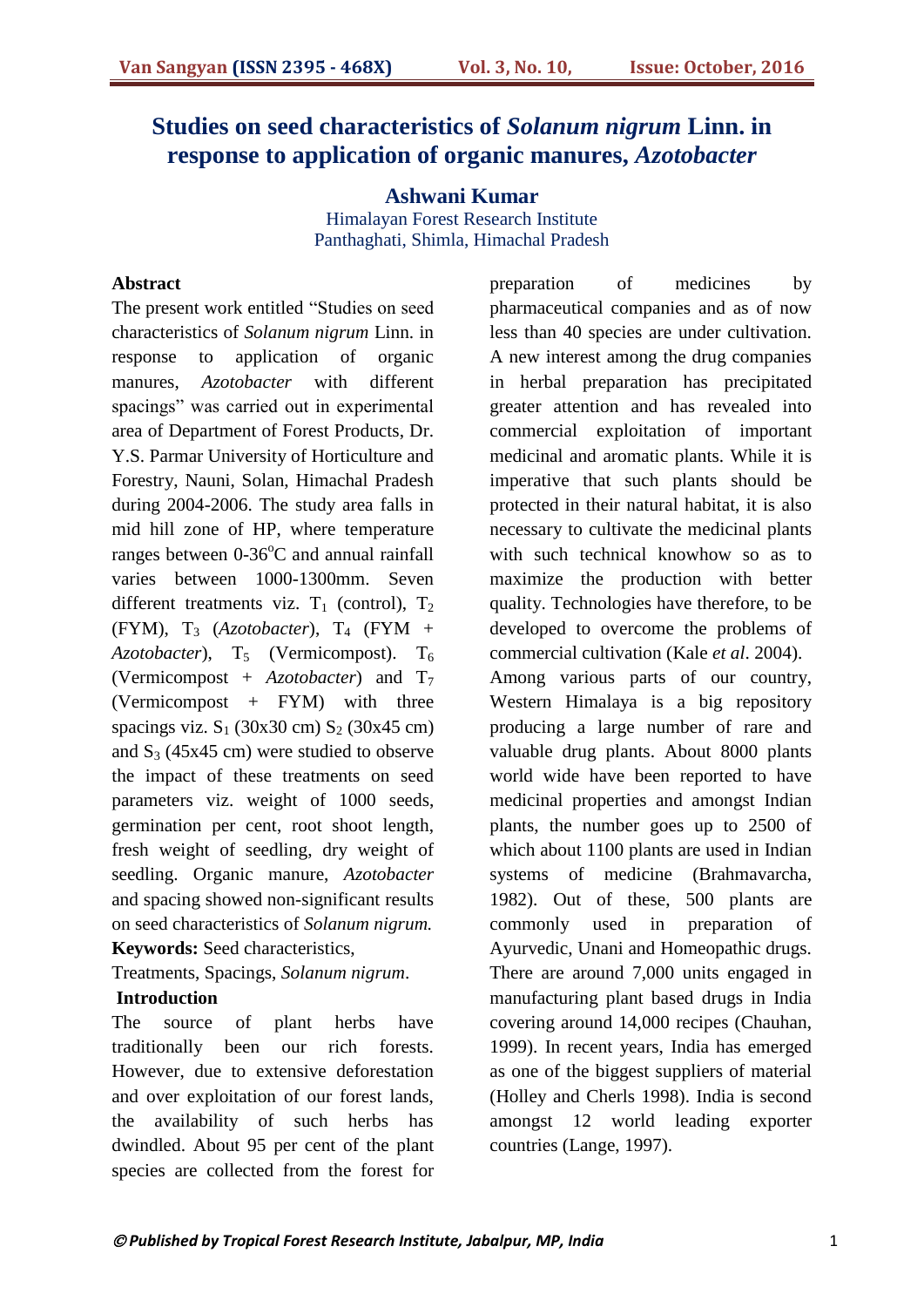It is also true that due to rising international demand, many important medicinal plant species are becoming scare while some are facing prospects of extinction (Bhojvaid, 2003).

*Solanum nigrum* Linn. Syn. *S. villosum*  Miller, Gard (Bennet 1986) black nightshade in English, Kakamachi in Sanskrit and Makoi in Hindi (Anonymous 1976) is newly emerging medicinal crop of the family Solanaceae.

It is a herbaceous or suffrutescent weed, 30-45cm high, found throughout India in dry parts, upto an elevation of 2,100m. In Himachal Pradesh, the plant is found all over the state upto 2,600 m elevation. It is an erect or rhambling, sparingly or often much branched, usually glabrous herb, which is about 1m tall (Chauhan, 1999).

The herb has antiseptic and antidysenteric properties and is given internally for cardalgia and gripe. An infusion of the plant is used in enema in infants having abdominal upset. It is a house hold remedy for anthrax pustules and is applied locally. The plant is also credited with emollient, diuretic, and laxative properties and its decoction is regarded as an antispasmodic and narcotic. Berries are considered to posses, tonic, diuretic and cathartic properties and are useful in anasarca and heart disease. Immature green fruit of the plant contains four steroidal glycoalkaloids viz. solamargine, solasodine,  $\alpha$ - and  $\beta$ solanigrine; all of them yield solasodine as the aglycone (Anon, 1976). The National Medicinal Plant Board (NMPB), Govt. of India, New Delhi, has enlisted this species among 32 crops prioritized for commercial cultivation in the country. Keeping in view the demand from the industries with meager work on the cultivation of this species, the present study was undertaken with objective of studies on seed characteristics of *Solanum nigrum* Linn. in response to application of organic manures, *Azotobacter* with different spacings.

#### **Material and methods**

The investigations were carried out in the experimental area of Department of Forest Products, Dr. Y.S. Parmar University of Horticulture and Forestry Nauni, Solan (H.P) during 2005-2006. The study area falls in the mid hill zone of Himachal Pradesh having 1235m Altitude,  $30^0$ 52'N Latitude and  $70^011$ 'E Longitude. The area gets on an average 1000-1300 mm rainfall. The experiment on effect of organic manures, *Azotobacter* and spacing on growth of *Solanum nigrum* was laid out in Randomized Block Design (Factorial) having seven treatments with three replication viz.  $T_1$  (Control),  $T_2$  (FYM @ 5t/ha)  $T_3$  (*Azotobacter* inoculation),  $T_4$ (FYM @ 5t/ha + *Azotobacter* inoculation),  $T_5$  (Vermicompost  $\omega$  2t/ha),  $T_6$ (Vermicompost @ 2t/ha + *Azotobacter* inoculation) and  $T_7$  (Vermicompost + FYM @ 1t/ha + 2.5 /ha). *Azotobacter* was isolated from soil with *Azotobacter* count of  $10^8$ - $10^9$  c/a/ml. The plant roots were dipped in *Azotobacter* solution. The nursery plots of size 1.8m X 1.8m were made. The plants were transplanted in the field with spacing  $S_1$  (30 x 30cm) and 36 plants in each plot,  $S_2$  (30 x 45cm) with 24 plants in each plot and  $S_3$  (45 x 45cm) with 16 plants in each plot. *Azotobacter* was isolated from Nauni soil with *Azotobacter*  count of  $10^8$ - $10^9$  c/a/ml. The plant roots were dipped in *Azotobacter* solution before planting. FYM, vermicompost were broadcasted while preparing the plots and mixed with the soil through ploughing. The seeds collected from different treatments and their replications were kept separately to carry out further studies on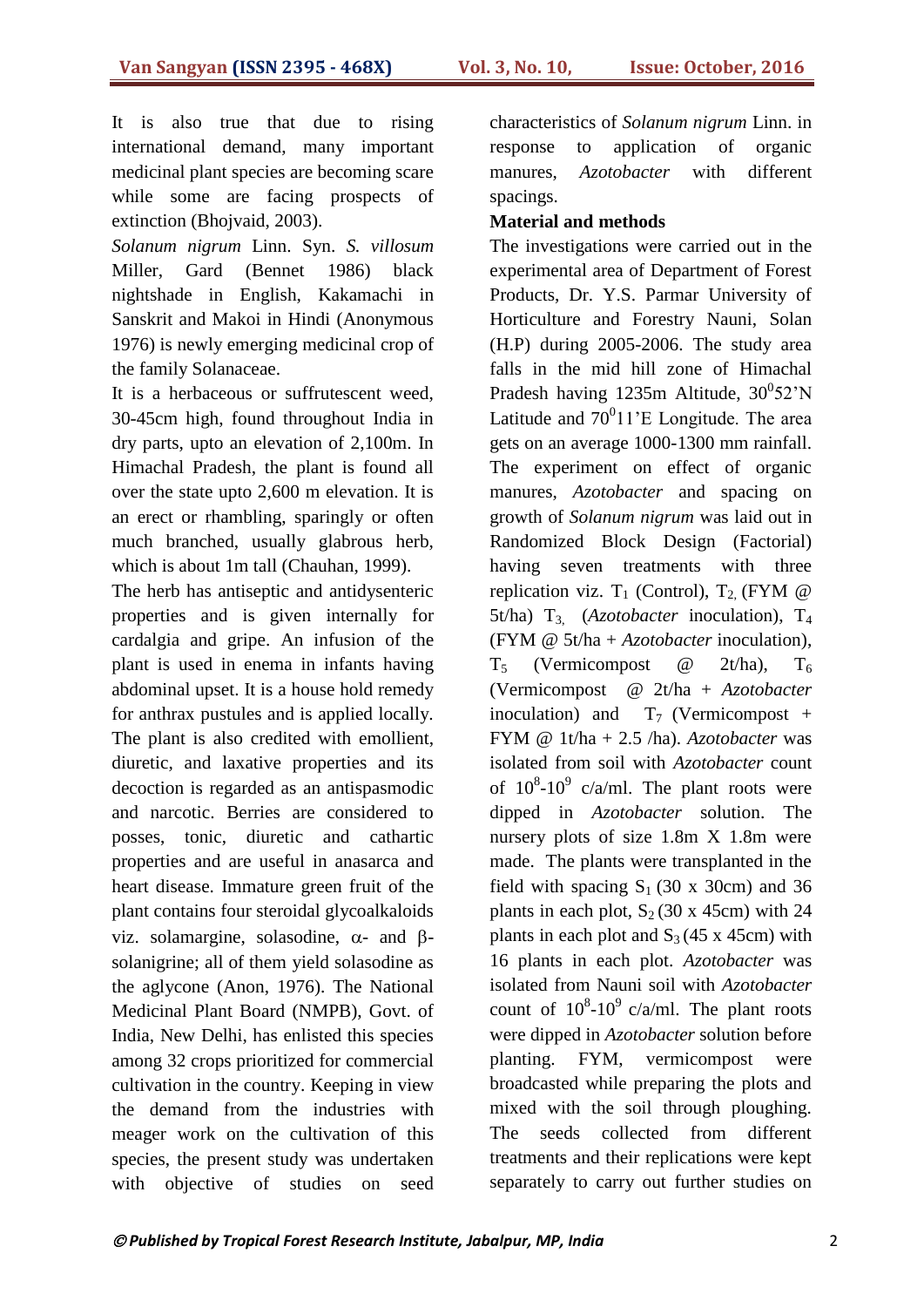following seed parameters viz. weight of 1000 seeds, germination per cent, root shoot length, fresh weight of seedling, dry weight of seedling.

1000 seeds from each treatment were taken and their average was recorded as weight of 1000 seeds. The germination test was carried out as per ISTA procedure (Anonymous, 1985). 100 seeds from each treatment were taken and the test was carried out in three replications, having 2100 seeds per replication for 21 treatments. The seeds were allowed to germinate in the petridishes using autoclaved sand and the final count was taken on 28 days. Germination percentage was worked out by using following formula.

Germination  $(\%)$  = Number of seeds germinated

Total No .of seeds x 100

The root shoot length of the seedling was measured from the tip of the shoot to the lower tip of the primary root and was reported as mean root shoot length. Fresh weight of seedlings of each treatment was recorded by using electronic balance. Fresh seedlings were dried at  $60^{\circ}$ C in an oven over 96hrs until constant weight was attained. Dry weight of seedling was recorded by using electronic balance. Analysis of variance was worked out and Critical Difference  $(CD_{0.05})$  at five per cent level of significance was calculated as suggested by Cochran and Cox (1967).

#### **Results and discussion**

In the present studies, it has been observed that combination of organic manure and biofertilizer is non- effective on seed parameter viz. weight of 1000 seeds, germination per cent, root shoot length, fresh weight of seedling, dry weight of seedling.

The data on weight of 1000 seeds is presented in Table-1. The data showed non-significant effect for all the treatments and their combinations. However, maximum weight of 1000 seeds was observed for two treatments  $T_6$  and  $T_5$ (0.339 g) and minimum was recorded for  $T_1$  (0.337 g). The maximum weight of 1000 seeds  $(0.343 \text{ g})$  was recorded for  $S_3$  $(45 \times 45 \text{ cm})$  and minimum  $(0.335 \text{ g})$  was obtained for two planting densities i.e.  $S_1$ and  $S_2$ . The interaction study revealed maximum weight of 0.352 g for 1000 seeds in  $T_6$  S<sub>3</sub> combination (Vermicompost) + *Azotobacter* at 45 x 45 cm) and minimum weight of 1000 seeds  $(0.332 \text{ g})$ for two combinations i.e.  $T_6$   $S_1$ (Vermicompost + *Azotobacter* at 30 x 30 cm) and  $T_6$  S<sub>2</sub> (Vermicompost + *Azotobacter* at 30 x 45 cm).

Similarly, data appended in Table-1 revealed non-significant effect for all the treatments and their combinations. Maximum germination per cent 77.40 (8.79) per cent was noticed in  $T_6$  and minimum germination per cent of 76.77 (8.76) per cent was found in two treatments i.e.  $T_1$ , and  $T_2$ . Among plant densities, minimum germination per cent of 77.24 (8.78) per cent was obtained for  $S_1$  (30 x 30 cm), which was at par with 76.84 (8.76) per cent was recorded for  $S_3$ (45 x 45 cm). The interaction study revealed maximum germination per cent of 77.77 (8.82) per cent for  $T_5$   $S_1$ (Vermicompost at 30 x 30 cm) and minimum germination per cent of 76.09  $(8.72)$  per cent for T<sub>1</sub> S<sub>3</sub> (control at 45 x 45) cm).

Data shown in Table-1 indicated nonsignificant values for all treatments. However, maximum root shoot length was recorded in  $T<sub>6</sub>$  (1.351 cm) while minimum root shoot length of seedlings was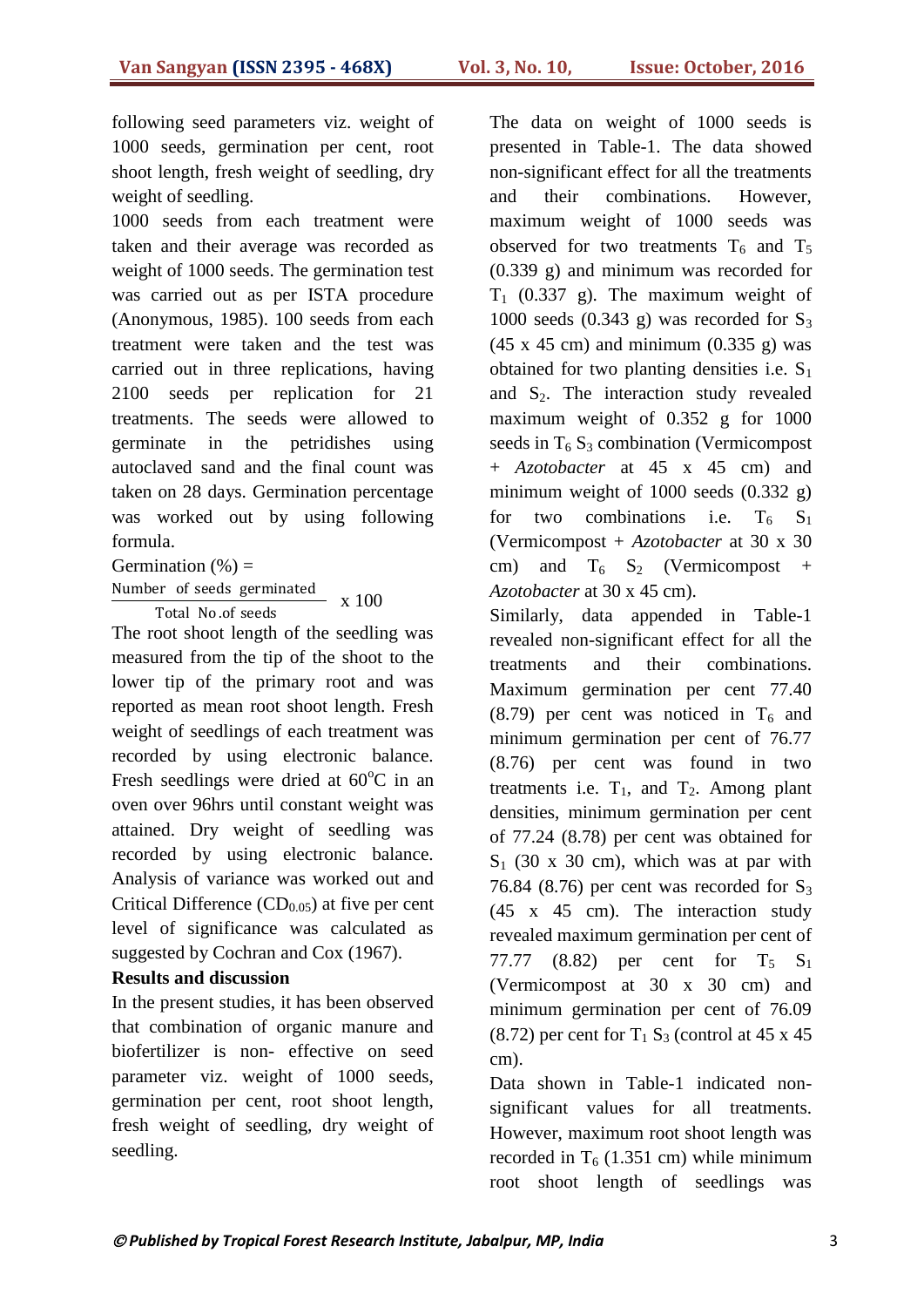observed in  $T_1$  (1.341 cm). Similarly different spacing had non-significant on this parameter. Maximum root shot length was observed in  $S_3$  (1.355 cm) and minimum in  $S_1$  (1.340 cm). Among interactions maximum root shoot length of 1.373 cm was noticed in  $T_3$   $S_3$ combination (*Azotobacter* at 45 x 45 cm) and minimum root shoot length of 1.317 cm was recorded in  $T_3S_2$  combination (*Azotobacter* at 30 x 45 cm).

Fresh weight seedling also observed nonsignificant values for all treatments and their combinations. However, exposition of Table-2 showed maximum average fresh weight of seedling (2.089 mg) in  $T_6$ (Vermicompost + *Azotobacter*) and minimum of 2.056 mg in  $T_1$  (control) as shown in Table-2. Maximum average fresh weight of seedling (2.097 mg) was recorded in  $S_3$  (45 x 45 cm) and minimum  $(2.055 \text{ mg})$  was found in S<sub>1</sub> (30 x 30 cm). In case of interactions,  $T_2 S_3$  (FYM at 45 x 45 cm) observed highest value of 2.143 mg while  $T_2$  S<sub>1</sub> (FYM at 30 x 30 cm) noticed lowest value of 1.997 mg.

The data presented in Table-2 indicated non-significant values for organic manures treatments. The maximum average dry weight of seedling was observed for three treatments (0.341g) as  $T<sub>6</sub>$  (Vermicompost  $+$  *Azotobacter*) T<sub>7</sub> (Vermicompost + FYM) and T<sup>3</sup> (*Azotobacter*).

The minimum dry weight of seedlings (0.340g) was obtained for four treatments as  $T_1$  (control),  $T_2$  (FYM),  $T_4$  (FYM + *Azotobacter*) and T<sub>5</sub> (Vermicompost). Among planting densities, maximum average dry weight of seedling (0.347 g) was obtained for  $S_3$  (45 x 45 cm) and minimum (0.335) was recorded for  $S_1$  (30 x 30 cm).

Among interactions,  $T_1$  S<sub>3</sub> combination (control at 45 x 45 cm),  $T_2 S_3$  combination (FYM at 45 x 45 cm),  $T_3S_3$  combination  $(Azotobacter \at 45 x45 cm), T<sub>4</sub> S<sub>3</sub>$ combination (FYM + *Azotobacter* 45 x 45 cm),  $T_5S_3$  combination (Vermicompost at 45 x 45 cm) and  $T_7$   $S_3$  combination (Vermicompost + FYM at  $45 \times 45$  cm) showed highest value 0.347 mg and minimum dry weight of seedlings was obtained is (0.334g) for two treatments as  $T_2$  S<sub>1</sub> combination (FYM at 30 x 30 cm) and  $T_5$  S<sub>1</sub> combination (Vermicompost at 30 x 30 cm).

Seed exhibit a wide range of variation in their shape, size, colour and seed coat surface. Acknowledge of seed characteristics is advantageous for regeneration. Seed germination is resumption of active growth by embryo resulting into emergence of young plant. The process of seed germination is influenced by many factors. So seed quality interpretation is one of the important factors, which determines the strength of a protection system (Ahmad, 2006). Keeping this in view, seed studies have also been conducted. In the present studies, it is observed that organic manures, *Azotobacter* and spacing showed non-significant results in almost all the seed characteristics viz. weight of 1000 seeds (g), germination percent, root shoot length (cm), fresh weight of seedling (mg), dry weight of seedling (mg) and germination percentage.

The non-significant variation in all of the seed characteristics may be attributed to lesser variation due to physical environment and more stability in these parameters.

#### **Conclusion**

The study suggest that there is no singnificant effect of organic manures, *Azotobacter* and spacing on seed characteristics viz. weight of 1000 seeds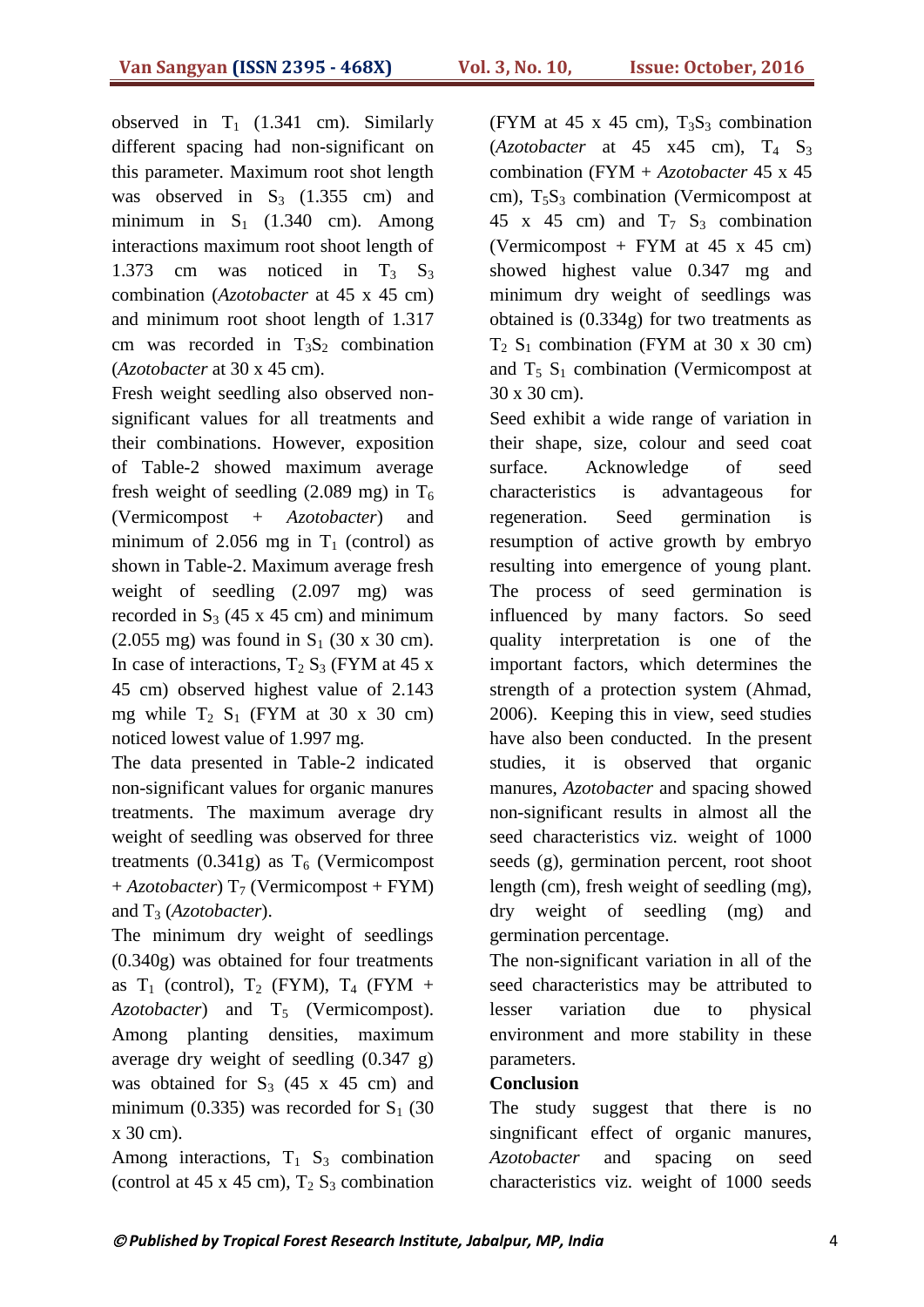(g) germination percentage, root shoot length (cm), fresh and dry weight of seedlings (mg).

#### **References**

Ahmad, S. (2006). Studies on the effect of organic manures Azotobacter and spacing on growth and yield of *Eclipta prostrata* (L.) Mant. M.Sc. (Forestry). Thesis, Dr. Y.S. Parmar University of Horticulture and Forestry, Nauni, Solan (H.P). 67p.

Anonymous, (1976). Wealth of India (Raw material), New Delhi CSIR Publication. Scientific and Industrial Research, pp. 391-392.

Anonymous, (1985). International rules for seed testing. Seed Science and Technology 13: 293-353.

Brahmavarcha, (1982). Jari-butyon-dwara-Swasthya sarankshan. Vedmata Gayitri Trust, Shantikunj, Haridwar.

Bennet, S. S. K. (1986). Name changing in flowering plants of India and adjacent regions. Tresias Publishers. 528p.

Bhojvaid, P. P. (2003). Medicinal plants based forest management problems and prospects. Indian Forester 29 (1): 25-36. Chauhan, N. S. (1999). Medicinal and aromatic plants of Himachal Pradesh. Indus publication company, Tagroe Garden, New Delhi. pp. 383-386. Cochran, W. G. and Cox, G. M. (1967). Experimental Designs, 3<sup>rd</sup> edition. Asia Publishing House, Bombay, pp. 600-620. Holley, J. and K, Cherls. (1998). The

medicinal plants sector in India (edt.) medicinal and aromatic plants programme in Asia (MAAPA), IDRC, New Delhi. p. 91.

Kale, M. R., Wankhade, S. G., Khode, P. P. and Gholap, S. V. (2004). Herbal garden project for medicinal plants at P.D.K.V, Akola. Indian Medicinal and Aromatic Plants Today. July-August. 12.

Lange, D. (1997). Trade figures for botanical drugs worldwide. Medicinal Plant Conservation 3:16-17.

**Table-1:** Studies on seed characteristics viz. weight of 1000 seeds, germination per cent and root shoot length of *Solanum nigrum* Linn. in response to application of organic manures, *Azotobacter* with different spacings.

| <b>Treatments</b>                 |                     | seeds (g)      | Weight of 1000 |       |                 | Germination per cent (%) |                     |                   |                      | Root shoot length<br>(cm)       |                                  |       |  |
|-----------------------------------|---------------------|----------------|----------------|-------|-----------------|--------------------------|---------------------|-------------------|----------------------|---------------------------------|----------------------------------|-------|--|
|                                   | $\vec{\bm{\sigma}}$ | $\mathbf{S}_2$ | $\mathbf{S}_2$ | Mean  | ທັ              | $\mathbf{S}_2$           | တိ                  | Mean              | $\bar{\mathfrak{O}}$ | $\mathbf{S}_2$                  | $\mathbf{S}_2$                   | Mean  |  |
| Control $(T_1)$                   | 0.335               | 0.337          | 0.340          | 0.337 | (8.81)<br>77.69 | (8.75)<br>76.52          | $76.09$<br>$(8.72)$ | 76.77<br>(8.76)   | 1.327                | 1.347                           | 1.350                            | 1.341 |  |
| <b>FYM</b><br>$(T_2)$             | 0.337               | 0.336          | 0.342          | 0.338 | (8.76)<br>76.67 | (8.75)<br>76.63          | $77.00$<br>(8.77)   | (8.76)<br>76.77   | 1.337                | 347<br>$\overline{\phantom{0}}$ | .350<br>$\overline{\phantom{0}}$ | 1.344 |  |
| Azotobacter<br>$(T_3)$            | 0.336               | 0.336          | 0.342          | 0.338 | 77.38<br>(8.79) | (8.74)<br>76.41          | (8.79)<br>77.42     | (8.78)<br>77.07   | 1.353                | 317<br>$\overline{\phantom{0}}$ | 373<br>$\overline{\phantom{0}}$  | 1.348 |  |
| $FYM +$<br>Azotobacter<br>$(T_4)$ | 0.334               | 0.335          | 0.344          | 0.338 | (8.76)<br>76.70 | (8.81)<br>99.<br>77      | (8.76)<br>76.67     | $77.01$<br>(8.77) | .353<br>1            | 343<br>$\overline{\phantom{0}}$ | .337<br>$\overline{\phantom{0}}$ | 1.344 |  |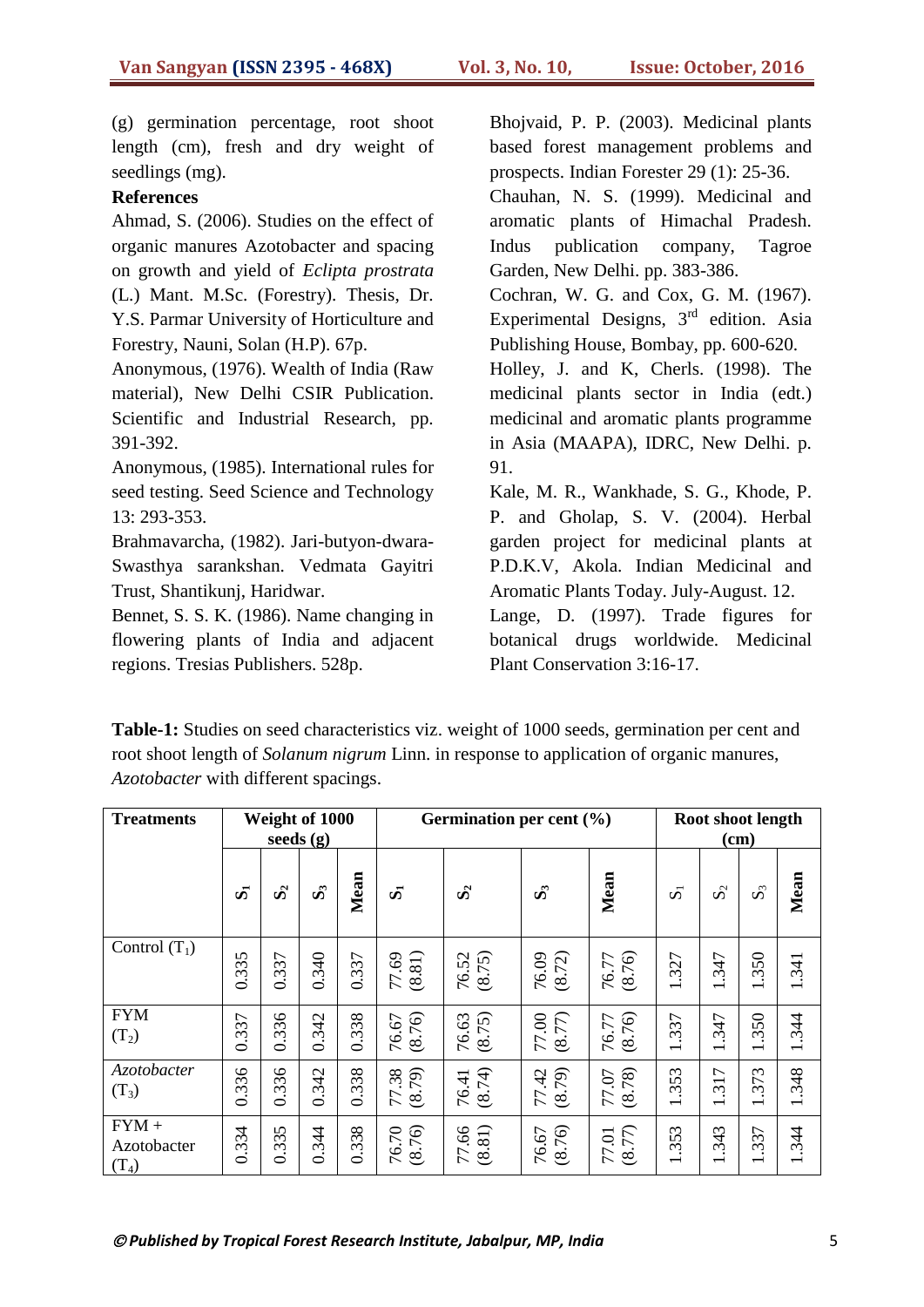| Vermicompost   |       |                       |               |       | $\mathcal{L}$              |                         |                 |                 |                          | 50                       | 37                                         |                                |
|----------------|-------|-----------------------|---------------|-------|----------------------------|-------------------------|-----------------|-----------------|--------------------------|--------------------------|--------------------------------------------|--------------------------------|
| $(T_5)$        | 0.337 | 0.336                 | 0.343         | 0.339 | (8.82)                     | 77.40<br>(8.79)         | (8.74)<br>76.33 | (8.78)<br>77.17 | 347                      | $\sim$                   | $\omega$                                   | 344                            |
|                |       |                       |               |       | 77                         |                         |                 |                 | $\overline{\phantom{0}}$ | $\overline{\phantom{0}}$ | $\overline{\phantom{0}}$                   | $\overline{\phantom{0}}$       |
| Vermicompost   |       |                       |               |       |                            |                         |                 |                 |                          |                          |                                            |                                |
| $+Azotobacter$ | 0.332 | 0.332                 | 0.352         | 0.339 | (8.79)<br>32               | $77.66$<br>$(8.81)$     | (8.79)<br>77.21 | 77.40<br>(8.79) | 1.333                    | 350                      | 370                                        | $\overline{\phantom{0}}$       |
|                |       |                       |               |       | 77                         |                         |                 |                 |                          |                          |                                            | 35<br>$\overline{\phantom{0}}$ |
| $(T_6)$        |       |                       |               |       |                            |                         |                 |                 |                          | $\overline{\phantom{0}}$ | $\overline{\phantom{0}}$                   |                                |
| Vermicompost   |       |                       |               |       |                            |                         |                 |                 |                          |                          |                                            |                                |
| + FYM $(T_7)$  | 0.336 | 0.336                 | 0.342         | 0.338 | (8.78)<br>$\overline{.13}$ | (08.8)                  | 77.14<br>(8.78) | 77.25<br>(8.79) | 1.330                    | 343                      | 370                                        | 1.348                          |
|                |       |                       |               |       | 77                         |                         |                 |                 |                          | $\overline{\phantom{0}}$ | $\overline{\phantom{0}}$                   |                                |
|                |       |                       |               |       |                            |                         |                 |                 |                          |                          |                                            |                                |
| <b>Mean</b>    |       |                       |               |       |                            |                         |                 |                 |                          |                          |                                            |                                |
|                |       |                       |               |       |                            |                         |                 |                 | 340                      | 342                      | 55                                         |                                |
|                | 0.335 | 0.335                 | 0.343         |       | (8.79)<br>77.24            | $77.11$<br>$(8.78)$     | (8.76)<br>76.84 |                 | $\overline{\phantom{0}}$ | $\overline{\phantom{0}}$ | $\dot{\omega}$<br>$\overline{\phantom{0}}$ |                                |
|                |       |                       |               |       |                            |                         |                 |                 |                          |                          |                                            |                                |
|                |       | $SE_d(\underline{+})$ | $CD_{(0.05)}$ |       |                            | $SE_{d}(\underline{+})$ | $CD_{(0.05)}$   |                 |                          | $SE_d(\pm)$              | $CD_{(0.05)}$                              |                                |
| Treatment (T)  |       |                       | <b>NS</b>     |       | <b>NS</b>                  |                         |                 |                 | <b>NS</b>                |                          |                                            |                                |
| Spacing (S)    |       |                       | <b>NS</b>     |       | <b>NS</b>                  |                         |                 |                 | <b>NS</b>                |                          |                                            |                                |
|                |       |                       |               |       |                            |                         |                 |                 |                          |                          |                                            |                                |
| <b>TxS</b>     |       |                       | <b>NS</b>     |       |                            | <b>NS</b>               |                 |                 |                          | <b>NS</b>                |                                            |                                |

Values in parenthesis are square root transformed values.

**Table-2:** Studies on seed characteristics viz. fresh weight of seedling and dry weight of seedling of *Solanum nigrum* Linn. in response to application of organic manures, *Azotobacter* with different spacings.

| <b>Treatments</b> |                              |                | Fresh weight of seedling (mg) |             | Dry weight of seedling (mg) |                |               |             |
|-------------------|------------------------------|----------------|-------------------------------|-------------|-----------------------------|----------------|---------------|-------------|
|                   | $S_1$                        | S <sub>2</sub> | $S_3$                         | <b>Mean</b> | $S_1$                       | S <sub>2</sub> | $S_3$         | <b>Mean</b> |
| Control $(T_1)$   | 2.070                        | 2.057          | 2.040                         | 2.056       | 0.336                       | 0.338          | 0.347         | 0.340       |
| $FYM(T_2)$        | 1.997                        | 2.067          | 2.143                         | 2.069       | 0.334                       | 0.339          | 0.347         | 0.340       |
| Azotobacter       | 2.040                        | 2.127          | 2.077                         | 2.081       | 0.335                       | 0.339          | 0.347         | 0.341       |
| $(T_3)$           |                              |                |                               |             |                             |                |               |             |
| $FYM +$           | 2.027                        | 2.107          | 2.077                         | 2.070       | 0.337                       | 0.336          | 0.347         | 0.340       |
| Azotobacter       |                              |                |                               |             |                             |                |               |             |
| $(T_4)$           |                              |                |                               |             |                             |                |               |             |
| Vermicompost      | 2.083                        | 2.063          | 2.093                         | 2.080       | 0.334                       | 0.339          | 0.347         | 0.340       |
| $(T_5)$           |                              |                |                               |             |                             |                |               |             |
| Vermicompost      | 2.133                        | 2.007          | 2.127                         | 2.089       | 0.336                       | 0.340          | 0.346         | 0.341       |
| $+Azotobacter$    |                              |                |                               |             |                             |                |               |             |
| $(T_6)$           |                              |                |                               |             |                             |                |               |             |
| Vermicompost      | 2.037                        | 2.093          | 2.120                         | 2.083       | 0.335                       | 0.340          | 0.347         | 0.341       |
| + FYM $(T_7)$     |                              |                |                               |             |                             |                |               |             |
| <b>Mean</b>       | 2.055                        | 2.074          | 2.097                         |             | 0.335                       | 0.339          | 0.347         |             |
|                   | $SE_d(\pm)$<br>$CD_{(0.05)}$ |                |                               |             |                             | $SE_{d}(\pm)$  | $CD_{(0.05)}$ |             |
| Treatment (T)     |                              |                | <b>NS</b>                     |             | <b>NS</b>                   |                |               |             |
| Spacing $(S)$     |                              |                | <b>NS</b>                     |             | <b>NS</b>                   |                |               |             |
| <b>TxS</b>        |                              |                | <b>NS</b>                     |             |                             | <b>NS</b>      |               |             |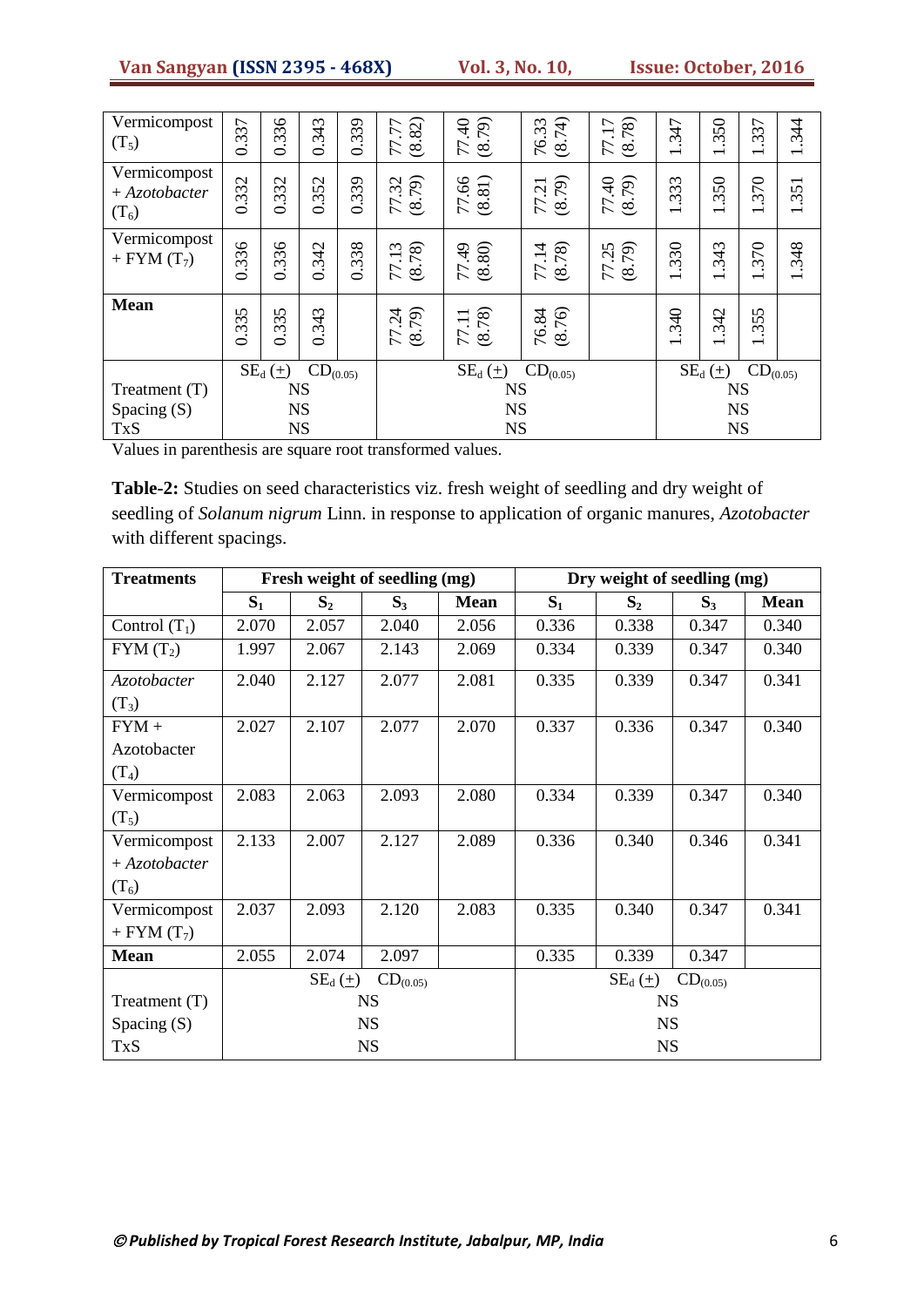# **Ethnobotanical uses of plant species in Achanakmar-Amarkantak biosphere reserve**

**Dr. N. Roychoudhury<sup>1</sup> , Dr. Ruby Sharma<sup>2</sup> and Dr. Rajesh Kumar Mishra<sup>1</sup>**

<sup>1</sup>Tropical Forest Research Institute,

Jabalpur – 482021, Madhya Pradesh, India

<sup>2</sup>Formerly Woman Scientist 'B' under Department of Science and Technology Project on

Achanakmar-Amarkantak biosphere Reserve, Tropical Forest Research Institute,

Jabalpur – 482021, Madhya Pradesh, India

#### **Abstract**

The article presents a list of 184 species of plants consisting of 24 species of pteridophytes and 160 species of angiosperms showing the ethnobotanical uses by the tribal of Achanakmar-Amarkantak biosphere reserve.

#### **Introduction**

Achanakmar-Amarkantak Biosphere Reserve is the first biosphere reserve of Chhattisgarh State and  $14<sup>th</sup>$  biosphere reserve of the country, declared by Government of India during the year 2005, vide No. 9/16/99 CS/BR dated  $30<sup>th</sup>$  March 2005 (Anon, 2007a). It lies between latitude  $22^0$  15' to  $20^0$  58<sup>'</sup> N and longitude 81<sup>0</sup> 25'N to  $82^0$  5'E and is spread from Maikal hill ranges to the junction of Vindhyan and Satpura hill ranges in a triangular shape. Achanakmar-Amarkantak biosphere reserve is the most dramatic, ecologically diverse, least developed and least disturbed area falls under Deccan Peninsula biogeographic zone of tropical dry and moist deciduous forests biome of India and spread over in Chhattisgarh and Madhya Pradesh with topography ranging from high mountains, shallow valleys and plains (UNESCO-MAB, 2012, http://www.unesco.org/mab).

The biosphere reserve supports three major river systems of central Indian region, viz.

Narmada, Sone and Johilla and their tributaries. Its boundaries start from Kota and Lormi forest ranges of Bilaspur district in (Chhattisgarh) south to Rajendragram forest range of Anuppur district (Madhya Pradesh) in the north and Belgahana forest range of Chhattisgarh in the east to Dindori forest range of Dindori district in Madhya Pradesh (Fig.1). The total geographical area of biosphere reserve is 38, 35.51 sq. km (Anon, 2007a, b). It consists of three distinct zones, viz. core zone with an area of 551.55 sq. ha. in Chhattisgarh state, buffer zone with an area of 1,95,587.5 sq. ha. in Madhya Pradesh and Chhattisgarh, and outer most transition zone with an area of 132808.5 sq. ha. in both the states. The core zone has 22 villages with a population of 7,709 inhabitants whereas the buffer zone and transition zones have 396 revenue and forest villages in both States with a population of 4, 48, 021 inhabitants as per population census of 2001. It is home to primitive tribal communities like Baiga, Gonds, Panikas, Kol, Dhanaur, besides other communities. In all, 27 communities, mostly tribal, scheduled castes and other backward classes, live in the biosphere reserve (Anon, 2012). Non- wood forest produce collection plays a vital role in the economy of the inhabitants.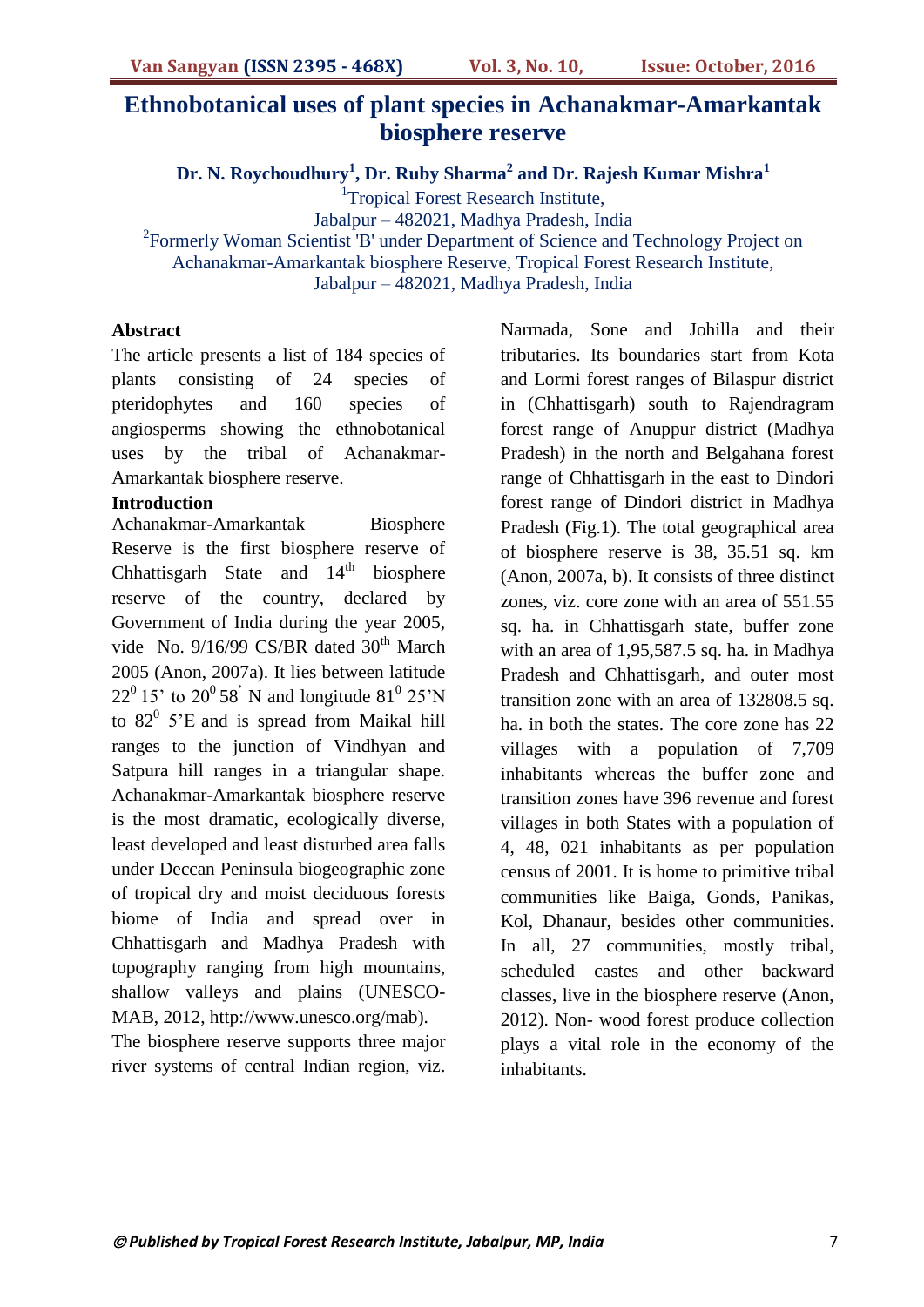

#### **Ethnobotanical uses of plant species**

Socio-economic studies indicate that indigenous traditional knowledge plays an important role in sustainable development and enhancement of socio-economic status of tribal peoples of Achanakmar-Amarkantak biosphere reserve. Singh *et al*. (2004) have reported ethnomedicinal and indigenous knowledge of pteridophytes, *Dryopteris cochleata* and *Tectaria coadunate* among the tribal communities of Achanakmar-Amarkantak biosphere reserve. Singh and Dixit (2005) have identified and reported ethnomedicinal vaule of 22 species of pteridophytes in Achanakmar-Amarkantak biosphere reserve. Singh et al. (2005) have reported ethnomedicinal usage of eight pteridophytes by the local tribes of

Achanakmar-Amarkantak biosphere reserve. Tiwari and Bharat (2008) have studied 33 natural dye-yielding plants and indigenous knowledge of dye preparation in Achanakmar-Amarkantak biosphere reserve. Bondya et al. (2009) have collected information on exploitation of 47 ethnomedicinal plants and their marketing status in Achanakmar-Amarkantak biosphere reserve. Bhat and Tiwari (2011) have collected indigenous knowledge of six communities of Achanakmar-Amarkantak biosphere reserve on utilization, conservation and sustainability of 36 species of NTFP. Singh et al. (2011) have documented utilization of 26 tree species by local inhabitants of Achanakmar-Amarkantak biosphere reserve. Sahu (2011) has reported 20 plants species used by Gond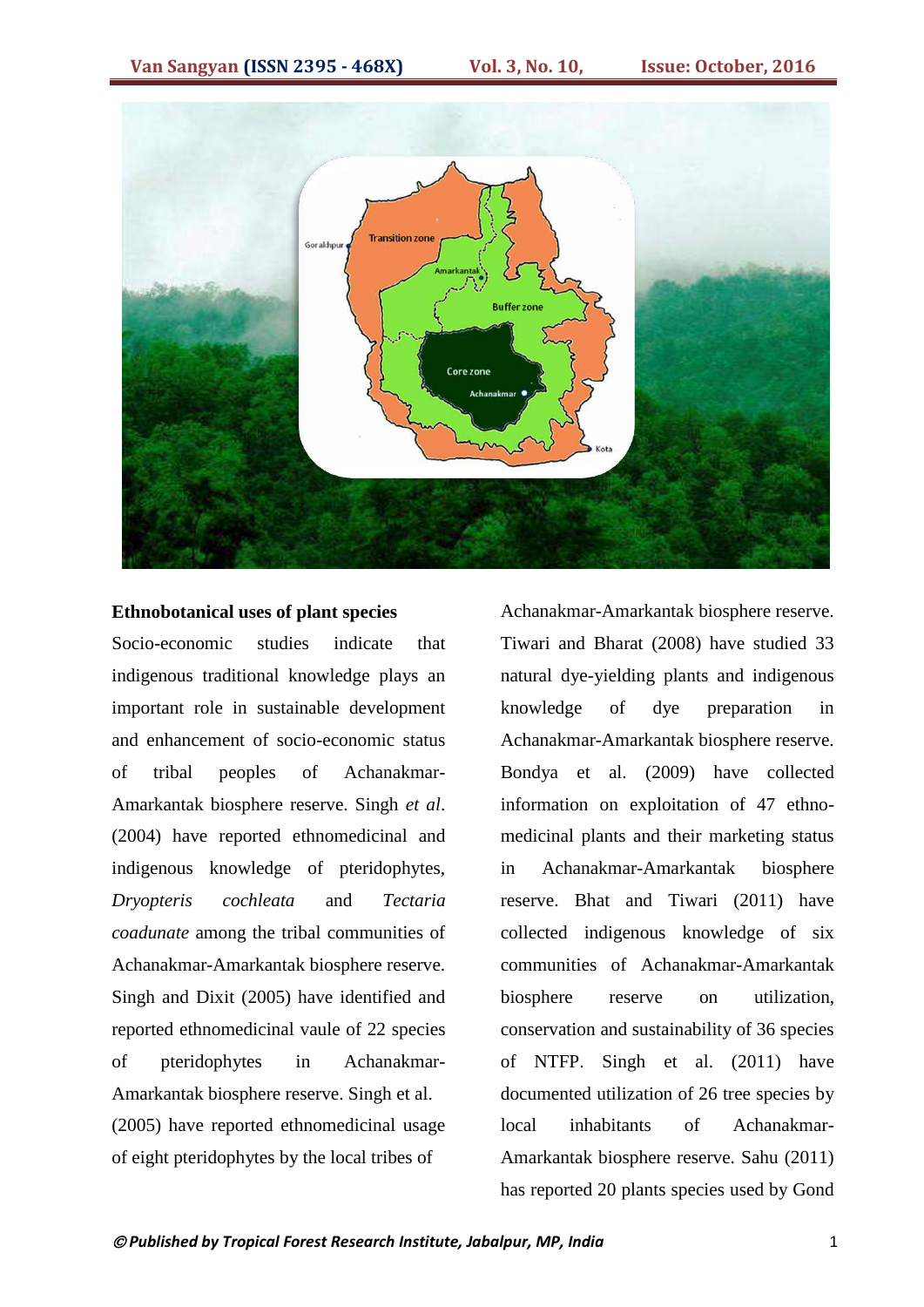and Baiga women in ethnogynaecological disorder in Achanakmar-Amarkantak biosphere reserve. Kapale (2012) has documented 55 forest plant species with their different uses Baiga tribes in Achanakmar-Amarkantak biosphere reserve. Malviya et al. (2012) has studied antibacterial activity of five ethnomedicinal plants of Achanakmar-Amarkantak biosphere reserve. Shukla et al. (2012) have reported applications and uses of 10 threatened medicinal plants of Achanakmar-Amarkantak biosphere reserve. Based on the above information, a long list of 184 species of plants consisting of 24 species of pteridophytes and 160 species of angiosperms showing the ethnobotanical and ethnomedicinal uses are presented in table 1.

Table 1. Ethnobotanical uses of pteridophytic and angiospermic plant species reported from Achanakmar-Amarkantak biosphere reserve.

| $\overline{\text{SL}}$ | <b>Name of Species</b>                                                       | Local               | Family               | <b>Useful</b>                    | <b>Uses</b>             | <b>Reference</b>                                                                             |
|------------------------|------------------------------------------------------------------------------|---------------------|----------------------|----------------------------------|-------------------------|----------------------------------------------------------------------------------------------|
| No.                    |                                                                              | <b>Name</b>         |                      | part                             |                         |                                                                                              |
|                        | Pteridophyte                                                                 |                     |                      |                                  |                         |                                                                                              |
| 1                      | Adiantum capillus-<br>veneris L.                                             | Hansraj             | Adiantaceae          | Whole<br>plant                   | Medicine                | Bondya et al.<br>(2009)                                                                      |
| $\overline{2}$         | <b>Adiantum</b><br><i>philippense</i> (L)                                    | Kalijhant           | Adiantaceae          | Leaf                             | Root and Medicine       | Kapale $(2012)$                                                                              |
| $\overline{3}$         | <b>Dryopteris</b><br>cochleata (D. Don)<br>C. Chr.                           | Bhanki              | Aspidiaceae          |                                  | <b>Rhizome</b> Medicine | Singh et al. $(2004,$<br>2005), Bondya et<br>al. (2009)                                      |
| $\overline{4}$         | Dryopteris sp.                                                               | Jatasankari         | Aspidiaceae          | leaf                             | Root and Medicine       | Kapale (2012)                                                                                |
| $\overline{5}$         | Tectaria<br>coadunata (Wall.<br>ex Hook. et Grev.)<br>C. Chr.                | Jata Shankri        | Aspidiaceae          | stem and<br>stripe               | Rhizome, Medicine       | Singh et al. (2004,<br>2005), Bondya et<br>al. (2009), Kapale<br>(2012)                      |
| 6                      | <b>Bechnum</b> orientale<br>L.                                               | Hastajori           | Blechnaceae          | Leaves                           | Medicine                | Singh et al. $(2005)$                                                                        |
| $\overline{7}$         | Alsophila<br>balakrishnanii<br>(Dixit et Tripathi)<br>R.D. Dixit             | Jatamanshi          | Cyatheaceae          | Roots                            | Medicine                | Singh et al (2005),<br>Bondya et al.<br>(2009)                                               |
| 8                      | Nephrolepis<br>exaltata (L.)Schott.                                          | Fish bone<br>fern   | Davalliaceae         |                                  | <b>Rhizome</b> Medicine | Singh et al (2004,<br>2005)                                                                  |
| $\overline{9}$         | Nephrolepis<br>cordifolia<br>$(L)$ C.Presl.                                  | Nechii              | Davalliaceae         |                                  | <b>Rhizome</b> Medicine | Singh et al. (2004,<br>2005)                                                                 |
| 10                     | <b>Dryopteris</b><br>cochleata (D.Don)<br>C.Chr.                             | Jatashankari        | Dryopterida-<br>ceae | stem and<br>stripe               | Rhizome, Medicine       | Singh et al. (2004),<br>Singh <i>et al</i> (2005)                                            |
| 11                     | Equisetum<br>ramossissimum<br>Desf. Ssp. debile<br>(Roxb. Ex Vauch)<br>Hauch | Hadjod              | Equisetaceae         |                                  | Rhizome Medicine        | $\overline{\text{Sing}}$ h et al. (2004)<br>Singh et al (2005),<br>Singh and Dixit<br>(2005) |
| 12                     | Lygodium<br>flexuosum (L.) Sw.                                               | Indrajau<br>Kalijar | Lygodiaceae          | Roots<br>Leaf and<br><b>Stem</b> | Medicine                | Bondya et al.<br>(2009), Singh et al.<br>(2005), Kapale                                      |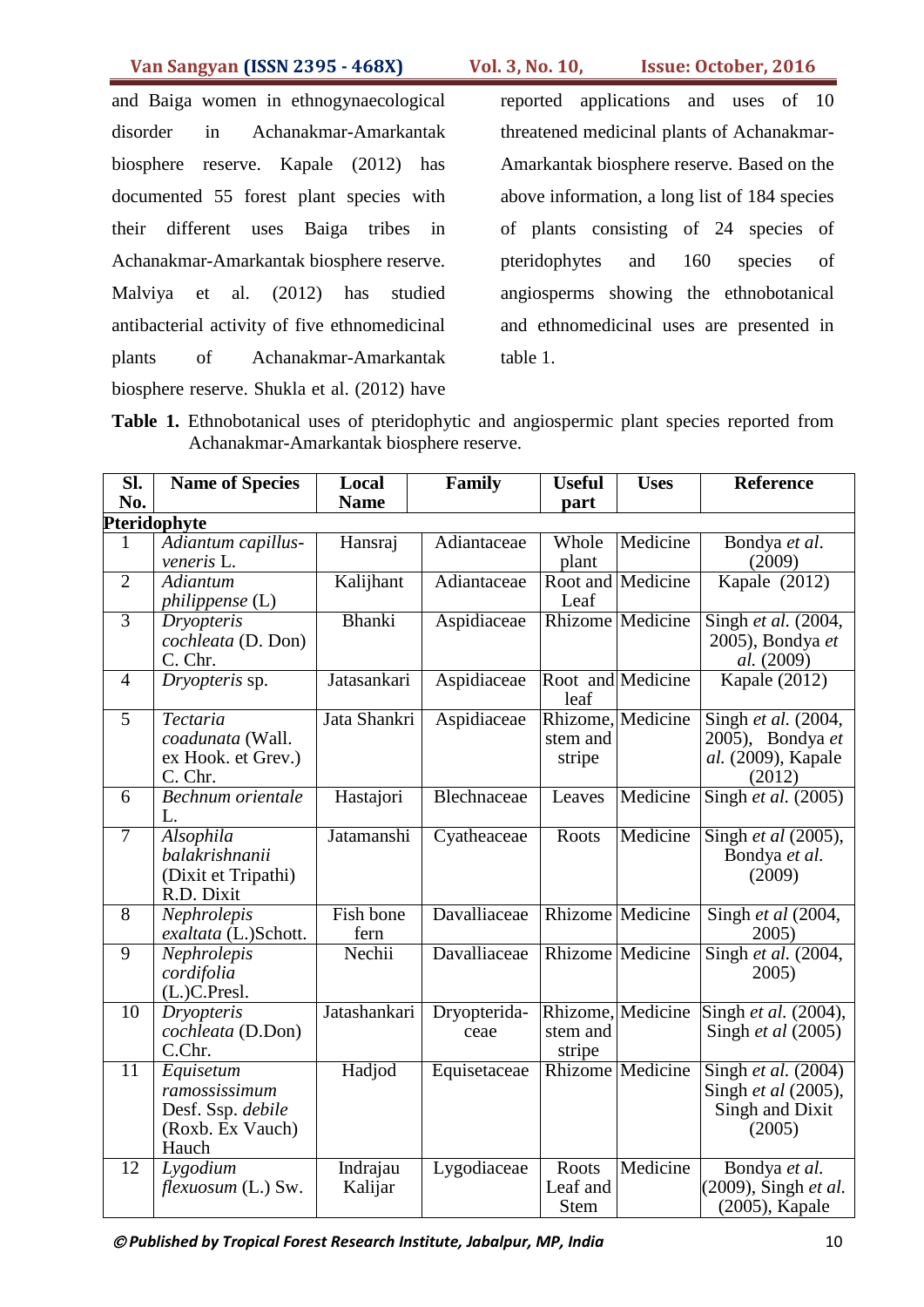|                 |                                     |               |                      |                   |                  | (2012)                                     |
|-----------------|-------------------------------------|---------------|----------------------|-------------------|------------------|--------------------------------------------|
| 13              | Marsilea spp.                       | Pan bhajee    | Marsileaceae         | Leaves            | Vegetable        | Kapale, 2012                               |
| $\overline{14}$ | Ophioglossum                        | Van palak     | Ophiglossa-          | Fresh             | Medicine         | Singh et al.                               |
|                 | reticulatum L.                      |               | ceae                 | leaves            |                  | (2005)                                     |
| 15              | Pleopeltis                          |               | Polypodiaceae        | Whole             | Medicine         | Singh et al. $(2004)$                      |
|                 | macrocarpa (Bory                    |               |                      | plant             |                  |                                            |
|                 | ex Willd.) Kaulf                    |               |                      |                   |                  |                                            |
| 16              | Actinopteris<br>radiate(Sw.)Link    | Mayurshikha   | Pteridaceae          | Leaves            | Medicine         | Singh et al. $(2004)$                      |
| 17              | <b>Cheilanthes</b>                  | Glade fern    | Pteridaceae          | paste<br>fronds   | Medicine         | Singh et al. (2004)                        |
|                 | albomarginata                       |               |                      |                   |                  |                                            |
|                 | C.B. Clarke                         |               |                      |                   |                  |                                            |
| 18              | <b>Cheilanthes</b>                  | Silver fern,  | Pteridaceae          | fronds            | Medicine         | Singh et al.                               |
|                 | farinosa (Forsk.)                   | Nanha         |                      |                   |                  | (2004, 2005)                               |
|                 | Kaulf.                              |               |                      |                   |                  |                                            |
| $\overline{19}$ | <b>Cheilanthes</b>                  | Dodhari       | Pteridaceae          |                   | Rhizome Medicine | Singh <i>et al.</i> $(2005)$               |
|                 | tenuifolia (Burm.)                  |               |                      |                   |                  |                                            |
| 20              | Sw.<br>Marselia minuta L.           |               | Salviniaceae         | Whole             | Medicine         |                                            |
|                 |                                     | Caupatiya     |                      | plant             |                  | Singh et al. (2004)                        |
| 21              | Selaginella                         | Sanjivini     | Selaginella-         | Leaf              | Medicine         | Singh et al. $(2004)$                      |
|                 | $bryopteris$ (L.)                   |               | ceae                 |                   |                  | Singh and Dixit                            |
|                 | <b>Baker</b>                        |               |                      |                   |                  | (2005), Singh et al.                       |
|                 |                                     |               |                      |                   |                  | (2005), Kapale                             |
|                 |                                     |               |                      |                   |                  | (2012)                                     |
| 22              | Selaginella ciliaris                | Chhoti        | Selaginella-         | Whole             | Medicine         | Singh et al. (2004),                       |
|                 | (Retz.) Spring                      | Sanjivan      | ceae                 | plant             |                  | Singh and Dixit                            |
|                 |                                     |               |                      |                   | Medicine         | (2005)                                     |
| 23              | Selaginella<br>repanda (Desv. Ex    | Sanjivini     | Selaginella-<br>ceae | Fronds            |                  | Singh et al. $(2004)$ ,<br>Singh and Dixit |
|                 | Poir.) Spring                       |               |                      |                   |                  | (2005)                                     |
| 24              | Christella dentata                  | Rakat bilar   | Thelypterida-        | Roots             | Medicine         | Bondya et al.                              |
|                 | (Forssk.) Browsey                   |               | ceae                 |                   |                  | (2009)                                     |
|                 | & Jerry                             |               |                      |                   |                  |                                            |
| Angiosperm      |                                     |               |                      |                   |                  |                                            |
| 25              | Ablemoschus                         | Kasturi       | Malvaceae            | Seeds             | Medicine         | Bondya et al.                              |
|                 | moschatus Medic                     | <b>Bhindi</b> |                      |                   |                  | (2009)                                     |
| $\overline{2}6$ | Abroma angusta<br>Linn.             | Ulatkambal    | Sterculiaceae        | Whole<br>plant    | Medicine         | <b>Kapale</b> (2012)                       |
| 27              | Abrus precatorius                   | Gumchi        | Fabaceae             | Leaves            | Medicine         | Bondya et al.                              |
|                 | Linn.                               |               |                      |                   |                  | (2009)                                     |
| 28              | Abutilon indicum                    | Kanghi        | Malvaceae            | Whole             | Medicine         | Kapale (2012)                              |
|                 | (Linn.) Sweet                       |               |                      | plant             |                  |                                            |
| 29              | Acacia arabica                      | <b>Babool</b> | Mimosaceae           | Leave             | Medicine         | <b>Bhat and Tiwari</b>                     |
|                 | (Lamk.) Willd.                      |               |                      | Fruit             |                  | (2011)                                     |
|                 |                                     |               |                      | <b>Bark</b>       |                  |                                            |
| 30              | Acacia catechu<br>(Linn. f.) Willd. | Khair         | Mimosaceae           | <b>Bark</b>       | Dye              | Tiwari and Bharat<br>(2008)                |
| $\overline{31}$ | Acacia                              | Safed kikar   | Mimosaceae           | Bark and          | Dye              | Tiwari and Bharat                          |
|                 | leucocephloea                       |               |                      | Leaves            |                  | (2008)                                     |
|                 | (Roxb.) Willd.                      |               |                      |                   |                  |                                            |
| 32              | Acacia nilotica                     | Babul         | Mimosaceae           | Leaves,           | Medicine         | Bhat and Tiwari                            |
|                 | $(L.)$ Benth ex                     |               |                      | <b>Fruits and</b> |                  | (2011)                                     |
|                 | <b>Brenan</b>                       |               |                      | <b>Bark</b>       |                  |                                            |
| 33              | Acacia nilotica                     | Babool        | Mimosaceae           | Seeds             | Dye              | Tiwari and Bharat                          |
|                 | (Linn.) Willd. ex                   |               |                      |                   |                  | (2008)                                     |
|                 | Delile                              |               |                      |                   |                  |                                            |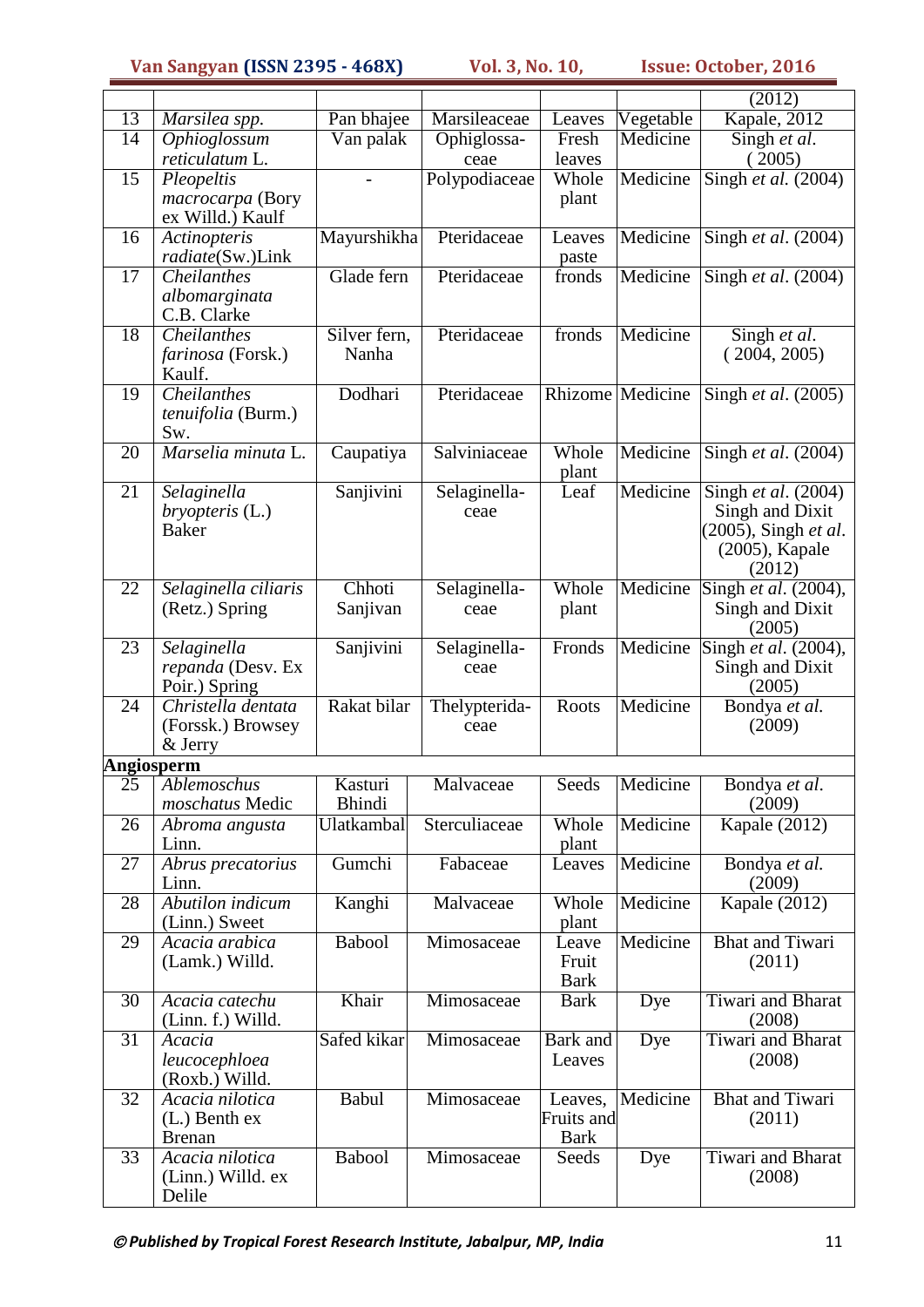| 34              | Achyranthus                                                            | Chirchitta        | Amaranthaceae   | Roots                             | Medicine                 | Sahu (2011)                               |
|-----------------|------------------------------------------------------------------------|-------------------|-----------------|-----------------------------------|--------------------------|-------------------------------------------|
|                 | aspera L.                                                              |                   |                 |                                   |                          |                                           |
| $\overline{35}$ | Acorus calamus L.                                                      | Bach              | Araceae         |                                   | Rhizome Medicine         | Bondya et al.<br>(2009)                   |
| 36              | Adhatoda vasica                                                        | Adusa             | Acanthaceae     | Fruit                             | Seed and Medicine        | Kapale (2012)                             |
| 37              | Aegle marmelos                                                         | <b>Bel</b>        | Rutaceae        | Fruits                            | Food and                 | Singh et al. (2011),                      |
|                 | $(L.)$ Correa.                                                         |                   |                 |                                   | medicine                 | <b>Bhat and Tiwari</b><br>(2011)          |
| 38              | Allium wallichii                                                       | Van lahsun        | Amaryllideceae  | Whole<br>plant                    | Medicine                 | <b>Kapale</b> (2012)                      |
| 39              | Aloe vera L.                                                           | Gwarpatha         | Liliaceae       | Leaves                            | Medicine                 | Sahu (2011)                               |
| 40              | Alstonia scholaris<br>(L.)                                             | Saptparni         | Apocynaceae     | Stem bark Medicine                |                          | Sahu (2011)                               |
| 41              | <b>Amaranthus</b><br>hybridus L.                                       | Lal bhajee        | Amaranthaceae   | Leaves                            | Vegetable                | Kapale (2012)                             |
| 42              | Amaranthus<br>paniculatus L.                                           | Van<br>Choulai    | Amaranthaceae   | Leaves                            | Vegetable                | Kapale (2012)                             |
| 43              | <b>Amaranthus</b><br>spinosus L.                                       | Katbhajee         | Amaranthaceae   | Leaves                            | Vegetable                | <b>Kapale</b> (2012)                      |
| 44              | Amaranthus viridis<br>L.                                               | Purpuri<br>bhajee | Amaranthaceae   | Leaves<br>and seeds               | Vegetable                | Kapale (2012)                             |
| 45              | Amorphophallus<br>campanulatus<br>Nicolson                             | Suran             | Araceae         | Corm                              | Food                     | Kapale (2012)                             |
| 46              | Andrographis<br><i>paniculata</i> Nees                                 | Kalmegh           | Acanthaceae     | Whole<br>plant                    | Medicine                 | Bondya et al.<br>(2009), Kapale<br>(2012) |
| 47              | Anogeissus<br>latifolia (Roxb. ex<br>DC.) Wallich ex<br>Guill. & Perr. | Dhawra            | Combretaceae    | Roots and Medicine<br><b>Bark</b> |                          | Singh et al. $(2011)$                     |
| 48              | Annona squamosa<br>(L)                                                 | Sitaphal          | Annonaceae      | Leaves                            | Medicine                 | Sahu (2011)                               |
| 49              | Argyreia nervosa<br>(Burm.f.) Boj.                                     | Vidhara           | Convolvulaceae  | Leaf                              | Medicine                 | Kapale (2012)                             |
| 50              | Ariseama spp.                                                          | Van suran         | Araceae         | Tuber                             | Vegetable                | Kapale (2012)                             |
| $\overline{51}$ | Ariseama<br>tortuosum Schott                                           | Van makka         | Araceae         | Fruit                             | Medicine                 | Kapale (2012)                             |
| $\overline{52}$ | Artocarpus<br>heterophyllus Lam.                                       | Kathal            | Moraceae        | Wood                              | Dye                      | <b>Tiwari and Bharat</b><br>(2008)        |
| 53              | <b>Artocarpus</b><br>lakoocha Roxb.                                    | <b>Barhal</b>     | Moraceae        | Wood                              | Dye                      | Tiwari and Bharat<br>(2008)               |
| 54              | Asparagus<br>racemosus Willd.                                          | Satavar           | Liliaceae       | Roots                             | Medicine                 | Bondya et al.<br>(2009), Sahu<br>(2011)   |
| 55              | <b>Bambusa</b><br>arundinacea<br>(Willd.)                              | Kareel            | Poaceae         | Young<br>shoot                    | Vegetable                | <b>Kapale</b> (2012)                      |
| 56              | Bambusa vulgaris<br>Schard. ex-J.C.<br>Wendl.                          | <b>Bans</b>       | Poaceae         | <b>Stem</b>                       | Foods<br>and<br>Medicine | Singh et al. (2011)                       |
| 57              | Barleria prionitis<br>Linn.                                            | Katsariya         | Acanthaceae     | Leaves<br>and roots               | Medicine                 | Kapale (2012)                             |
| $\overline{58}$ | Bauhinia<br>malabarica Roxb.                                           | Amti              | Caesalpiniaceae | Bark and<br>Leaves                | Food                     | Singh et al. $(2011)$                     |
| 59              | Bauhinia purpurea                                                      | Koliari           | Caesalpiniaceae | Young                             | Vegetable                | Kapale (2012)                             |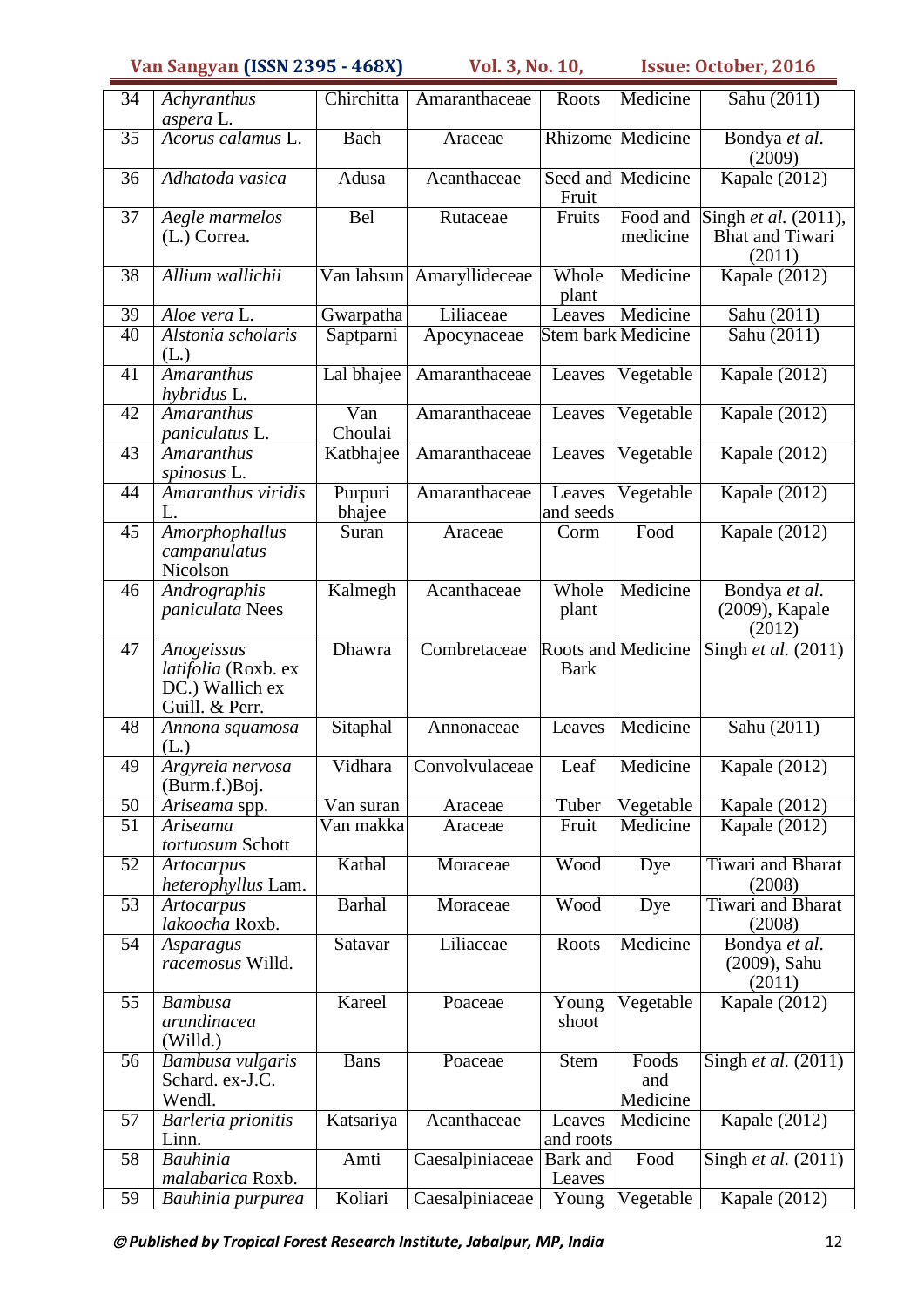|                 | L.                                     | <b>Bhajee</b>     |                 | leaves                     |                    |                                                |
|-----------------|----------------------------------------|-------------------|-----------------|----------------------------|--------------------|------------------------------------------------|
| $\overline{60}$ | Bauhinia vahlii                        | Mahul             | Caesalpiniaceae | Stem                       | Medicine           | Singh <i>et al.</i> $(2011)$                   |
|                 | Wight. and Arnott.                     |                   |                 | bark and                   | and                |                                                |
|                 |                                        |                   |                 | leaves                     | Leaves<br>used for |                                                |
|                 |                                        |                   |                 |                            | making a           |                                                |
|                 |                                        |                   |                 |                            | Cup and            |                                                |
|                 |                                        |                   |                 |                            | plate              |                                                |
| 61              | Bauhinia variegata                     | Kachnaar          | Caesalpiniaceae | <b>Bark</b>                | Medicine           | <b>Bhat and Tiwari</b>                         |
|                 | Linn.                                  |                   |                 |                            |                    | (2011)                                         |
| 62              | Berberis aristata<br>DC.               | Daru haldi        | Berberidaceae   | Root and<br>tubers         | Dye                | <b>Tiwari</b> and Bharat<br>(2008)             |
| 63              | Bixa orellana<br>Linn.                 | Sinduri           | <b>Bixaceae</b> | Seeds                      | Dye                | <b>Tiwari</b> and <b>Bharat</b><br>(2008)      |
| 64              | Boerhaavia diffusa<br>L.               | Patherchatt<br>а  | Nyctaginaceae   | Roots                      | Medicine           | Sahu (2011)                                    |
| 65              | Bridelia retusa (L.)<br>Spreng.        | Kasai             | Euphorbiaceae   | Fruits                     | Food               | Singh et al. $(2011)$                          |
| 66              | Bryonia alba.                          | Shivlingi         | Cucurbitaceae   | Leaf                       | Medicine           | Kapale (2012)                                  |
| 67              | <b>Bryonopsis</b><br>$laciniosa$ (L.)  | Shivlingi         | Cucurbitaceae   | Seeds                      | Medicine           | Bondya et al.<br>(2009)                        |
| 68              | Buchanania lanzan                      | Chironji,         | Anacardiaceae   | <b>Fruits and Medicine</b> |                    | <b>Bhat and Tiwari</b>                         |
|                 | Spreng.                                | Char              |                 | Seed                       | and food           | (2011), Singh et al.<br>(2011)                 |
| 69              | Butea monosperma                       | Palash            | Fabaceae        | Flowers,                   | Dye and            | Tiwari and Bharat                              |
|                 | (Lam.) Kuntze                          |                   |                 | <b>Barks</b>               | medicine           | $(2008)$ , Bhat and                            |
|                 |                                        |                   |                 |                            |                    | Tiwari (2011),                                 |
| 70              | Butea superba                          | Palash lata       | Fabaceae        | Root                       | Dye                | Sahu (2011)<br><b>Tiwari</b> and <b>Bharat</b> |
|                 | Roxb.                                  |                   |                 | tubers                     |                    | (2008)                                         |
| 71              | Caesalpinia<br>bonduc (L.) Roxb.       | Gataran           | Caesalpiniaceae | Seeds                      | Medicine           | Bondya et al.<br>(2009)                        |
| 72              | Cajanus                                | <b>Ban Kurthi</b> | Fabaceae        | Seeds                      | Medicine           | Bondya et al.                                  |
|                 | scarabaeoides (L.)                     |                   |                 |                            |                    | (2009)                                         |
| 73              | du Petit Theu.<br>Careya arborea       | Kumbhi            | Lecythidaceae   | <b>Flowers</b>             | Medicine           | <b>Bhat and Tiwari</b>                         |
|                 | Roxb.                                  |                   |                 |                            |                    | (2011)                                         |
| 74              | Casearia                               | Chilhi            | Flacourtiaceae  | Fruits                     | Beads,             | Singh et al. (2011)                            |
|                 | graveolens Dalzell                     |                   |                 |                            | fish               |                                                |
|                 |                                        |                   |                 |                            | poison             |                                                |
| 75              | Cassia alata                           | Higlaj            | Caesalpiniaceae | <b>Bark</b>                | Medicine           | Kapale (2012)                                  |
| 76              | Cassia fistula<br>Linn.                | <b>Amaltas</b>    | Caesalpiniaceae | Flowers,<br>Leaves         | Medicine           | <b>Bhat and Tiwari</b><br>$(2011)$ , Sahu      |
|                 |                                        |                   |                 |                            |                    | (2011)                                         |
| 77              | Cassia tora L.                         | Charota           | Caesalpiniaceae | Leaves                     | Vegetable          | Kapale (2012),                                 |
|                 |                                        | bhaji             |                 |                            | and                | Sahu (2011)                                    |
|                 |                                        |                   |                 |                            | medicine           |                                                |
| 78              | Celastrus<br><i>paniculatus</i> Willd. | Kujri             | Celastraceae    | Seeds                      | Medicine           | Bondya et al.<br>(2009)                        |
| 79              | Celosia argentea<br>Linn.              | Phul bhajee       | Amaranthaceae   | Leaves                     | Vegetable          | Kapale $(2012)$                                |
| 80              | Centella asiatica                      | <b>Brahmi</b>     | Apiaceace       | Leaf                       | Medicine           | Kapale (2012),                                 |
|                 | (Linn.) Urban syn.                     |                   |                 |                            |                    | Bondya et al.                                  |
|                 | Hydrocotyle<br>asiatica Linn.          |                   |                 |                            |                    | (2009), Kapale<br>(2012)                       |
| 81              | Centratherum                           | Vanjira           | Asteraceae      | Whole                      | Medicine           | Kapale (2012)                                  |
|                 | anthelminticum                         |                   |                 | plants                     |                    |                                                |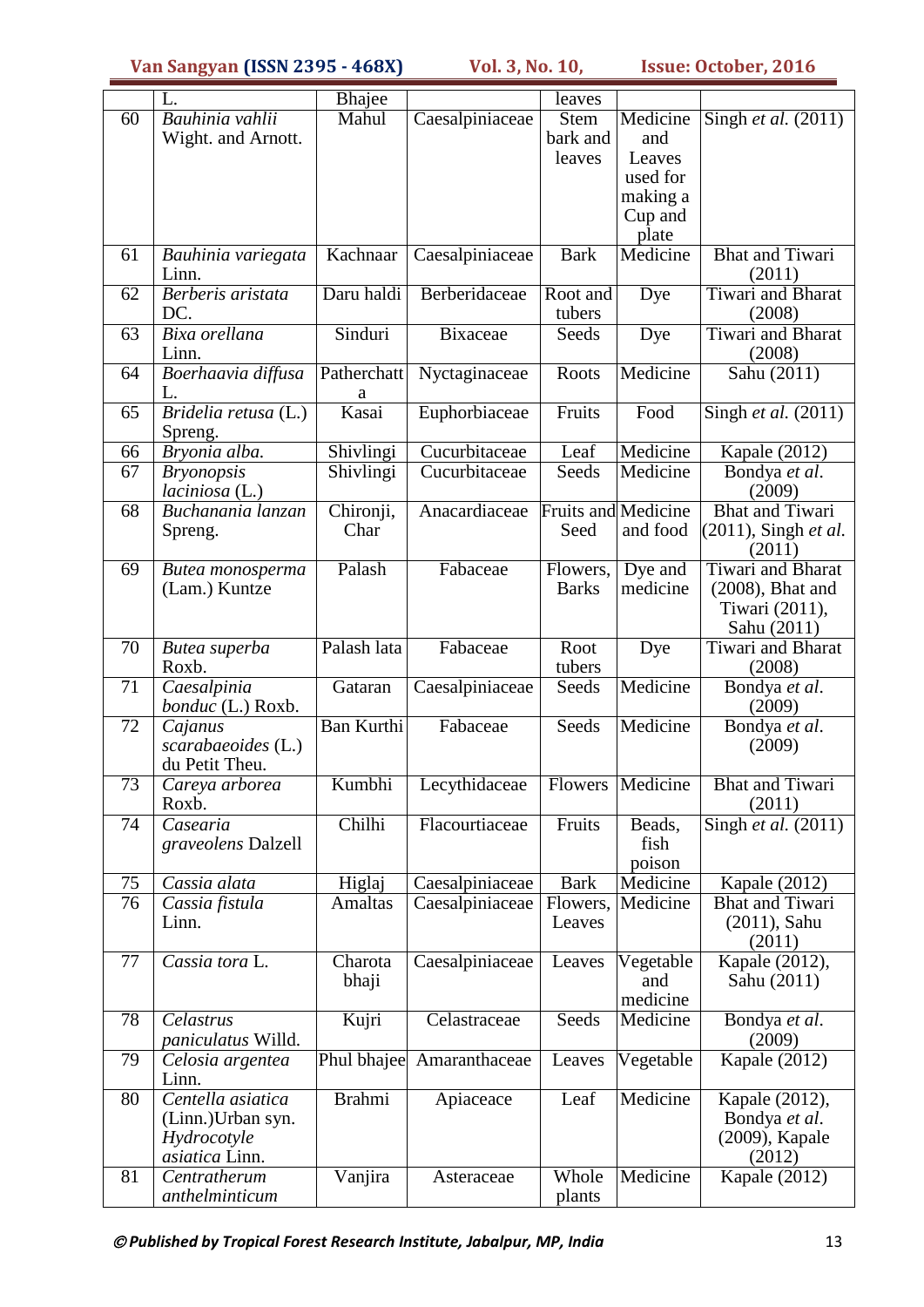| 82              | Chloroxylon<br>swietenia DC                           | <b>Buruta</b>               | Rutaceae       | Leaves                                  | Medicine                          | <b>Bhat and Tiwari</b><br>(2011)                                          |
|-----------------|-------------------------------------------------------|-----------------------------|----------------|-----------------------------------------|-----------------------------------|---------------------------------------------------------------------------|
| $\overline{83}$ | Citrus aurantium<br>Linn.                             | Khatta nibu                 | Rutaceae       | Fruits                                  | Medicine                          | <b>Bhat and Tiwari</b><br>(2011)                                          |
| 84              | Cleistanthus<br>collinus (Roxb.)<br>Benth. ex Hook.f. | Karra                       | Euphorbiaceae  | Bark,<br>Leaves,<br>Roots and<br>Fruits | Fish<br>poison<br>and<br>medicine | Singh et al. (2011),<br><b>Bhat and Tiwari</b><br>(2011)                  |
| 85              | Coccinia grandis<br>L.                                | Kundru                      | Cucurbitaceae  | Fruits                                  | Vegetable                         | Kapale (2012)                                                             |
| 86              | Cocculus hirsutus<br>L. Diels                         | Jaljamni                    | Menispermaceae | Leaves                                  | Medicine                          | Sahu (2011)                                                               |
| $\overline{87}$ | Colocasia<br>esculantum L.                            | <b>Boda</b> kand            | Araceae        | Tuber                                   | Vegetable                         | <b>Kapale</b> (2012)                                                      |
| 88              | Coriandrum<br>sativum Linn.                           | Dhania                      | Umbelliferae   | Leaves                                  | Medicine                          | <b>Bhat and Tiwari</b><br>(2011)                                          |
| 89              | Costus speciosus<br>Linn.                             | Kevkand                     | Costaceae      | Tuber                                   | Vegetable                         | Kapale (2012)                                                             |
| 90              | Crinum asiaticum<br>Linn.                             | Sudarshan                   | Amaryllidaceae | Whole<br>plants                         | Medicine                          | Kapale $(2012)$                                                           |
| 91              | Curculigo<br>orchioides Gaertn.                       | Kali musli                  | Hypoxidaceae   | root                                    | <b>Tuberous Medicine</b>          | Bondya et al.<br>(2009), Sahu<br>$(2011)$ , Singh et<br><i>al.</i> (2011) |
| 92              | Curcuma<br>angustifolia Roxb.                         | Tikhur                      | Zingiberaceae  | Tubers                                  | Dye and<br>food                   | <b>Tiwari</b> and <b>Bharat</b><br>(2008), Singh et al.<br>(2011)         |
| 93              | $\overline{C}$ urcuma<br>aromatica Salisb.            | Ban haldi                   | Zingiberaceae  | Tubers                                  | Dye                               | <b>Tiwari and Bharat</b><br>(2008)                                        |
| 94              | Curcuma longa<br>Linn.                                | Haldi                       | Zingiberaceae  | Tubers                                  | Dye                               | <b>Tiwari and Bharat</b><br>(2008)                                        |
| 95              | Cuscuta reflexa Ro<br>xb.                             | Amarbel                     | Convolvulaceae | Seeds                                   | Medicine                          | Sahu $(20\overline{11})$                                                  |
| 96              | Cyperus rotundus<br>L.                                | Motha                       | Cyperaceae     | roots                                   | <b>Tuberous Medicine</b>          | Bondya et al.<br>(2009)                                                   |
| 97              | Dalbergia sissoo<br>Roxb.                             | $\overline{\text{S}}$ isham | Fabaceae       | <b>Bark</b>                             | Medicine                          | <b>Bhat and Tiwari</b><br>(2011)                                          |
| 98              | Datura metel Linn.                                    | Kala Datura                 | Solanaceae     | Roots                                   | Medicine                          | Sahu (2011)                                                               |
| 99              | Datura<br>stramonium Linn.                            | Dhatura                     | Solanaceae     | Fruits                                  | Medicine                          | <b>Bhat and Tiwari</b><br>(2011)                                          |
| 100             | Dendrocalamus<br>strictus Roxb.                       | Lathi bans                  | Poaceae        | Whole<br>plant                          | Medicine                          | <b>Bhat and Tiwari</b><br>(2011)                                          |
| 101             | Desmodium<br>gangeticum (L.)<br>DC.                   | Saptaparni                  | Fabaceae       | Roots                                   | Medicine                          | Bondya et al.<br>(2009)                                                   |
| 102             | Dioscorea<br>bulbifera L.                             | Ganthiana                   | Dioscoreaceae  | Tubers                                  | Medicine                          | Bondya et al.<br>(2009)                                                   |
| 103             | Dioscorea globosa<br>Roxb.                            | Suari kand                  | Dioscoreaceae  | Tuber                                   | Vegetable                         | <b>Kapale</b> (2012)                                                      |
| 104             | Dioscorea hispida                                     | Baichandi                   | Dioscoreaceae  | Tuber                                   | Vegetable                         | Kapale (2012)                                                             |
| 105             | Diospyros<br>melanoxylon Roxb.                        | Tendu                       | Ebenaceae      | Fruits and Food and<br>leaves           | Medicine                          | Singh et al. (2011),<br><b>Bhat and Tiwari</b><br>(2011)                  |
| 106             | Dolichos biflorum<br>Linn.                            | Kulthi                      | Leguminosae    | Seeds                                   | Medicine                          | $\overline{\text{Sahu}}(2011)$                                            |
| 107             | $\overline{D}$ olichos spp.                           | Jangali sem                 | Fabaceae       | Fruits                                  | Vegetable                         | Kapale (2012)                                                             |
| 108             | Eclipta prostrata                                     | Gotari                      | Asteraceae     | Whole                                   | Medicine                          | Bondya et al.                                                             |

*Published by Tropical Forest Research Institute, Jabalpur, MP, India* 14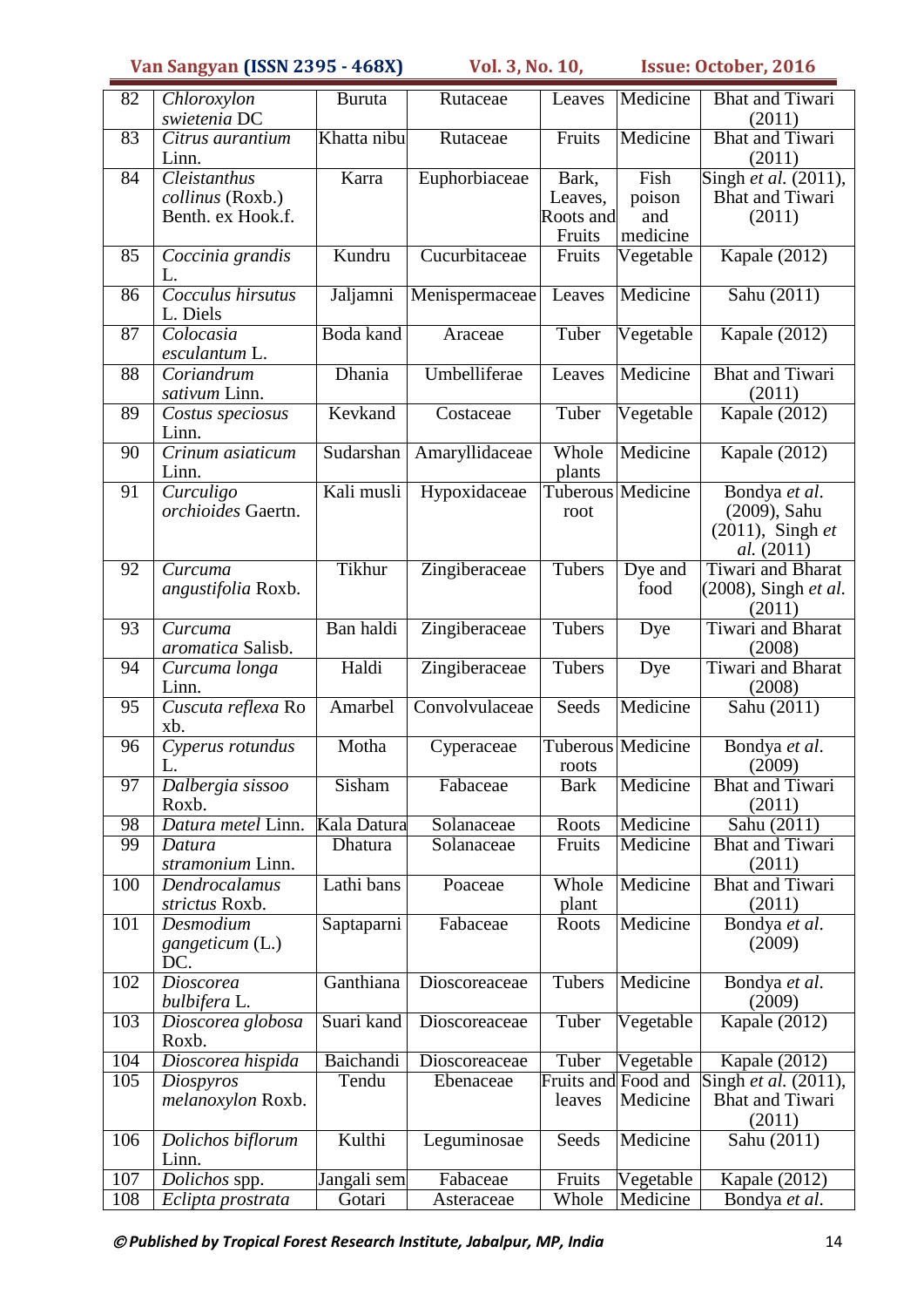|                  | (L.)                                                               |                  |                | plant                                                                |                    | (2009)                                    |
|------------------|--------------------------------------------------------------------|------------------|----------------|----------------------------------------------------------------------|--------------------|-------------------------------------------|
| 109              | Elephantopus<br>scaber L.                                          | Minjur jhuti     | Asteraceae     | Roots                                                                | Medicine           | Bondya et al.<br>(2009)                   |
| 110              | Emblica officinalis<br>Gaertn. syn<br>Phyllanthus<br>emblica Linn. | Aonla            | Euphorbiaceae  | Fruit                                                                | Dye                | Tiwari and Bharat<br>(2008)               |
| 111              | Eulophia nuda                                                      | Villai kand      | Orchidaceae    | Roots                                                                | Medicine           | Kapale (2012)                             |
| 112              | Euphorbia hirta L.                                                 | Dudhi            | Euphorbiaceae  | Leaves                                                               | Medicine           | Sahu (2011)                               |
| 113              | Ficus bengalensis<br>L.                                            | Bargad           | Moraceae       | Fruits,<br>Leaves,<br>bark                                           | Medicine           | <b>Bhat and Tiwari</b><br>(2011)          |
| $\overline{11}4$ | Ficus carica L.                                                    | Anjir            | Moraceae       | Fruits                                                               | Medicine           | Sahu (2011)                               |
| $\overline{115}$ | Ficus glomerata<br>Roxb.                                           | Dumar            | Moraceae       | Fruit                                                                | Food and<br>fruits | Singh et al. (2011),<br>Kapale (2012)     |
| 116              | Ficus spp.                                                         | Pakri            | Moraceae       | $\overline{Y}$ oung<br>leaves                                        | Vegetable          | Kapale (2012)                             |
| $\overline{117}$ | Gloriosa superba<br>L.                                             | Kalihari         | Liliaceae      | Tubers                                                               | Medicine           | Bondya et al.<br>(2009)                   |
| 118              | Gossypium<br>arboreum L.                                           | Kapas            | Malvaceae      |                                                                      | Root bark Medicine | Sahu (2011)                               |
| 119              | Gymnema sylvestre<br>(Retz.) R. Br. ex<br>Retz.                    | Gurmar           | Asclepiadaceae | <b>Stem</b>                                                          | Leaf and Medicine  | <b>Kapale</b> (2012)                      |
| 120              | Hedychium<br>coronarium<br>J.Koeing ex Retz.                       | Gulbakawli       | Zingiberaceae  | Flowers                                                              | Medicine           | Bondya et al.<br>(2009), Kapale<br>(2012) |
| $\overline{121}$ | Helicteres isora L.                                                | Maror phali      | Sterculiaceae  | Fruits                                                               | Medicine           | Bondya et al.<br>(2009)                   |
| 122              | Heliotropium<br>ovalifolium                                        | Jangali<br>mooli | Boraginaceae   | Leaves                                                               | Vegetable          | Kapale (2012)                             |
| 123              | Hemidesmus<br><i>indicus</i> (L.) R. Br.                           | Anantmool        | Asclepiadaceae | Roots                                                                | Medicine           | Bondya et al.<br>(2009), Sahu<br>(2011)   |
| 124              | Holarrhena<br>pubescens (Buch-<br>Ham) ex G. Don.                  | $\overline{a}$   | Apocynaceae    | Seeds                                                                | Medicine           | Bondya et al.<br>(2009)                   |
| 125              | Indigofera<br>cassioides Rottl. ex<br>DC.                          | Neel             | Fabaceae       | Leaves<br>and<br>flowers                                             | Dye                | <b>Tiwari</b> and Bharat<br>(2008)        |
| 126              | <i>Indigofera</i><br>tinctoria Linn.                               | Neel             | Fabaceae       | Leaves<br>and<br>flowers                                             | Dye                | <b>Tiwari and Bharat</b><br>(2008)        |
| 127              | Kydia calycina<br>Roxb.                                            | Barga            | Bombacaceae    | Leafs                                                                | Medicinal          | Singh et al. $(2011)$                     |
| 128              | Lagerstroemia<br><i>parviflora</i> Roxb.                           | Senha            | Lythraceae     | Tender<br>leaves<br>Bark and<br>Leaves<br>are used<br>in<br>tanning. | Vegetable          | Singh <i>et al.</i> $(2011)$              |
| 129              | Lannea<br>coromandelica<br>(Houtt.) Merr.                          | Gunja            | Anacardiaceae  | Resin                                                                | Gum                | Singh et al. (2011)                       |
| 130              | Lawsonia inermis<br>Linn.                                          | Mehndi           | Lythraceae     | Leaves                                                               | Dye                | <b>Tiwari</b> and Bharat<br>(2008)        |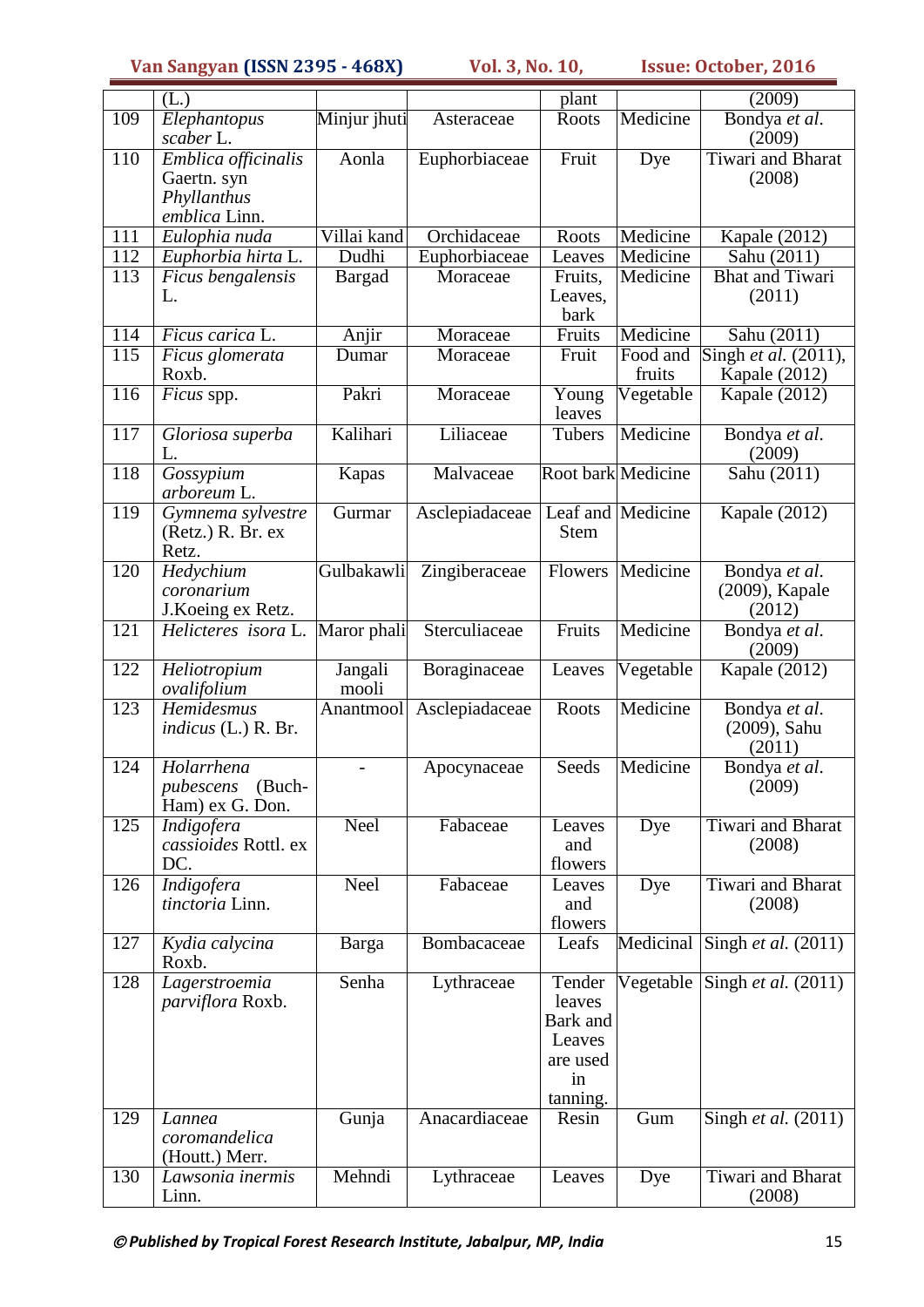| 131              | Litsea glutinosa                              | Maida         | Lauraceae                         | <b>Bark</b>           | Medicine            | <b>Bhat and Tiwari</b>                                  |
|------------------|-----------------------------------------------|---------------|-----------------------------------|-----------------------|---------------------|---------------------------------------------------------|
|                  | (Lour.) C.R.<br>Robins.                       |               |                                   |                       |                     | (2011)                                                  |
| 132              | Madhuca indica                                | Mahua         | Sapotaceae                        | Flower                | Vegetable           | Kapale (2012),                                          |
|                  | J.f.Gmel                                      |               |                                   | and Fruits            | and<br>medicine     | <b>Bhat</b> and Tiwari<br>(2011)                        |
| 133              | Madhuca                                       | Mahua         | Sapotaceae                        | Flower                | Oil and             | Singh et al. $(2011)$                                   |
|                  | longifolia (J.<br>Koenig) Macbrm              |               |                                   | and Seeds beverage    |                     |                                                         |
|                  | var. latifolia                                |               |                                   |                       |                     |                                                         |
|                  | (Roxb.) Chevalier                             |               |                                   |                       |                     |                                                         |
| 134              | <b>Mallotus</b><br><i>philippensis</i> (Lam.) | Rori          | Euphorbiaceae                     | Fruit and<br>capsules | Dye and<br>medicine | <b>Tiwari</b> and <b>Bharat</b><br>(2008), Singh et al. |
|                  | Muell. Arg.                                   |               |                                   |                       |                     | (2011)                                                  |
| 135              | Mangifera indica<br>L.                        | Mango         | Anacardiaceae                     | Fruits                | Food                | Singh et al. $(2011)$                                   |
| 136              | Melia azadirachta<br>Linn.                    | <b>Bakain</b> | Meliaceae                         | Bark,<br>Fruits       | Medicine            | <b>Bhat and Tiwari</b><br>(2011)                        |
| 137              | Michelia                                      | Champa        | Magnoliaceae                      | Wood                  | Dye                 | <b>Tiwari and Bharat</b>                                |
| 138              | champaca Linn.<br>Miliusa tomentosa           | Kari          | Annonaceae                        |                       | Gum and Medicine    | (2008)<br>$\overline{\text{Sing}}$ h et al. (2011)      |
|                  | $(Roxb.)$ Finet &                             |               |                                   | <b>Bark</b>           |                     |                                                         |
|                  | Gagnep.                                       |               |                                   |                       |                     |                                                         |
| 139              | Mimusops elengi<br>Linn.                      | Maulshri      | Sapotaceae                        | Seed                  | Dye                 | <b>Tiwari</b> and <b>Bharat</b><br>(2008)               |
| 140              | Moringa oleifera                              | Munga         | Moringaceae                       | Flower,               | Vegetable           | Kapale (2012)                                           |
|                  | L.                                            |               |                                   | Fruit and<br>Leaves   |                     |                                                         |
| 141              | Moringa oleifera                              | Munga         | Moringaceae                       | Fruits,               | Medicine            | <b>Bhat and Tiwari</b>                                  |
| 142              | Lan<br>Mucuna prurita                         | Kewanch       | Fabaceae                          | Leaves<br>Seeds       | Medicine            | (2011)<br>Bondya et al.                                 |
|                  | Hook.                                         |               |                                   |                       |                     | (2009)                                                  |
| 143              | Murraya<br>paniculata (L.)                    | Hatil         | Rutaceae                          | Leaves                | Medicine            | Bondya et al.<br>(2009)                                 |
|                  | Jack.                                         |               |                                   |                       |                     |                                                         |
| 144              | Myrica esculenta                              | Kay phal      | Myricaceae                        | <b>Bark</b>           | Dye                 | Tiwari and Bharat                                       |
|                  | Buch.-Ham. ex<br>D.Don                        |               |                                   |                       |                     | (2008)                                                  |
| 145              | Oroxylum indicum<br>$(L.)$ Vent.              | Sanparan      | Bignoniaceae                      | Seeds                 | Medicine            | Bondya et al.<br>(2009)                                 |
| 146              | Ougeinia                                      | Tinsa         | Fabaceae                          | Bark and              | Fish                | Singh et al. (2011)                                     |
|                  | oojeinensis (Roxb.)                           |               |                                   | gum                   | poison              |                                                         |
|                  | Hochr.                                        |               |                                   |                       | and<br>Medicine     |                                                         |
| $\overline{147}$ | Peucedanum                                    | Tejraj        | Apiaceae                          | Roots                 | Medicine            | Bondya et al.                                           |
|                  | nagpurense<br>(Clarke) Prain                  |               |                                   |                       |                     | (2009)                                                  |
| 148              | Phyllathus emblica                            | Amla          | Euphorbiaceae                     | Bark,                 | Medicine            | <b>Bhat and Tiwari</b>                                  |
|                  | Linn.                                         |               |                                   | leaves<br>and Fruits  |                     | $(2011)$ , Singh et al.<br>(2011)                       |
| 149              | Pisidium guajava<br>L.                        | Bihi          | Myrtaceae                         | Leaves                | Medicine            | <b>Bhat and Tiwari</b>                                  |
| 150              | Plumbago                                      | Chitrak       | Plumbaginaceae Roots and Medicine |                       |                     | (2011)<br>Bondya et al.                                 |
|                  | zeylanica L.                                  |               |                                   | leaves                |                     | (2009), Kapale<br>(2012)                                |
| 151              | Pterocarpus                                   | Beejasal      | Fabaceae                          | Bark,                 | Dye and             | Tiwari and Bharat                                       |
|                  | marsupium Roxb.                               |               |                                   | Pods,                 | medicine            | (2008), Singh et al.                                    |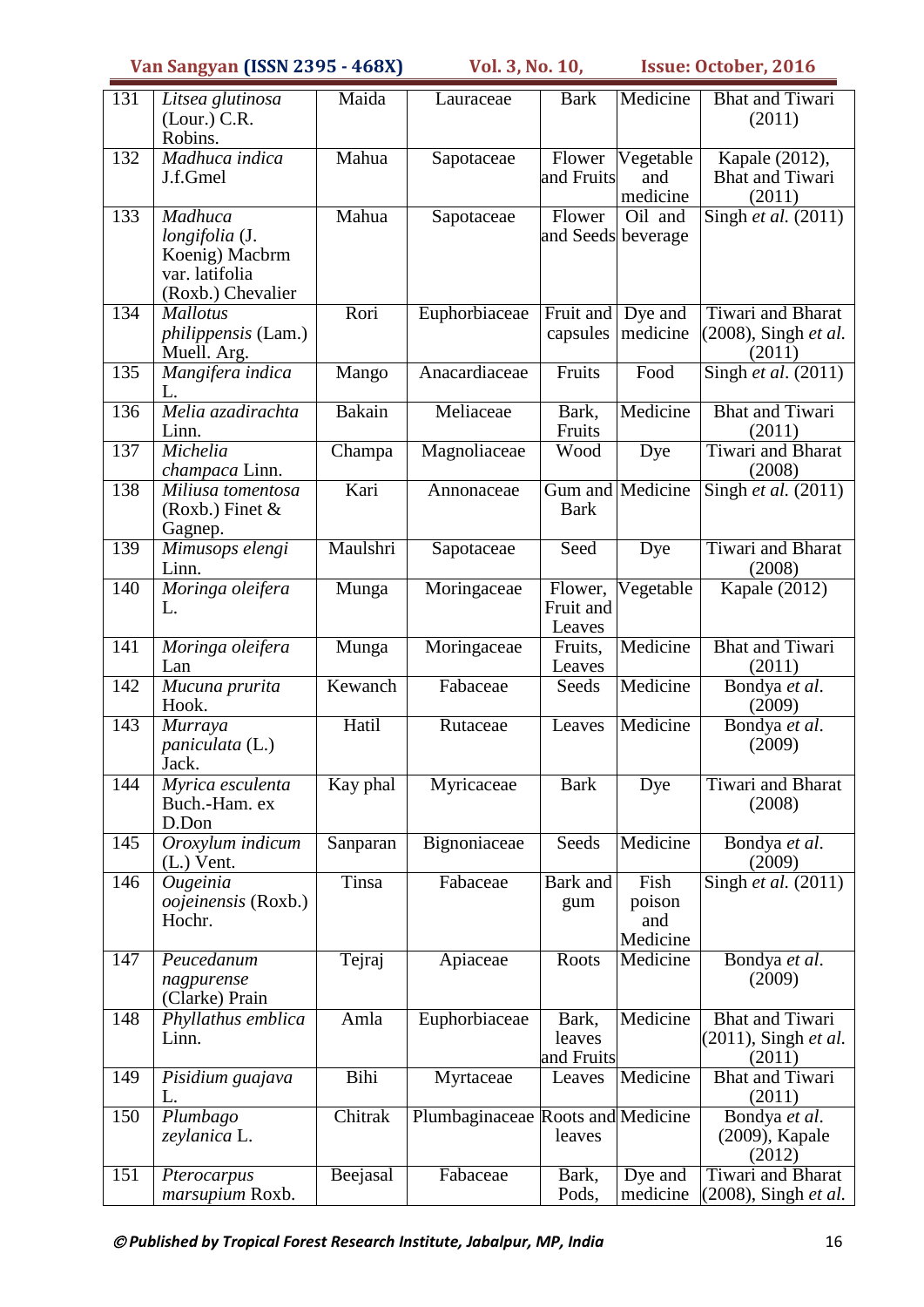|     |                                      |                            |                             | Flower              |                    | $(2011)$ , Bhat and                     |
|-----|--------------------------------------|----------------------------|-----------------------------|---------------------|--------------------|-----------------------------------------|
|     |                                      |                            |                             |                     |                    | Tiwari (2011)                           |
| 152 | Pueraria tuberosa                    | Patal                      | Fabaceae                    |                     | Leaf and Medicine  | Kapale (2012),                          |
|     | DC.                                  | kumhda                     |                             | tubers              |                    | Bondya et al.                           |
|     |                                      |                            |                             |                     |                    | (2009)                                  |
| 153 | Punica granatum                      | Anar                       | Punicaceae                  | Rind and            | Dye                | <b>Tiwari and Bharat</b>                |
|     | Linn.                                |                            |                             | Flower              |                    | (2008)                                  |
| 154 | Ricinus communis                     | Arandi                     | Euphorbiaceae               | Leaves,             | Medicine           | <b>Bhat and Tiwari</b>                  |
| 155 | Linn.                                | Pili,                      | Rubiaceae                   | Fruits<br>Whole     | Medicine           | (2011)                                  |
|     | Rubia cordifolia<br>Linn. syn. Rubia | Manjistha,                 |                             | plant and           | and dye            | Kapale $(2012)$ ,<br>Bondya et al.      |
|     | <i>manjith</i> Roxb. ex              | Maddar                     |                             | roots               |                    | (2009), Tiwari and                      |
|     | Fleming                              |                            |                             |                     |                    | <b>Bharat</b> (2008)                    |
| 156 | Sapindus                             | Reetha                     | Sapindaceae                 | Leaves,             | Medicine           | <b>Bhat and Tiwari</b>                  |
|     | laurifoliatus Linn.                  |                            |                             | <b>Bark</b>         |                    | (2011)                                  |
| 157 | Schleichera oleosa                   | $\overline{\text{K}}$ usum | Sapindaceae                 | Leaf,               | Food and           | Singh et al. $(2011)$ ,                 |
|     | (Lour.) Oken.                        |                            |                             | fruits and medicine |                    | <b>Bhat and Tiwari</b>                  |
|     |                                      |                            |                             | seeds               |                    | (2011)                                  |
| 158 | Schrebera                            | Eksirafal                  | Oleaceae                    | Fruits              | Medicine           | Bondya et al.                           |
|     | swietenioides<br>Roxb.               |                            |                             |                     |                    | (2009)                                  |
| 159 | Semecarpus                           | Bhilwa                     | Anacardiaceae               | Resin and Medicine  |                    | Singh et al. (2011),                    |
|     | anacardium L.f.                      |                            |                             | fruits              | and dye            | <b>Tiwari</b> and Bharat                |
|     |                                      |                            |                             |                     |                    | (2008), Bondya et                       |
|     |                                      |                            |                             |                     |                    | al (2009), Bhat and                     |
|     |                                      |                            |                             |                     |                    | Tiwari (2011)                           |
| 160 | Shorea robusta                       |                            | Sal, Sarai Dipterocarpaceae | Seeds,              | Medicine,          | <b>Bhat and Tiwari</b>                  |
|     | Gaertn.                              |                            |                             | <b>Shoots</b>       | Fish               | (2011), Singh et al.                    |
| 161 |                                      | $\overline{\text{Ram}}$    | Smilacaccae                 | and Resin<br>Roots  | poison<br>Medicine | (2011)<br>Bondya et al.                 |
|     | Smilax zeylanica<br>L.               |                            |                             |                     |                    | (2009)                                  |
| 162 | Smithia conferta<br>Sm.              | Fahu                       | Fabaceae                    | Leaves              | Medicine           | Bondya et al.<br>(2009)                 |
| 163 | Spilanthus                           | Akarkara                   | Asteraceae                  | Leaf                | Medicine           | Kapale (2012)                           |
|     | paniculata Wall.                     |                            |                             |                     |                    |                                         |
|     | ex DC.                               |                            |                             |                     |                    |                                         |
| 164 | Strychnos nux-<br>vomica L.          | Kulcha                     | Loganiaceae                 | Seeds               | Medicine           | Bondya et al.<br>(2009)                 |
| 165 | Syzygium cuminii                     | Jamun                      | Myrtaceae                   | Leaves,             | Food,              | Singh et al. $(2011)$ ,                 |
|     | (L.) Skeels                          |                            |                             | seeds,              | medicine           | Tiwari and Bharat                       |
|     |                                      |                            |                             | fruits and          | and dye            | (2008), Bhat and                        |
|     | Tamarindus indica                    | Imli                       |                             | seeds               | Medicine           | Tiwari (2011)<br><b>Bhat and Tiwari</b> |
| 166 | Linn.                                |                            | Caesalpiniaceae             | Fruits              |                    | (2011)                                  |
| 167 | Terminalia alata                     | $\overline{S}$ aja         | Combretaceae                | Bark and            | Dye and            | Tiwari and Bharat                       |
|     | Heyne ex Roth                        |                            |                             | gum                 | Medicine           | (2008), Singh et al.<br>(2011)          |
| 168 | Terminalia arjuna                    | Arjuna,                    | Combretaceae                | <b>Bark</b>         | Dye and            | <b>Tiwari and Bharat</b>                |
|     | (Roxb.) Wight $\&$                   | Kahua                      |                             |                     | medicine           | $(2008)$ , Bhat and                     |
|     | Arn.                                 |                            |                             |                     |                    | Tiwari (2011)                           |
| 169 | Terminalia                           | Behera                     | Combretaceae                | Fruits              | Medicine           | Singh et al. (2011),                    |
|     | bellirica Roxb.                      |                            |                             |                     | and dye            | Tiwari and Bharat                       |
|     |                                      |                            |                             |                     |                    | (2008), Bondya et                       |
| 170 | Terminalia                           | Harra,                     | Combretaceae                | Fruits              | Dye and            | <i>al.</i> (2009)<br>Tiwari and Bharat  |
|     | chebula Retz.                        | Harad                      |                             |                     | medicine           | $(2008)$ , Singh et                     |
|     |                                      |                            |                             |                     |                    | $al.$ (2011), Bhat and                  |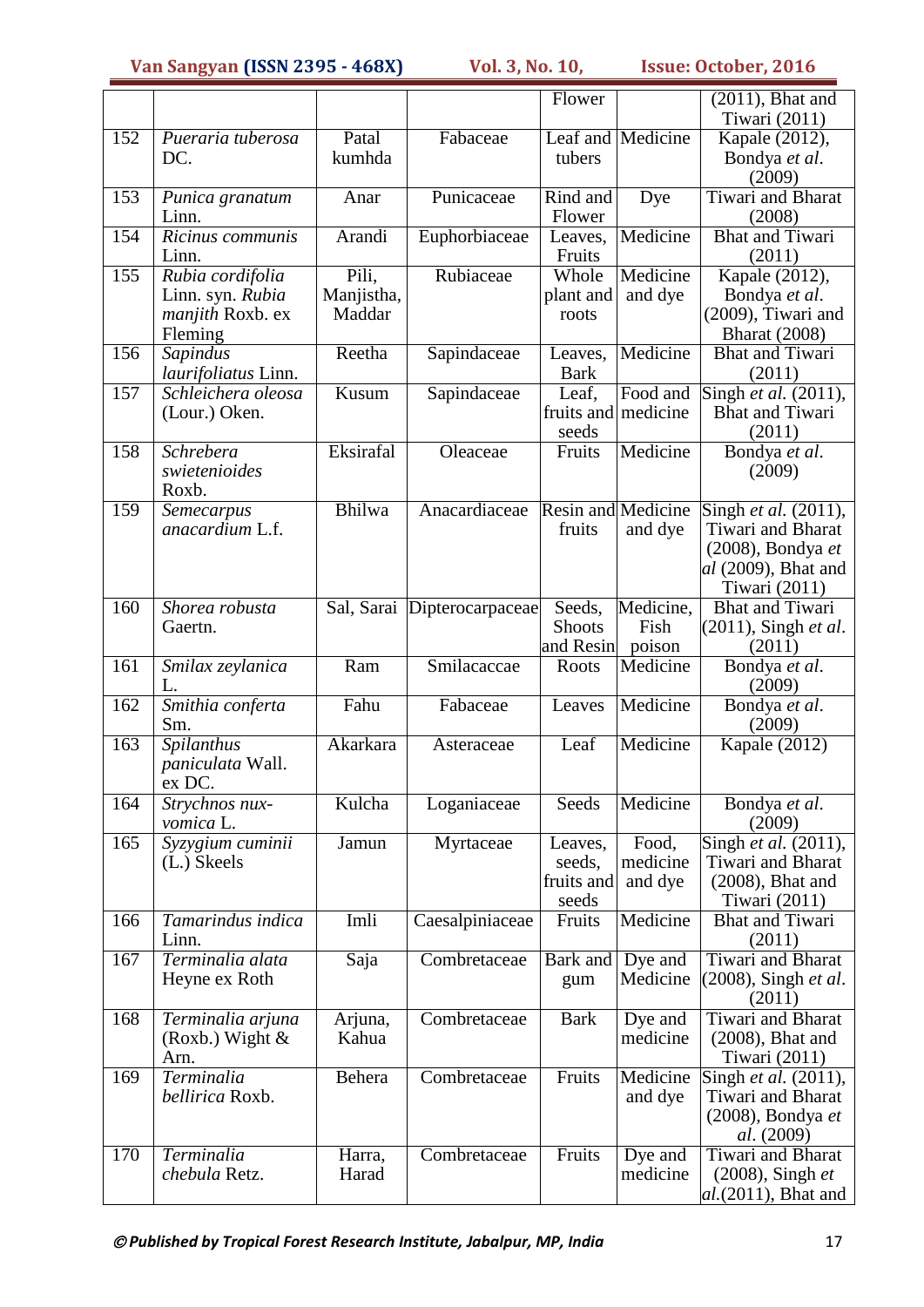|                  |                                                          |                     |               |                          |                         | Tiwari (2011),<br>Bondya et al.<br>(2009)          |
|------------------|----------------------------------------------------------|---------------------|---------------|--------------------------|-------------------------|----------------------------------------------------|
| $\overline{171}$ | Thespesia lampas<br>$(Cav.)$ Dalz. &<br>Gibs.            | Ban kapas           | Malvaceae     | Seeds                    | Medicine                | Bondya et al.<br>(2009)                            |
| 172              | Uraria<br>lagopodioides (L.)<br>Desv.                    | Iswarjata           | Fabaceae      | Roots                    | Medicine                | Bondya et al.<br>(2009)                            |
| 173              | Urginea indica                                           | Van piyag           | Liliaceae     | Whole<br>plant           | Medicine                | Kapale $(2012)$                                    |
| 174              | Vanda tessellata<br>(Roxb.) Hook. ex<br>G. Don           | Rasna               | Orchidaceae   | Whole<br>plants          | Medicine                | Bondya et al.<br>(2009)                            |
| 175              | Ventilago<br>denticulata Willd.                          | Keonti              | Rhamnaceae    | <b>Bark</b> and<br>roots | Dye                     | <b>Tiwari</b> and <b>Bharat</b><br>(2008)          |
| 176              | Vitex negundo<br>(Linn.)                                 | Nirgundi            | Verbenaceae   | Roots                    | Medicine                | Sahu (2011)                                        |
| $\overline{177}$ | Woodfordia<br>fruticosa (L.) Kurz.                       | Fulchuhi,<br>Dhawai | Lythraceae    | Flower<br>and<br>Leaves  | Medicine                | Bondya et al.<br>(2009), Bhat and<br>Tiwari (2011) |
| 178              | Woodfordia<br>fruticosa (Linn.)<br>Kurz.                 | Dhawai              | Lythraceae    | Flowers                  | Dye                     | <b>Tiwari</b> and Bharat<br>(2008)                 |
| 179              | Wrightia tinctoria<br>R.Br.                              | Indrajau            | Apocynaceae   | Seeds                    | Dye                     | <b>Tiwari</b> and <b>Bharat</b><br>(2008)          |
| 180              | Zanthoxylum<br>alatum Roxb.                              | Van dhania          | Apiaceae      | Leaf                     | Medicine                | Kapale $(2012)$                                    |
| 181              | Zingiber roseum<br>(Roxb.) Rose.                         | Jangli adrak        | Zingiberaceae |                          | <b>Rhizome</b> Medicine | Bondya et al.<br>(2009)                            |
| 182              | Zingiber zerumbet<br>(L.)                                | Van adrak           | Zingiberaceae | Root                     | Medicine                | <b>Kapale</b> (2012)                               |
| 183              | Ziziphus<br>mauritiana lam.                              | Ber                 | Rhamnaceae    | Leaves<br>and bark       | Dye                     | <b>Tiwari</b> and <b>Bharat</b><br>(2008)          |
| 184              | Zizyphus<br>numularia (Burm.<br>f.) Wt. & Arn.<br>Prodr. | Ber                 | Rhamnaceae    | <b>Bark</b>              | Medicine                | <b>Bhat and Tiwari</b><br>(2011)                   |

#### **References**

Anonymous (2007a). Achanakmar-Amarkantak Biosphere Reserve. Compendium. Tropical Forest Research Institute, Jabalpur, 69 pp. Anonymous (2007b). Achanakmar-Amarkantak Biosphere Reserve. Biosphere Reserve Information Series (BRIS) 1 (1) : 134 pp. Anonymous (2012). Achanakmar-

Amarkantak Biosphere Reserve. Biosphere Reserve Information Series (BRIS) 3 (1-2) : 93 pp.

Bhat, S.A. and Tiwari, S.C. (2011). Indigenous knowledge of communities of Achanakmar-Amarkantak biosphere reserve in utilization, conservation and sustainability of NTFP in Chhattisgarh (India). Indian Forester 137 (11) : 1313- 1319.

Bondya, S.L., Singh, K.P. and Khanna, K.K (2009). Exploitation of ethno-medicinal plants and their marketing status in Achanakmar-Amarkantak Biosphere Reserve. J. Tropical Forestry 25 (I&II) : 33- 37.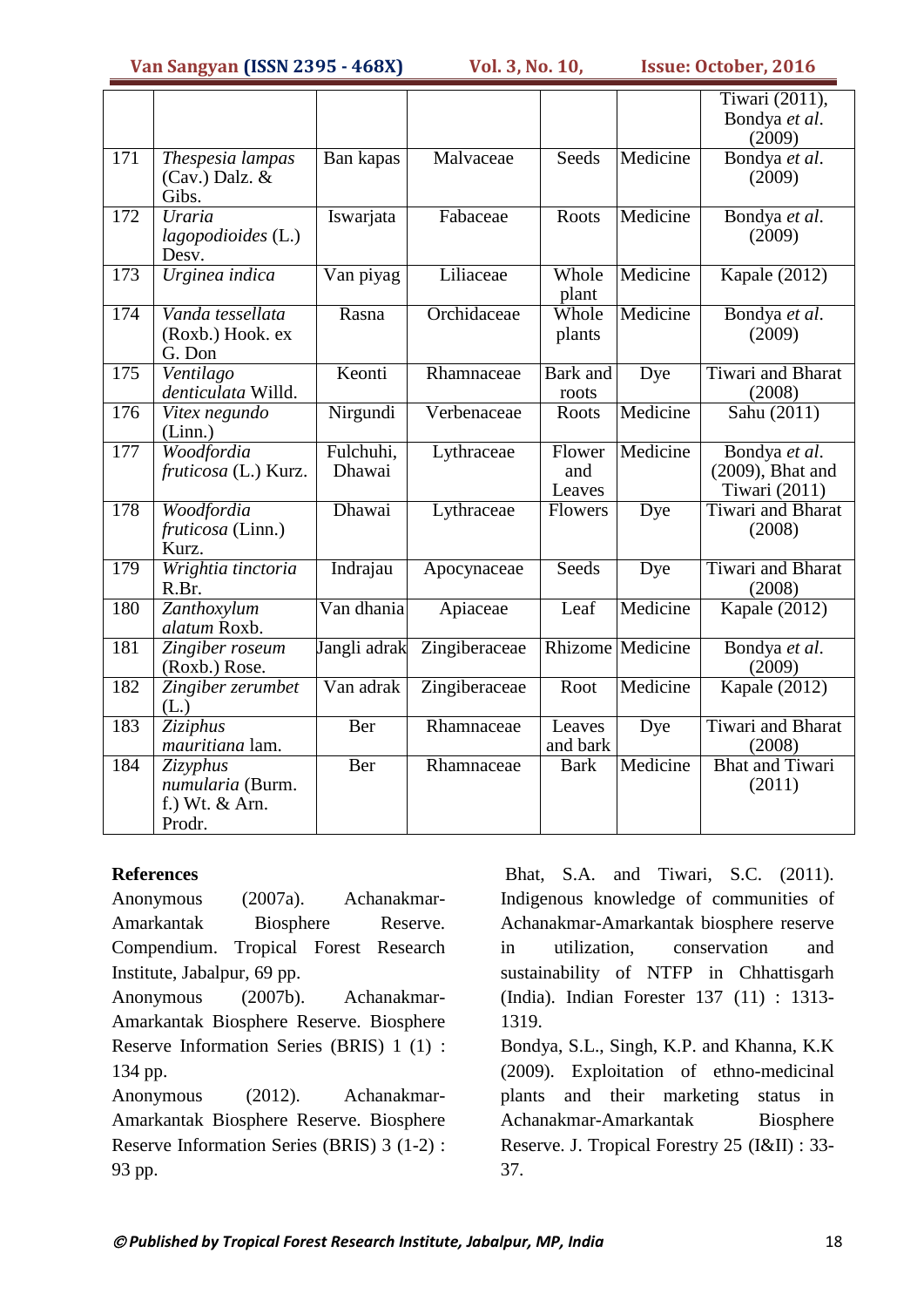Kapale, R. (2012). Ethnobotany of Baiga tribals with reference to utilization of forest resources in Achanakmar biosphere reserve (India). Bull. Env. Pharm. Life Sci. 1 (6) : 73-76.

Malviya, J., Joshi, V. and Singh, K. (2012) Antimicrobial activity of some ethnomedicine plants used by Baiga tribes from Amarkantak, India. Adv. Life Sci. Technol.  $4(1)$ : 19-26.

Sahu, P.K. (2011). Plants used by Gond and Baiga women in ethnogynaecological disorder in Achanakmar wild life sanctuary, Bilaspur, C. G. Int. J. Pharm. Life Sci. 2 (2) : 559-561.

Shukla, A.K., Shrivastava, A. and Shukla, P. (2012). Exploration revisited towards biotechnological applications and potential of rare medicinal plants : a review. Int. J. Innov. Bio-Sci. 2 (2) : 76-78.

Singh, S. and Dixit, R.D. (2005). Fern allies of central India. J. Econ. Taxon. Bot. 29 (2) : 403-413.

Singh, L., Kasture, J., Singh, U.S. and Shaw, S.S. (2011) Ethnobotanical practices of tribals in Achanakmar-Amarkantak biosphere reserve. Indian Forester 137 (6) : 767-776.

Singh, S., Dixit, R.D. and Sahu, T.R. (2004) Ethnomedicinal and indigenous knowledge of Dryopteris cochleata (Buch- ham. Ex D. Don.) C.chr. and Tectaria coadunate (Wall. ex Hook. Grev.) C.Chr. among the tribal communities of Amarkantak Madhya Pradesh. Bot. Soc. Univ. Sagar 39 (2) : 113- 117.

Singh, S., Dixit, R.D. and Sahu, T.R. (2005) Ethnomedicinal use of pteridophytes of Amarkantak, Madhya Pradesh. Indian Journal of Traditional Knowledge 4 (4):392- 395.

Tiwari, S.C. and Bharat, A. (2008) Natural dye-yielding plants and indigenous knowledge of dye preparation in Achanakmar-Amarkantak Biosphere Reserve, Central India. Natural Product Radiance 7 (1) : 82-87.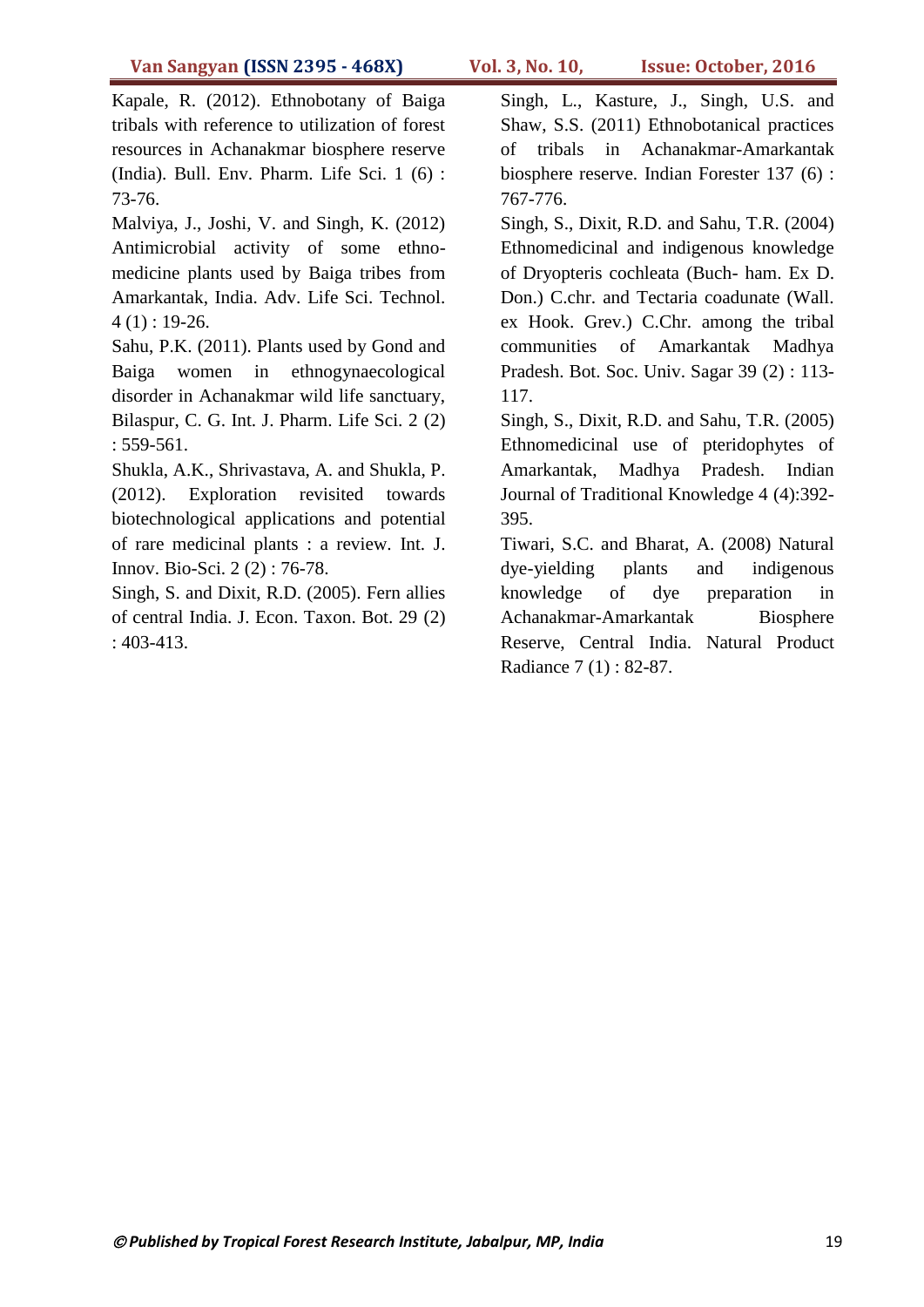# **Ethnomedicinal uses of family Sterculiaceae in Uttar Pradesh**

### **Amit Tomar**

Department of Botany, Meerut College, Meerut (U.P.)

#### **Abstract**

In this paper highlights a brief description of Family Sterculiaceae is provided along with its ethnomedicinal uses. In the present paper 2 angiospermic plant species belonging to Sterculiaceae family and 2 genera have been enumerated from Uttar Pradesh with focus on their ethnomedicinal uses.

**Keywords:** Ethnomedicinal uses, Medicinal Plants, Sterculiaceae, Uttar Pradesh

#### **Introduction**

During my survey work on the medicinal plants of Uttar Pradesh, the author came across many populations of Sterculiaceae family members in Meerut, Bulandshahr, Hapur, Ghaziabad, Gautam Buddha Nagar Muzaffarnagar, Shamli, Baghpat, Bijnor, Saharanpur, Jyotiba Phule Nagar, Moradabad, Rampur, Bareilly, Shahjahanpur, Sitapur, Lucknow, Agra, Mathura, Kanpur District.

Uttar Pradesh lies between 23°52' and 29°45" North Latitutdes to 77°04"and 84°38 East Longitudes. The state covers a surface area of 240,928sq km and ranks fifth in terms of area in Country. Uttar Pradesh is divided into two geographical regions, which are Southern hills and Plateau and Ganga Plain. In shape is roughly rectangular. In Uttar Pradesh region temperature is recorded 45°C-21°C in summer while 32°C -4°C in winter. In this region, soil mostly loamy and in some area it is sandy loam, silty loam and clay loam occasionally meet within the area. The rainfall varies

considerably from year to year. The maximum rainfall recorded during the monsoon in the month of July-September. Climatically the year may be divided into four seasons. The cold season from near the end of November to the beginning of March is followed by hot season, which continues till about the end of June, when the south-west monsoon arrives, the monsoon season lasting till September end. The air is dry for the most part of the year. In April and May, these are usually the driest months.

These species have been identified as members of Sterculiaceae family*.* The plants occur common and well known as a local small tree. These are found frequently in this area as a tree. Small trees are commonly found in cultivated field area and in natural form as wild in area of Uttar Pradesh. In this present study a brief description of species of Family Sterculiaceae is provided along with its ethno medicinal uses.

#### **Study area**

Uttar Pradesh lies between 23°52" and 29°45" North Latitutdes to 77°04"and 84°38 East Longitudes. The state covers a surface area of 240,928sq km and ranks fifth in terms of area in Country. Survey area comprises Meerut, Bulandshahr, Hapur, Ghaziabad, Gautam Buddha Nagar Muzaffarnagar, Shamli, Baghpat, Bijnor, Saharanpur, Jyotiba Phule Nagar, Moradabad, Rampur, Bareilly, Shahjahanpur, Sitapur, Lucknow, Allahabad, Agra, Mathura, Kanpur Dehat,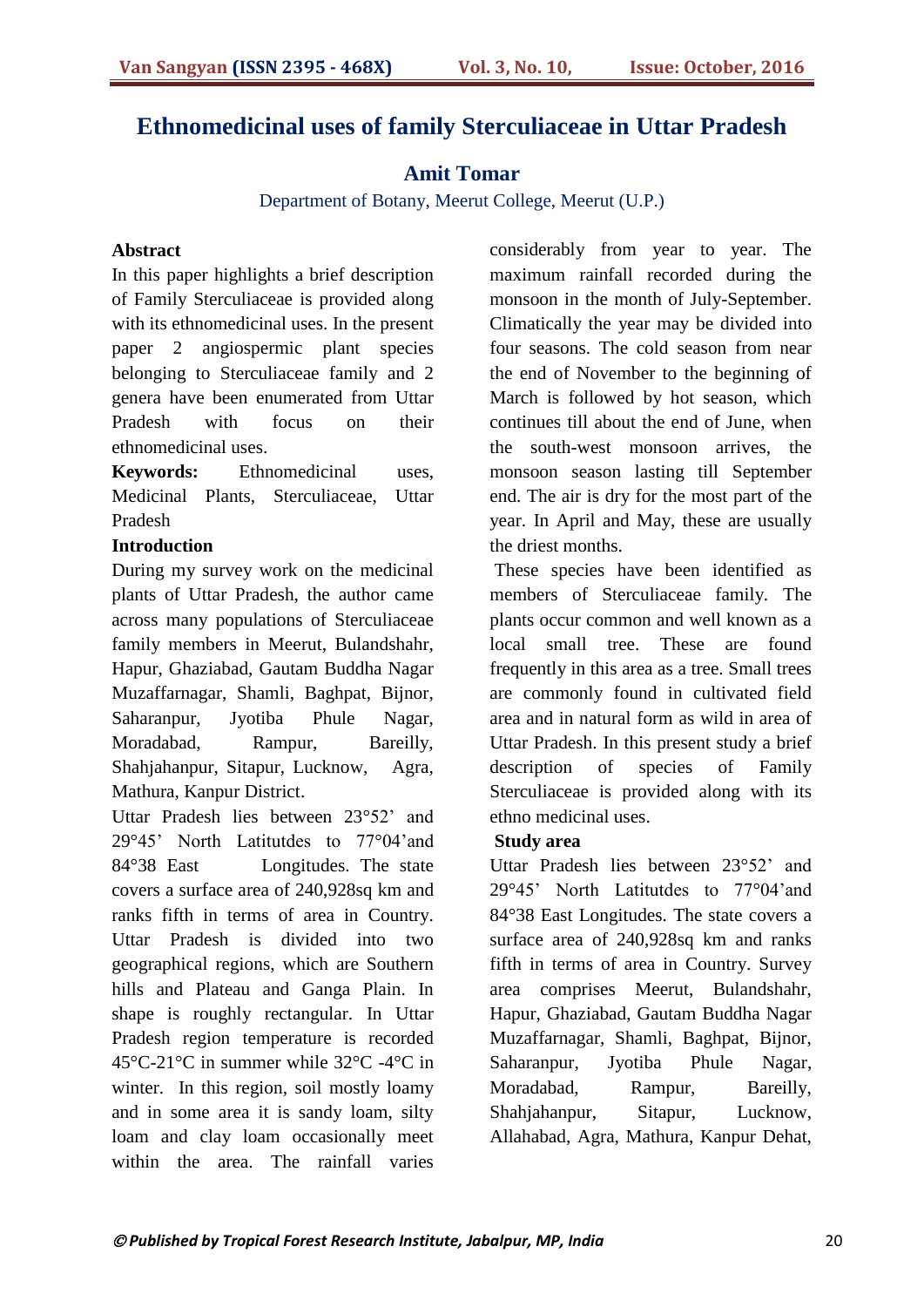Kanpur Nagar, Kannauj and Jhansi District.

#### **Materials and methods**

The present paper is based on the survey and collection of the data from the native informants, who are Vaidhya or Hakim (Ayurvedic medicine practitioners) and rural people who have knowledge about Ayurvedic medicine with their local name. Oral interviews were held in villages and information recorded at the spot.

Medicinal plants were collected and preserved for the future use. The plants were pressed in old newspapers and blotting sheets for dehydration in strong ply board. The Species were changed to fresh sheets after an interval of 24 hours to 2-3 days depending on the weather conditions until the specimens were completely dry. The plant species were identified with the help of available floras. Doubtful medicinal plants are confirmed at the herbaria of Forest Research Institute (F.R.I.) and Botanical Survey of India (B.S.I.) Dehradun.

Perusal of literatures on medicinal plants, (Singh 1993; Tomar and Singh 2005; Tomar and Singh 2006; Tomar 2007; Tomar 2008 ; Prachi *et al.* 2009 ; Singh *et al.* 2009 ; Tomar 2009 ; Jain and Suryavanshi 2010 ; Tomar 2011; Tomar 2015; Tomar 2016 and Pedroza *et al.* 2016. In this present study a brief description of species is provided along with its medicinal use.

#### **Enumeration**

#### 1. *Abroma augusta* **Linn. F. Description of Plant**

A small tree. Leaves repand-denticulate. Flowers 5 cm. across, axillary. Capsules thrice as long as persistent calyx, glabrous.

#### **Distribution**

Tree is cultivated throughout India.

#### **Ethnomedicinal uses**

A decoction of *Abroma augusta* is used as an uterine tonic. It is claimed by local people of Bijnore, Bareilly, Meerut, Baghpat and Muzaffarnagar district.



*Abroma augusta* Linn. F.

#### 2. *Helicteres isora* **Linn. Description of plant**

A small tree. Leaves bifarious, palmately nerved, obovate, rough, and irregularly serrate. Flowers red turning to lead colour. Seeds tubercled.



*Helicteres isora* Linn.

#### **Distribution**

Tree occurs throughout India.

#### **Ethnomedicinal uses**

A decoction of *Helicteres isora* is used in diarrhea. It is claimed by local people of Meerut, Bulandsahar, Baghpat, Muzaffarnagar, Saharanpur district.

#### **Acknowledgement**

Author is thankful to his respected teachers Prof. (Dr.) Y. Vimala,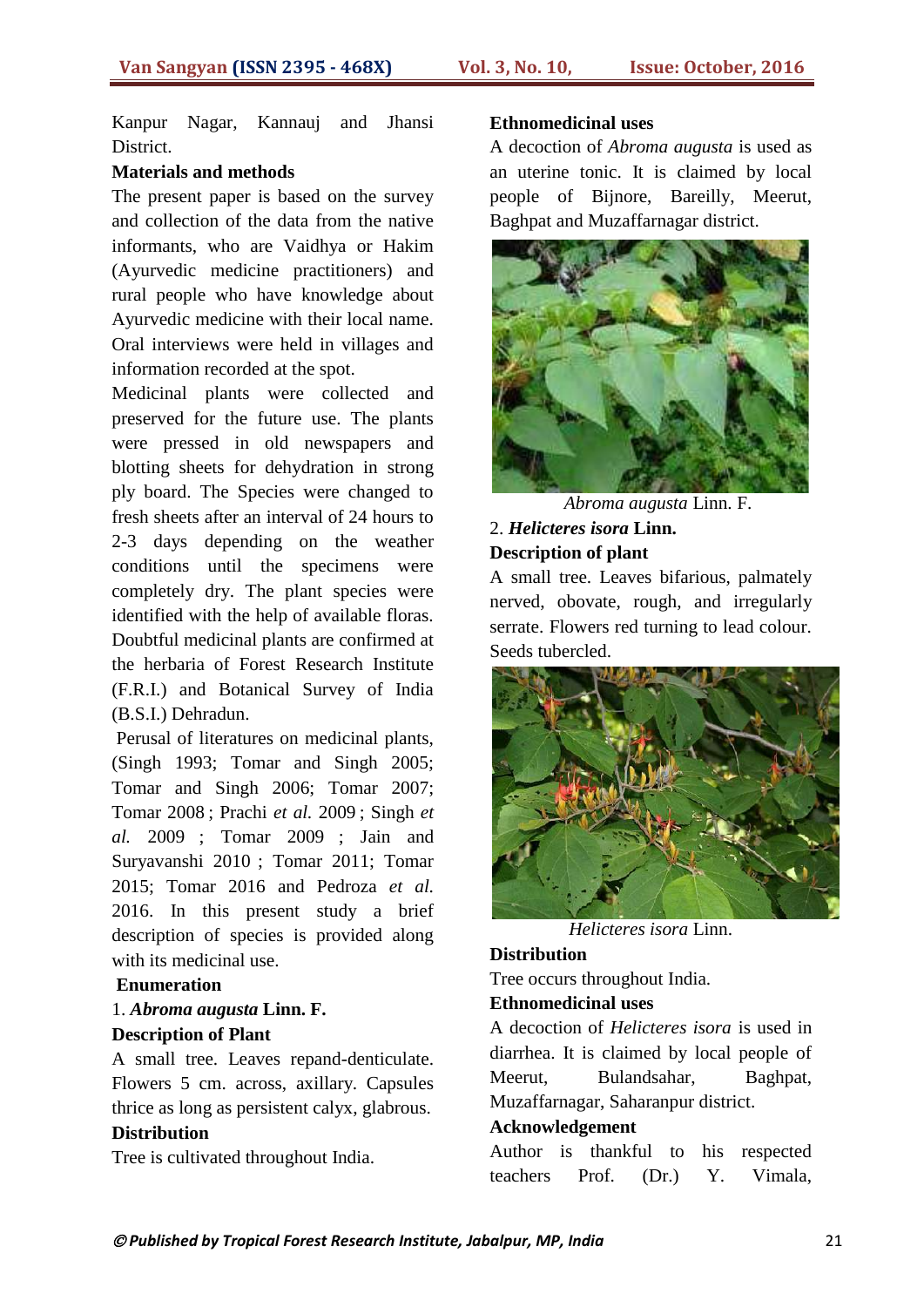Department of Botany, C. C. S. University, Meerut and Late Dr. H. Singh, Department of Botany, Meerut College, Meerut (U.P.) for their sincere guidance.

#### **Conclusion**

In the present survey of family Sterculiaceae with their ethnomedicinal uses, these medicinal plants are collected and used to cure in various diseases by the rural and common people of Uttar Pradesh.

#### **References**

Jain, Alok P. and Suryavanshi (2010). Gloriosa superba Linn. A pharmacological review. International Journal of Pharma. Research & Development.

Prachi, Chauhan N, Kumar, D. and Kasana, M.S. (2009). Medicinal plants of Muzaffarnagar district used in treatment of urinary tract and kidney stones. Indian Journal of Traditional Knowledge 8 (2): 191-195.

Pedroza-Escobar D, Sevilla-González MDLL1, Escobar-Ávila EAD

and Serrano-Gallardo LB (2016). Using of medicinal plants among people living with HIV. Journal of Plant Development Sciences 8(7): 311-314.

Singh, V.K. (1993). Selected Indian folk medicinal claims and their relevance in primary health care programme, Glimpses Plant Res. 10: 147-152.

Singh, L., Vats, P. and Ranjana (2009). An evaluation of traditional knowledge based studies in Uttar Pradesh and Uattrakhand. Journal of Plant Development Sciences  $1(1-2)$ : 9-16.

Tomar, A. and Singh, H. (2005). Folk medicinal uses of some indigenous plants

of Baghpat district of Uttar Pradesh, India. Journal of Non-Timber Forest Products 12 (3): 167-170.

Tomar, A. and Singh, H. (2006). Exotic medicinal plants from Baghpat, Uttar Pradesh, India. Journal of Non-Timber Forest Products 13 (4): 273-280.

Tomar, A. (2007). Use of some medicinal plants to cure migraine. The Indian Forester 133 (2): 275-278.

Tomar, A. (2008). Folk medicinal uses of some indigenous plants of Hastinapur block in Meerut district, (Uttar Pradesh) India. Journal of Medicinal and Aromatic Plant Sciences 29(4):186-190.

Tomar, A. (2009). Folk medicinal uses of plants roots from Meerut district, Uttar Pradesh. Indian Journal of Traditional Knowledge 8(2): 298-301.

Tomar, A. (2011). Sustainable harvesting and conservation of highly utilized medicinal plants from Meerut region (Uttar Pradesh). Acta Botanica Indica 39: 23-28.

Tomar, A. (2015). Use of Punica granatum L. (Anar) to cure ulcer. Life Sciences Leaflets 62: 39-42.

Tomar, A. (2016). Uses of some common essential oils in aromatherapy. Van Sangyan 3(8):1-7.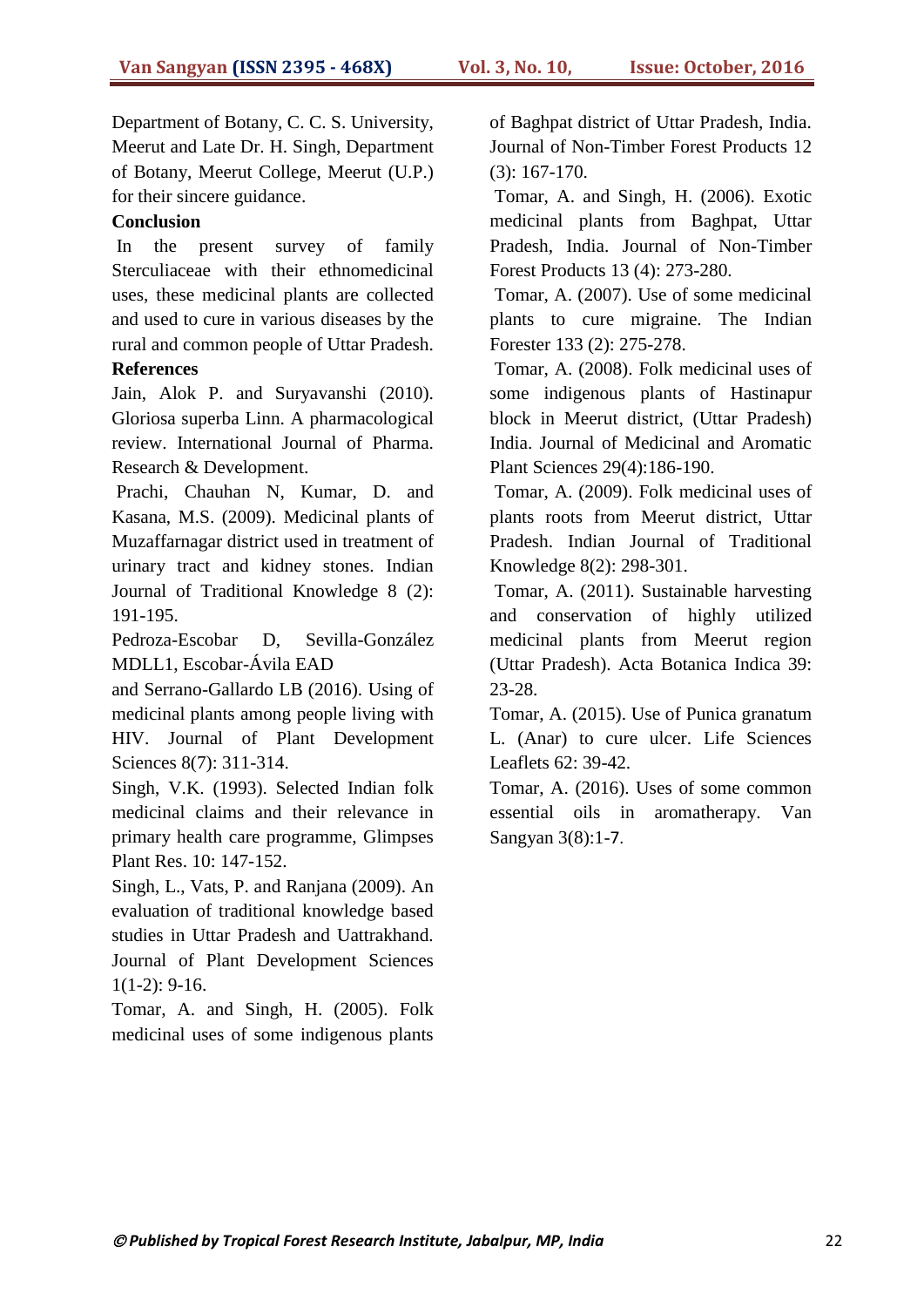# **Importance of curative plants in the healing of skin diseases**

**Dr. P. Shivakumar Singh<sup>1</sup> and Dr. DSR. Rajender Singh<sup>2</sup>**

<sup>1</sup>Department of Botany, Palamuru University, Mahabubnagr-509001, Telangana <sup>2</sup>Sri Venkateshwara Government Degree & Post Graduate College, Palem, Mahabubnagr,

Telangana

#### **Abstract**

The obtainable statement is rigorous on the rural wisdom of original remedial medicinal plants curing in skin diseases by idyllic people of study area from Mahabubnagar dist of Telangana, India. A total of 28 species were recorded as usual beneficial plants treating in skin diseases. In the present paper, the importances of the rural curative plants are discussed. **Intrduction**

According to WHO, 80% people of the world dependent on rural medicine for their primary health treatment. People living in the developing countries rely quite effectively on rural medicine for primary health care (Bannerman, 1982; Sullivan and Shealy, 1997, Singh, 2002). The art of herbal treatment has very deep root in Indian culture used the plants not only for curing diseases but also during several ceremonies. Today, there is an increasing desire to unravel the role of ethno-botanical studies in trapping the centuries old rural folk knowledge as well as in searching new plants resources of food, drugs etc (Jai, 1987). India is a repository of medicinal plants. At present about 65% of Indians are dependent on the rural system of medicine (Bhatt et al., 2002). Skin diseases like eczema, leucoerma, ringworm, scabies, and many other conditions are treated completely with herbal drugs. Hundreds of medicinal plant species worldwide are used in the rural medicine as a treatment for skin diseases caused by bacteria, fungi and

viruses $<sup>6</sup>$ . In India also there is a huge base</sup> of herbal treatment for skin diseases.

#### **Methodology**

A number of scenery trips were undertaken in southern villages of headquarter Of Mahabubnagar districts (Fig. 1). At each one time of trip, diverse ethnic and forest or rural people"s information was collected in different seasons. The information was accrued after discussions with several users like village head, elder women and other local informants. Repeated interviews through questionnaires were made in diverse villages to substantiate the information. Plant specimens were collected and identified with regional floras (Gamble, 1928; Pullaiah and Chennaiah, 1997; Pullaiah and Moulali, 1997; Pullaiah, 2015).

Mahabubnagar is the largest district (Figure 1) in Telangana in terms of area (18432.00 sq. km) covered. It is also known as Palamoor. The name was changed to Mahabubnagar in honour of Mir Mahbub Ali Khan Asaf Jah VI, the Nizam of Hyderabad (1869-1911 AD). The district was situated between 77° 15' and 79° 15'E, of the eastern longitudes and 15° 55' and 17° 20'N, of northern latitudes. Mahabubnagar is southern district of Hyderabad state under Nizam and bordered with River Krishna in the south and surrounded by the Guntur District of AP to the east, Kurnool district of AP to the south, Nalgonda and Ranga Reddy Districts to the north and Gulbarga and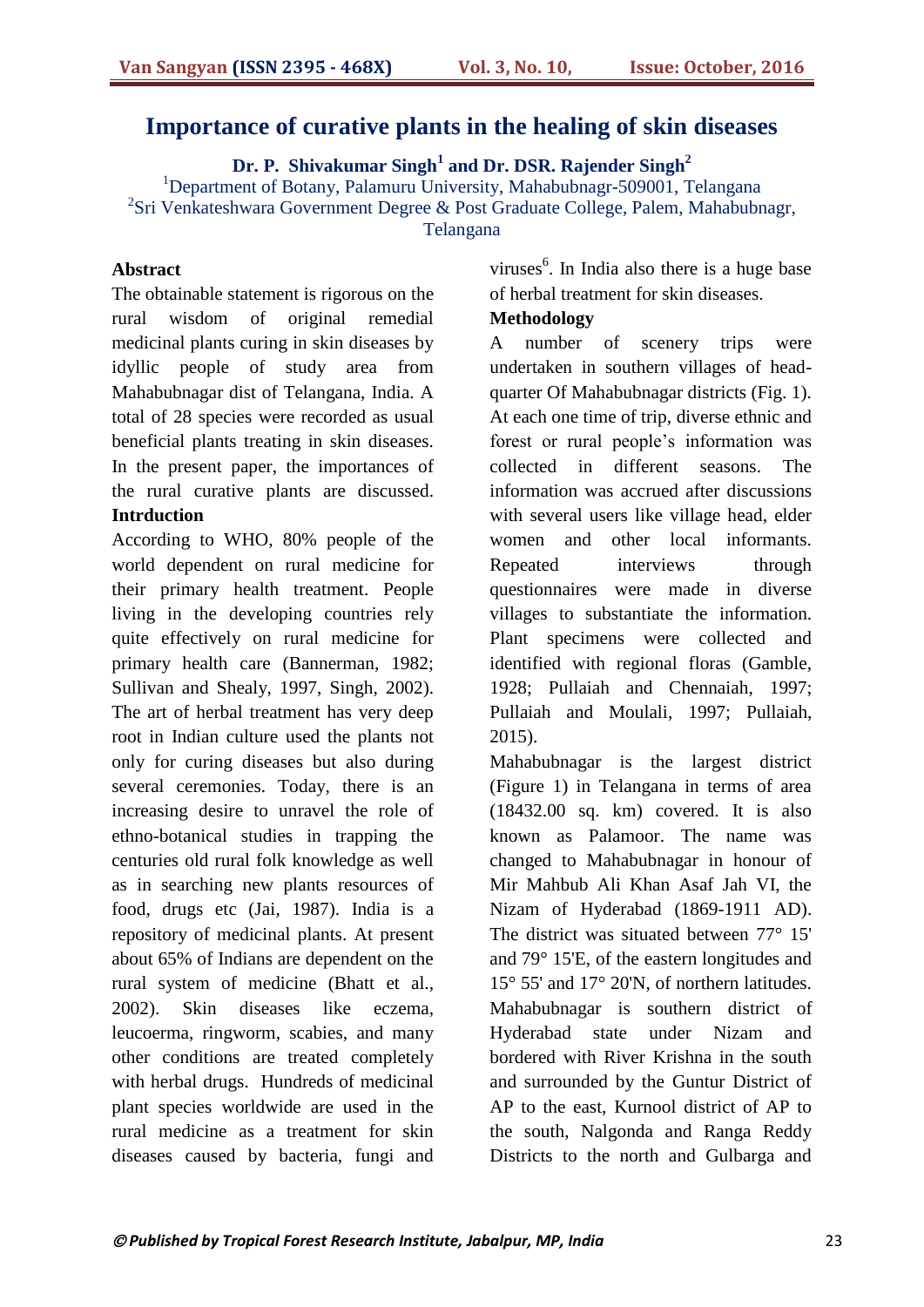Raichur Districts of the state of Karnataka to the West.

The district has population of 40, 53, 028 as per the 2011 census which accounts for 11.52% of the total population of the State with 15.34% decadal growth. The people of this district are economically backward. They can speak three languages, knowledge flows from one culture to other. The plant assortment is very rich and an excellent quantity of wild fruit plants are using in the nutritional medicinal resources. There is no detail documentation on anti-skin diseased plants from the specific study area. Hence, the present work has been undertaken and a number of important rural medicinal plants, which commonly used in healing in skin diseases, are reported.

#### **Results**

A total of 28 species were recorded as beneficial plants treating in skin diseases. (Table 1).



**Figure 1: Specific Study area Mahabubnagar District, Telangana State, India.**

| <b>Botanical</b> | Habitat<br><b>Local name</b><br>Family |         | <b>Part Used</b>     |        |
|------------------|----------------------------------------|---------|----------------------|--------|
| name             |                                        |         |                      |        |
| Abutilon         | Malvaceae                              | Climber | Thuthuru benda       | Leaf   |
| indicum          |                                        |         | (Telugu),            |        |
|                  |                                        |         | (Hindi).             |        |
| Acalypha         | Euphorbiaceae                          | Herb    | Maaredu (Telugu),    | Fruit  |
| indica           |                                        |         | Beel (Hindi).        |        |
| Achyranthes      | Amaranthaceae                          | Herb    | Uttareni (Telugu),   | Leaves |
| aspera           |                                        |         | Aapang (Hindi).      |        |
| Adhatoda         | Acanthaceae                            | Shrub   | Addasaramu           | Leaves |
| vasica           |                                        |         | (Telugu), Adoosa     |        |
|                  |                                        |         | (Hindi).             |        |
| Annona           | Annonaceae                             | Shrub   | Seethaphalamu        | Leaves |
| squamosa         |                                        |         | (Telugu), Seethaphal |        |
|                  |                                        |         | (Hindi).             |        |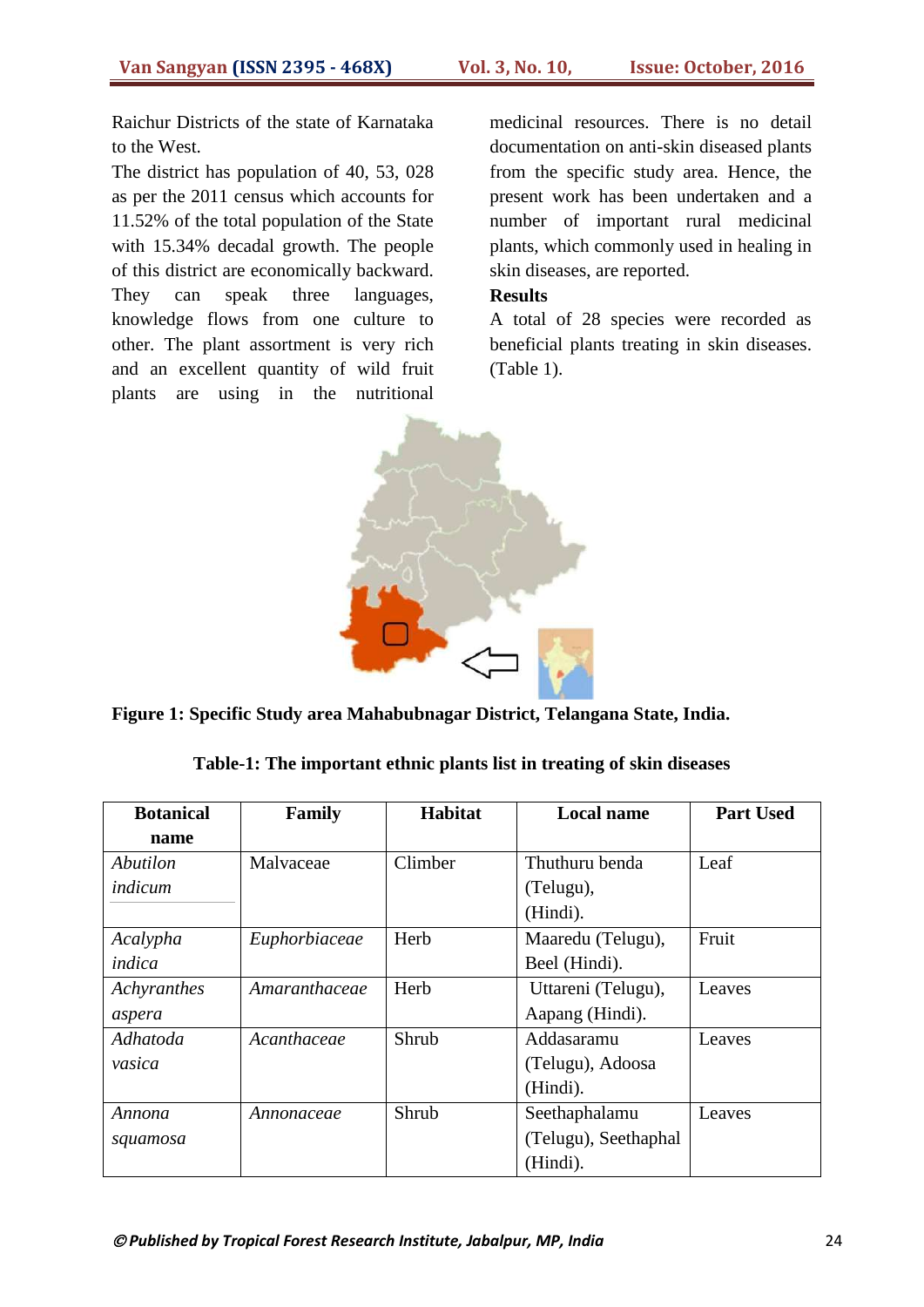| Argemone<br>mexicana | Papavaraceae     | Herb        | Zeripothu Alamu<br>(Telugu). | Latex       |
|----------------------|------------------|-------------|------------------------------|-------------|
| Aristolochia         | Aristolochiaceae | Herb        | Eeshhwari (Telugu).          | <b>Bulb</b> |
| bracteolata          |                  |             |                              |             |
| Azadirachta          | Miliaceae        | Tree        | Veepa(Telugu),               | Leaves      |
| indica               |                  |             | Neem (Hindi).                |             |
| <b>Barleria</b>      | Acanthaceae      | Tree        | Velakkaya(Telugu),           | Fruit       |
| prionitis            |                  |             | Kabeet (Hindi).              |             |
| Breynia vitis-       | Euphorbiaceae    | Climber     | Madhu nashini                | Whole plant |
| idaea                |                  |             | (Telugu), Madhu              |             |
|                      |                  |             | nashini (Hindi).             |             |
| Cassia fistula       | Fabaceae         | Herb        | Gandham (Telugu),            | Ripened     |
|                      |                  |             | Chandan (Hindi).             | Leaves      |
| Cassia               | Fabaceae         | Herb        | Yaknayk aaku                 | Leaves      |
| accidentalis         |                  |             | (Telugu).                    |             |
| Celosia              | Amaranthaceae    | Shrub       | Gunugu (Telugu),             | Leaves      |
| argentea             |                  |             | Kaale Jaamun                 |             |
|                      |                  |             | (Hindi).                     |             |
| <b>Citrullus</b>     | Cucurbitaceae    | Climber     | Thippa teega                 | Leaf        |
| colocyanthis         |                  |             | (Telugu), Amrutha            |             |
|                      |                  |             | (Hindi).                     |             |
| Clerodendrum         | verbenaceae      | Herb        | Takkulapu chettu             | Flower      |
| inerme               |                  |             | (Telugu), choti Aari         |             |
|                      |                  |             | (Hindi).                     |             |
| Daucus carota        | Apiaceae         | Herb        | Karet (Telugu),              | Leaves      |
|                      |                  |             | Gajar (Hindi).               |             |
| Dillenia indica      | Dilleniaceae     | <b>Tree</b> | Kalinga (Telugu),            | Flower      |
|                      |                  |             | Panchapaal (Hindi).          |             |
| Diospyros            | Ebenaceae        | <b>Tree</b> | Kakaulmedu                   | Leaves      |
| montana              |                  |             | (Telugu), kaladhao           |             |
|                      |                  |             | (Hindi).                     |             |
| Jatropha             | Euphorbiaceae    | Shrub       | Adavi amudamu                | <b>Bark</b> |
| gossypifolia         |                  |             | (Telugu), Arandi             |             |
|                      |                  |             | (Hindi).                     |             |
| Lepidogathis         | Acanthaceae      | Shrub       | Mullabanthi                  | Flower      |
| cristata             |                  |             | (Telugu), Bhukar             |             |
|                      |                  |             | zadi (Hindi).                |             |
| Mucuna               | Fabaceae         | <b>Tree</b> | Durada Gondi                 | Leaves      |
| pruriens             |                  |             | (Telugu), Kooch              |             |
|                      |                  |             | (Hindi).                     |             |
| Pongamia             | Fabaceae         | Tree        | Kanugu (Telugu),             | Seeds       |
| pinnata              |                  |             | Kaaranga (Hindi).            |             |
| Santalum             | Santalaceae      | Tree        | Chandanam                    | Leaves      |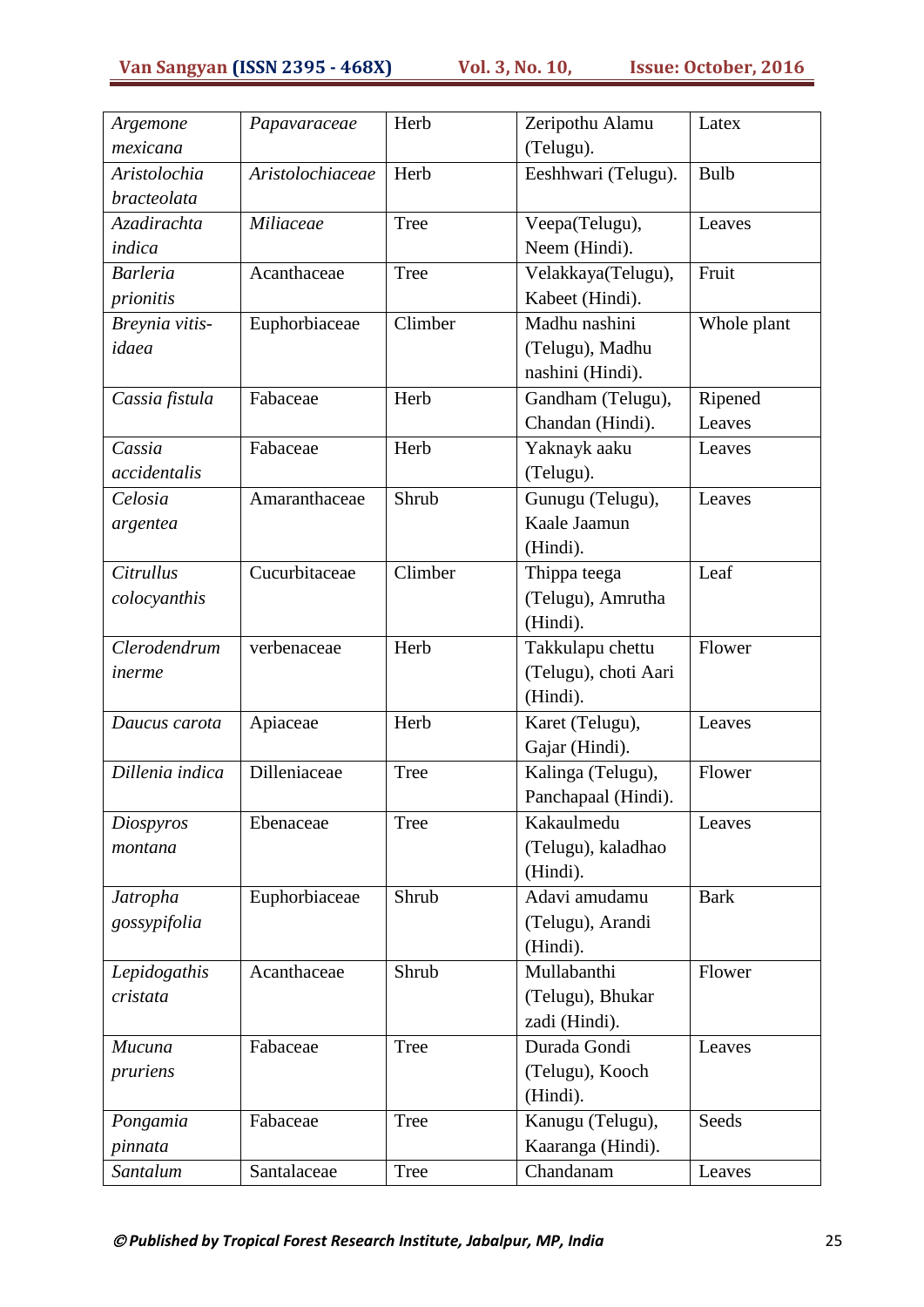| album             |             |       | (Telugu), Chandan |             |
|-------------------|-------------|-------|-------------------|-------------|
|                   |             |       | (Hindi).          |             |
| Strycnos nux-     | Loganiaceae | Herb  | Musti (Telugu),   | <b>Bark</b> |
| vomica            |             |       | Khajra (Hindi).   |             |
| <b>Tamarindus</b> | Fabaceae    | Tree  | Chintha (Telugu), | Leaves      |
| indica            |             |       | Emli (Hindi).     |             |
| <i>Thevetia</i>   | Apocynacae  | Shrub | Ganneru (Telugu), | Fruit       |
| nerrifolia        |             |       | (Hindi).          |             |
| Wrightia          | Apocynaceae | Shrub | Ankudu (Telugu),  | Leaves      |
| tinctoria         |             |       | Kapar (Hindi).    |             |

#### **Acknowledgement**

Authors are thankful to rural, folkloric, ethnic peoples of surrounding villages of Mahabubnagar head quarter of Telangana state for donation their clandestine information.

#### **References**

Bannerman, R. H. (1982). Traditional medicine in modern health care. World Health Forum, 3 (1): 8-13.

Sullivan, K. and Shealy, C. N. (1997). Complete Natural Home Remedies, (Element Books Limited, Shafts burry, UK).

Singh, J. S. (2002). The Biodiversity crisis, A multifaceted review, curr Sci, 82 (6): 638.

Jain, S. K. (1987). A Manual of Ethnobot, Scientific Publication, Jodhpur, India.

Bhatt D C, Mitaliya K D, Patel N K & Ant H M (2002). Herbal remedies for renal calculi. Adv. Plant Sci. 15 (1:) 1-3.

Gamble J S. (1928). Flora of Presidency of Madras, Adlard & Son Ltd., London.

Pullaiah T and Chennaiah E. (1997). Flora of Andhra Pradesh, Vol I, Scientific Publishers, Jodhpur.

Pullaiah T and Moulali D A. (1997). Flora of Andhra Pradesh, Vol II, Scientific Publishers, Jodhpur.

Pullaiah T. (2015). Flora of Telangana, Vol. I, II, III. Scientific Publishers, Jodhpur.

Dr. Shivakumar Singh P and Dr. Rajender Singh D S R. (2015). The forest flowers and their medicinal properties, Vansangyan, 3(4): 7-13.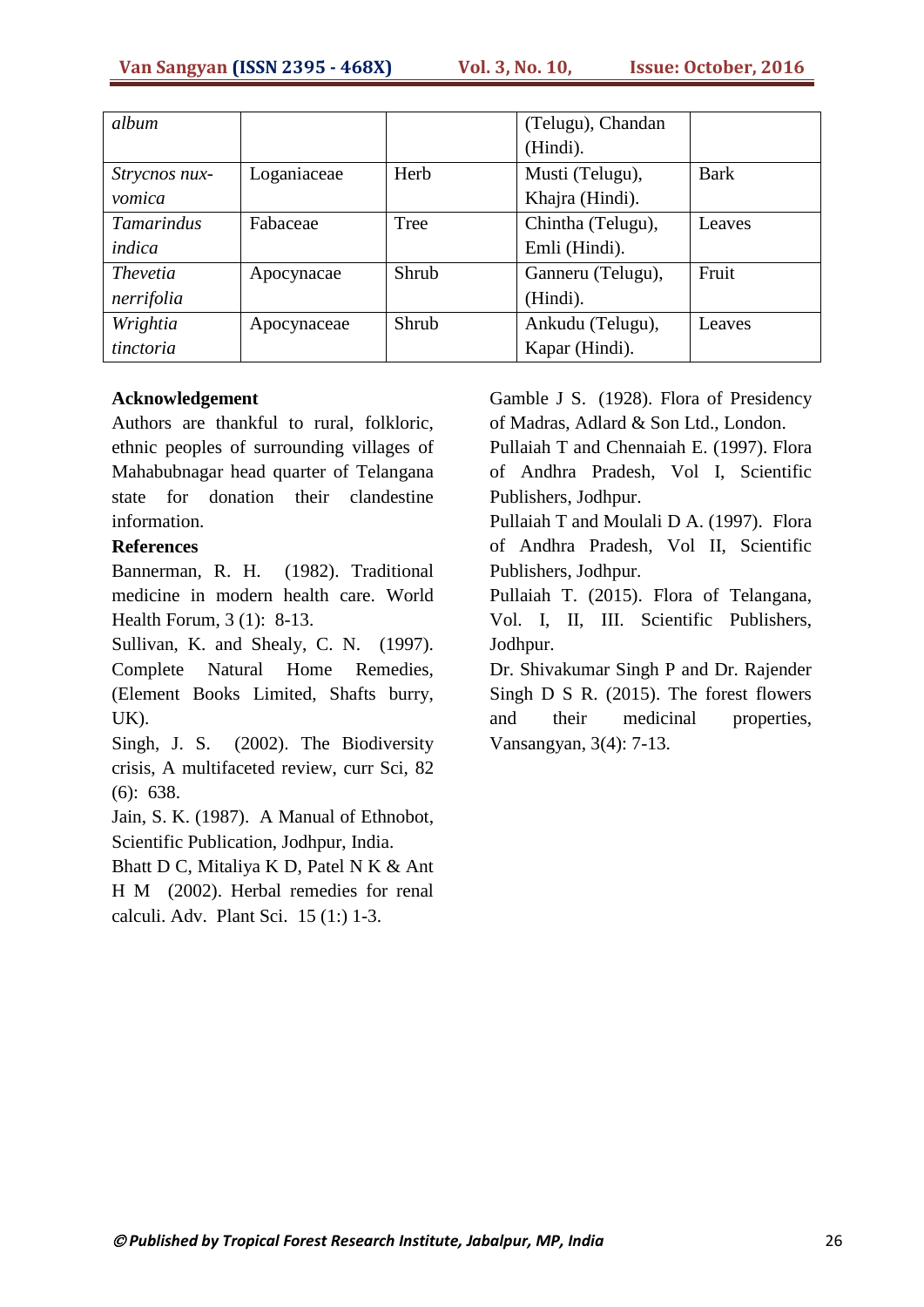# **DNA from ancient wood**

#### **Tresa Hamalton**

Tree Improvement and Genetics Division, Institute of Wood Science and Technology, Bangalore.

Ancient DNA (aDNA) is the most important and informative biological component that scientists can find in archaeological areas. Ancient DNA analysis can be used synergetically with other identification methods like morphological and anatomical observations and microscopic analyses. DNA barcoding complements the microscopic techniques used in archaeobotany. In cases where morphological and anatomical characteristics are absent or inconclusive, DNA based genetic analysis can be solely used for identification.

DNA yields from wood samples tend to be lower than from leaf tissue. The extraction of DNA from wood has many obstacles and it becomes even more difficult when the wood sample is part of dead heartwood which contains very minute quantities of DNA. DNA degrades overtime and the success of DNA isolation from dead/decaying tissues may be low. While decaying wood is unlikely to yield suitable DNA, there have been several recent advances in the use of wood for genetic analysis.

#### **Stability of cellular DNA**

An alteration in the chemical structure of DNA definitely means loss of genetic information. In a cell, this can be caused by base substitutions during replication, or base changes resulting from inherent chemical instability of the bases/Nglycosidic bond, or due to alterations resulting from the action of other chemicals and environmental agents.

These mechanisms are responsible for the occurrence of the following defects:

- 1. Inability of incorrect base to hydrogen bond with corresponding base in complementary strand (replication error, spontaneous deamination),
- 2. Missing bases (eg. depurination),
- 3. Altered bases (eg. thymine dimers),
- 4. Single strand/Double strand breaks by chemicals (peroxidases, cysteine), ionizing radiations, DNases etc., and
- 5. Cross linking between complementary bases (caused by antibiotics or reagents).

Essentially, DNA as genetic material has physical and chemical stability, in order that the genetic information carried is not lost, though it also possesses the capability for genetic change. In a cell, there are certainly a large number of chemical compounds that can attack a free base. Yet, complementary nature of double stranded DNA molecule facilitates repair mechanisms in living cells. The nature of the bases and the duplex structure of DNA provide extreme protection against chemical attack. The backbone provides structural stability to DNA molecules. The double-helix structure of DNA is more stable than single strands as its formation causes a net gain in entropy. The stability of DNA in living cells depends on a balance of interactions within the DNA double helix. The 2 main factors responsible for DNA stability are base pairing or hydrogen bonding between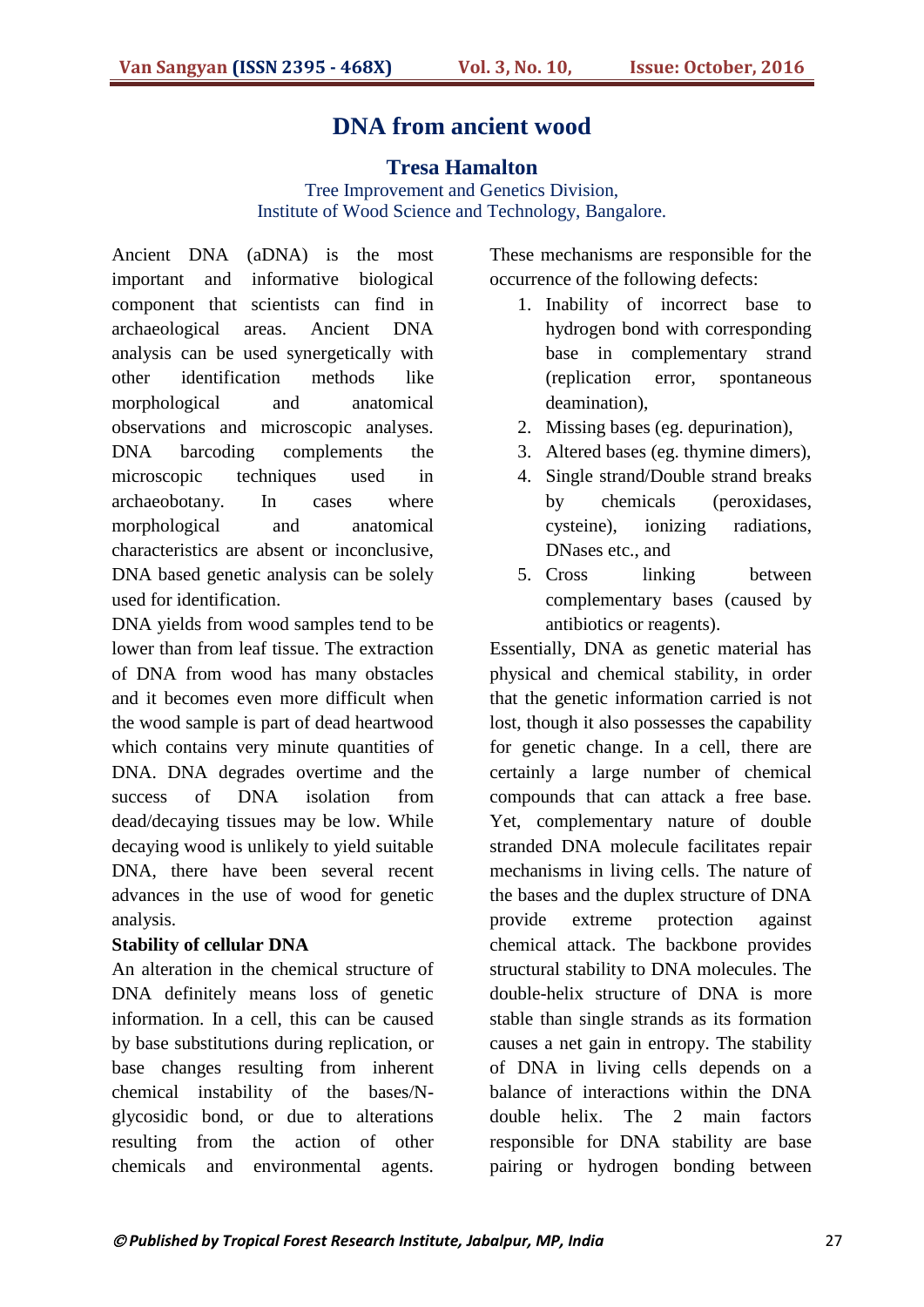bases of complementary strands, and basestacking interactions occurring between adjacent bases. Hydrogen bonding with surrounding water molecules also contributes to the structural stability of DNA molecules.

#### **Stability of DNA in dead tissues**

In living cells, mutations occurring as a result of a replication error or due to chemical alteration of the base, can change the base sequence of DNA. In dead tissues like wood, intracellular repair mechanisms do not function and it results in altered genetic information being presented by the DNA molecule. The DNA molecules are subjected to post mortem degradation, primarily hydrolysis and oxidation.

External factors also play a role in DNA degradation. For instance, pH variations in the cell or its environment can cause apurination at low pH of about 4. The sugar-phosphate backbone of DNA is extremely stable, and the C-C bonds in the sugar are resistant to chemical attack at all conditions, other than strong acid and very high temperature. Very low pH (1 or less) is known to cause phosphodiester hydrolysis of both DNA and RNA. At high pH of about 13, RNA hydrolyzes to free nucleotides exceedingly rapidly, whereas, the absence of 2"OH in DNA stabilizes it. Hence DNA is comparatively stable than RNA at alkaline pH. However, absence of a base by depurination for instance, facilitates rapid phosphodiester hydrolysis at the 5" end of the deoxyribose in a DNA molecule. Generaly, at room temperature and pH of 8 to 9, there is no detectable hydrolysis of DNA.

Inherent molecules present inside the cell, like nucleases, can also cause damage to the cell"s DNA. Nucleases are enzymes that depolymerize nucleic acids, but their activity is controlled in living cells by means of molecular signalling mechanisms. Whereas, in dead tissues like ancient wood samples, these controlling mechanisms are absent and the enzymes are free to degrade the cellular DNA.

#### **Isolating DNA from ancient wood**

Many researchers have explored the possibility of isolating DNA from ancient wood samples. DNA has been extracted from samples of modern papyri (writing sheets made with strips from the stem of *Cyperus papyrus*) varying in age from 0- 100 years BP and from ancient specimens from Egypt, with an age-span from 1,300- 3,200 years BP. The results showed that the DNA half-life in papyri is about 19-24 years. This means that the last DNA fragments will vanish within no more than 532-672 years from the sheets being manufactured.

DNA has been successfully isolated from wood samples of *Dipterocarpaceae* and the main factors influencing the isolation success from processed and unprocessed wood were found to be size of the DNA fragment and processing status of the wood. The possibility of identifying an endangered tropical timber species (*Gonystylus bancanus*) by extraction of whole genomic DNA from processed wood and inner bark samples and using DNA sequencing technology has been explored. Whole genomic DNA was also extracted from herbarium samples of *Shorea* and *Lithocarpus* during the study. Though very challenging, the extraction of DNA from wood samples of *Gonystylus* spp. which were stored either by drying or by soaking in water/ethanol/saline has been shown to be possible using the CTAB method with modifications.

Preservation of samples through waterlogging is thought to be unfavourable for DNA preservation. Logically,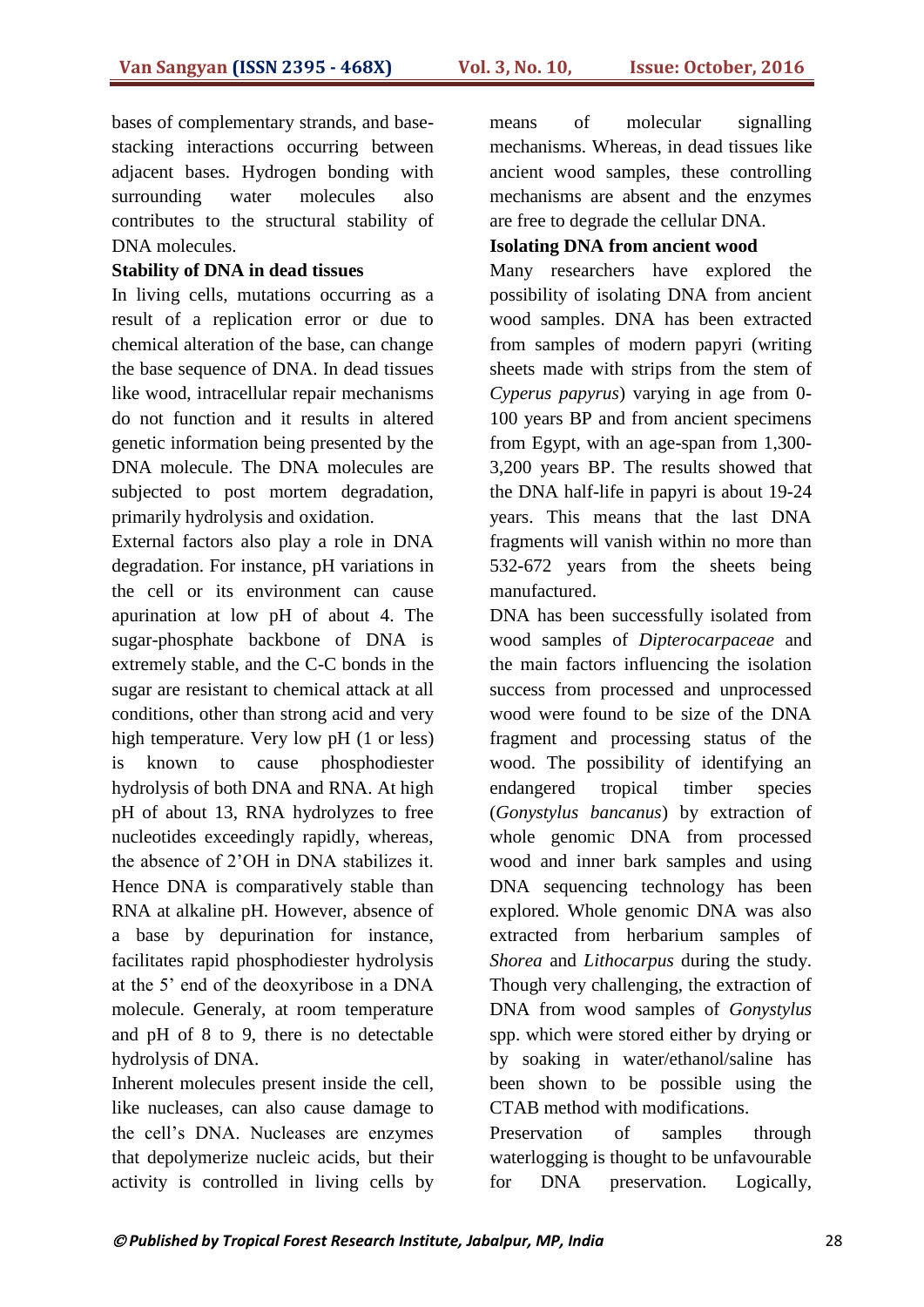removing moisture from the sample inhibits the enzymes that would breakdown DNA by hydrolysis and prolongs the length of time DNA can be successfully extracted. Alternatively, in some cases, water logging has been shown to preserve the samples. Waterlogged plant remains with a hardy exocarp, can be a good source of ancient DNA. Anoxic conditions in water and the presence of antioxidant molecules can preserve archaeological remains and the DNA contained from degradation. Ancient *Olea europaea* L. and *Crataegus monogyna*  Jacq. seeds, a *Pinus* sp. pollen cone, a *Quercus petraea* (Mattuschka) Liebl. Acorn and gymnosperm woody fragments, found in underwater archaeological remains, have clearly been identified by DNA barcoding.

#### **Designing protocol for DNA extraction from ancient wood**

Degeneration of DNA begins immediately after death of a plant cell, and the size of DNA fragments which can be amplified is expected to continuously decrease. In specially designed laboratories using contamination-exclusion techniques, DNA fragments of up to 500bp from ancient sources of timber that was up to 3600 years old had been amplified. Technical adjustments of DNA isolation protocols are needed for plant fossil remains, such as post-purification procedures designed to remove PCR inhibitors, which are rich in wood.

Many protocols and commercial kits are available for extraction of DNA from wood; but only some of them prove successful, while others result in poor quality or contaminated DNA which may not be suitable for further analysis. To avoid this, there are some considerations to be followed while extracting DNA from ancient wood. DNA is most commonly extracted from wood samples by using the CTAB method or DNAeasy Mini Plant Kit (QIAGEN) with modifications. CTAB/DTAB methods, silica-based methods and DNA extraction kits were developed taking into account that plant parts are rich in secondary byproducts, sugars and other potential inhibitors of PCR. Modifications, such as the use of PTB (N-phenacyl thiazolium bromide), are suggested in cases where Maillard products are expected.

Several measures relying on the preservation of biomolecules other than nucleic acids have been proposed in order to estimate whether the presence of aDNA is likely in a given fossil sample. Amino acid racemization was introduced in 1996 as an indication of preservation of macromolecules like DNA. The study on DNA decay rate in papyri also established that racemization of aspartic acid and DNA decay are linked, which can be used to quantify DNA damage or deduce the amount of high quality DNA that can be isolated from a sample.

Authenticated DNA extraction from ancient wood remains requires controlled experimentation and measures to prevent contamination. Designing experiments should include blind testing, independent replicates, extensive contamination controls and rigorous statistical tests. A systematic experiment with a blind testing design should be set up in different laboratories which are independent replications. This is one of the strongest criteria of authenticity and the results should be reproducible in different laboratories. Because of the possibility of pre-laboratory contamination, independent lab verification is required.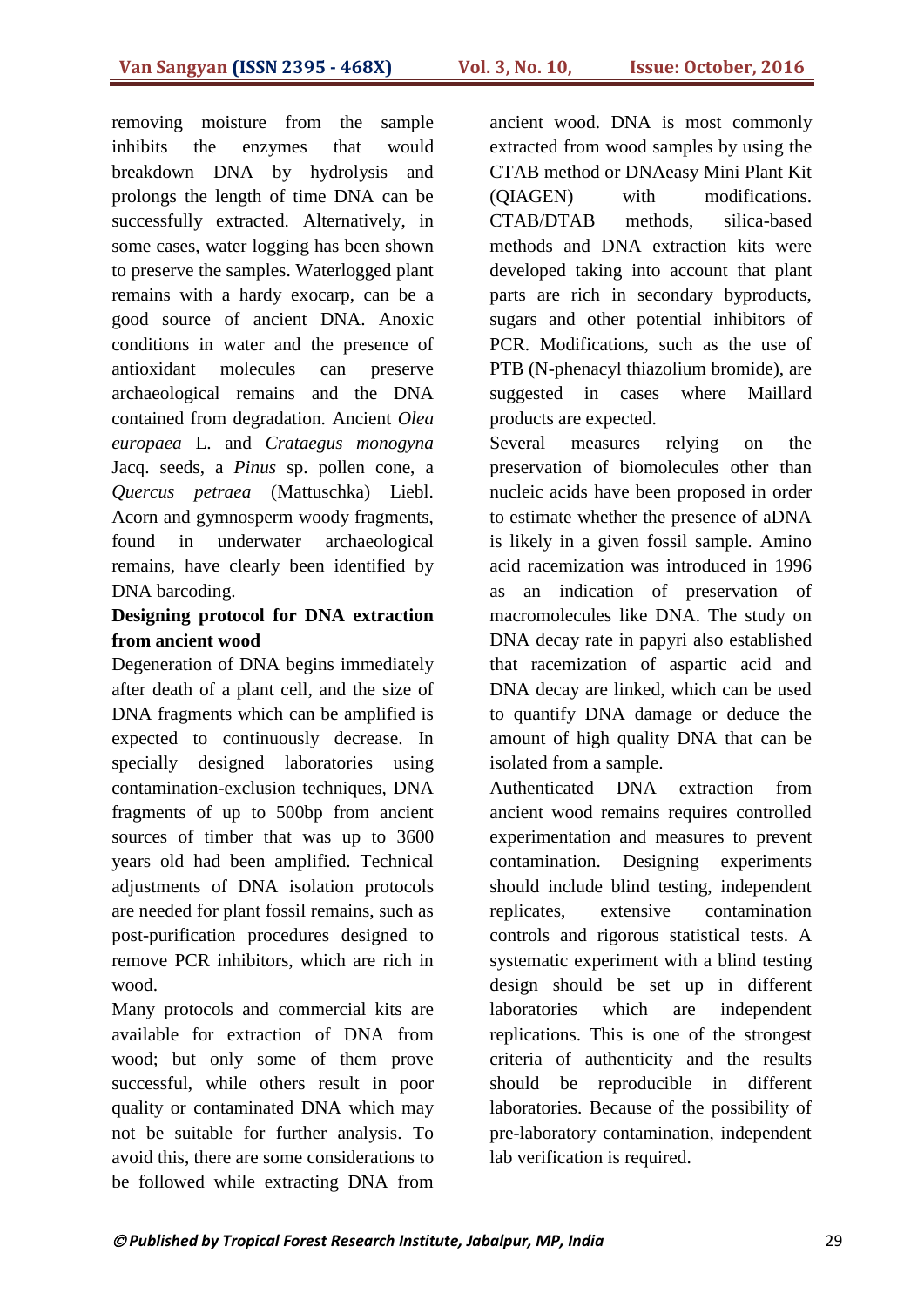To prevent contamination, laboratories should be equipped with filter systems for incoming air, overpressure systems, decontamination by UV-light and special protective gear for the experimenters. To avoid contaminating DNA, inner portions of the wood should be used after scraping away the outer layer in a sterile manner. Blank extractions can be performed as a negative control. Wood from known sources can also be used as a positive control for extraction. Also during identification using modern reference specimens, contamination with modern DNA can occur and in principle, archaeological plant remains can contaminate each other, for example in storage assemblages. In plant aDNA research, ensuring the authenticity of the sequences and the exclusion of contaminants is possible by using speciesspecific primers in cases of morphologically identified plant taxa.

Strict separation of pre- and post-PCR areas, an inverse relationship between amplification success and target length, reproducibility within the same individual, and preferential amplification of plastid DNA over single copy nuclear DNA are several different strategies for establishing authenticity. The results should be subjected to rigorous statistical tests. Sample size is an important factor during standardization of the protocols.

#### **Conclusion**

Although ancient DNA studies have been ongoing since the mid-1980s, highthroughput sequencing technologies now allow researchers to investigate ancient genomes more comprehensively than ever before. The success of any DNA extraction protocol depends on the number of steps involved, time required, cost, concentration and purity of DNA obtained,

ease and efficiency of DNA purification. Keeping these considerations in mind, the best method for extracting DNA from any wood sample, either processed wood or ancient wood can be developed for large scale investigations. A foolproof protocol designed for ancient DNA isolation should work for all species irrespective of the storage duration and conditions.

#### **References**

Asif, M.J. and Cannon, C.H. (2005) DNA extraction from processed wood: A case study for the identification of an endangered timber species (*Gonystylus bancanus*). Plant Molecular Biology Reporter, 23: 180-87.

Friefelder, D. (1987) Molecular biology, 2<sup>nd</sup> ed., Jones and Bartlett Publishers, pp. 215-21.

Gismondi, A., Leonardi, D., Enei, F. and Canini, A. (2013) Identification of Plant Remains in Underwater Archaeological Areas by Morphological Analysis and DNA Barcoding. Advances in Anthropology, 3(4): 240-48.

Hamalton, T. (2016) Wood DNA. Van Sangyan, 3(9): 10-13.

Liepelt, S., Sperisen, C., Deguilloux, M., Petit, R. J ., Kissling, R., Spencer, M., De Beaulieu, J., Taberlet, P., Gielly, L. and Ziegenhagen, B. (2006) Authenticated DNA from Ancient Wood Remains. Annals of Botany, 98: 1107–11.

Marota, I., Basile, C., Ubaldi, M. and Rollo, F. (2002) DNA decay rate in papyri and human remains from Egyptian archaeological sites. Ann. J Phys Anthropol., 117(4): 310-8.

Rachmayanti, Y., Leinemann, L., Gailing, O. and Finkeldey, R. (2009) DNA from processed and unprocessed wood: Factors influencing the isolation success. Forensic Science International: Genetics, 3(3): 185- 92.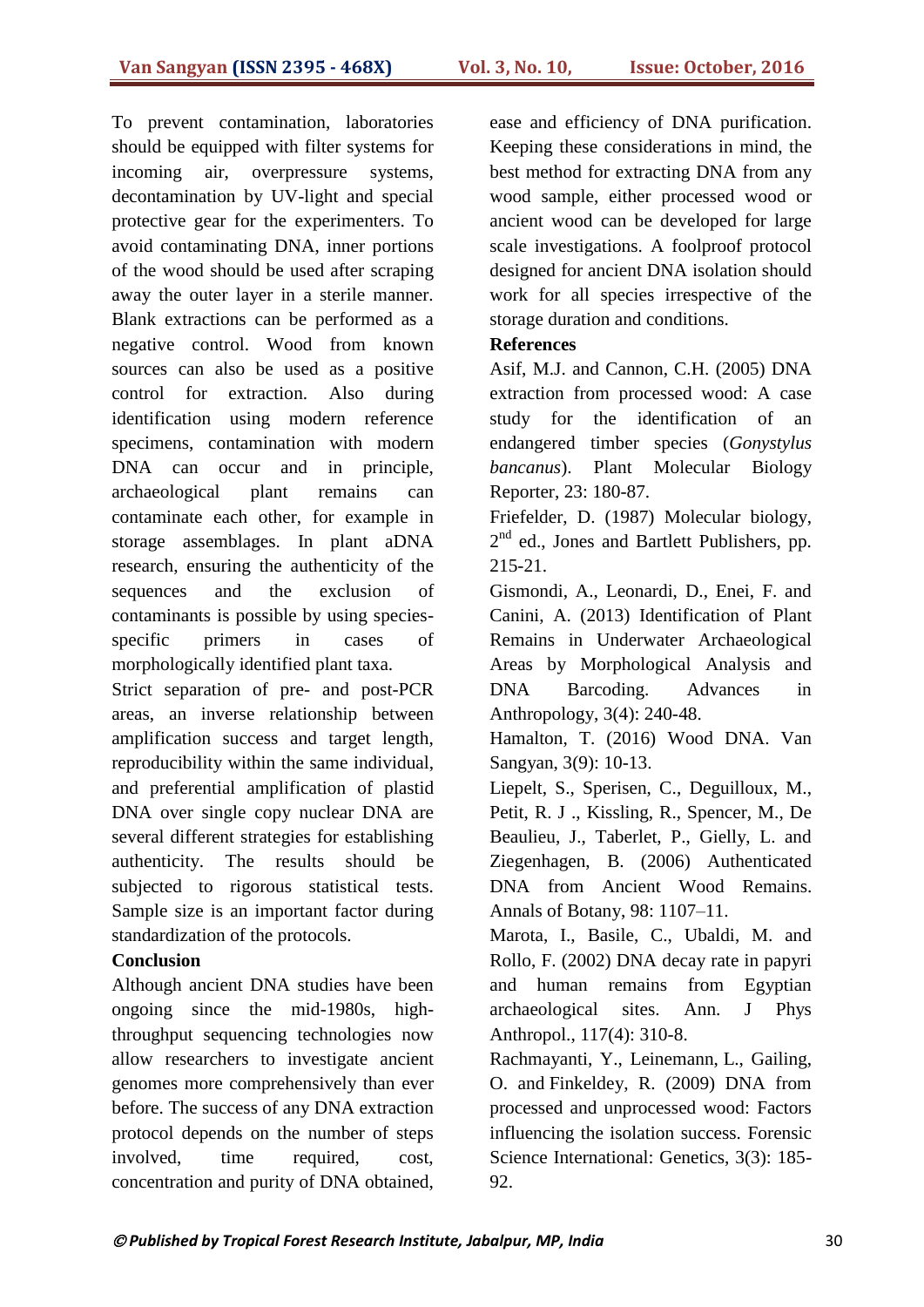#### **Traditional and eco-friendly mat of Tamil Nadu**

**R. Deepak Kumar and S. Suresh Ramanan** <sup>1</sup>College of Forestry, Kerala Agricultural University, Thrissur, Kerala – 680 656.

#### **Introduction**

Mat weaving is one of the ancient creative of man by joining grass with grass enlacing with leaves. Mats were used for day-by-day various purposes like sleeping mats, worshipping mats, covering the floors, hanging on walls, etc. in rural areas for the time immemorial. It is also ecofriendly in nature which significantly contributes to the sustainable employment and income to the rural communities of all over country.One such unique fine quality Pattamadai Paai in Tamil Nadu.

#### **Pattamadai mat**

Pattamadai Mat or Pattamadai Paai are made with Kora grass (*Cyperus corymbosus Rottb*.) occurs on along the banks of the river Tamiraparani in Thirunelveli district in Tamil Nadu. A unique alluvial soil and combined with mild climate enhance this special Kora grass. The art and craft of weaving and blending intricate designs of Pattamadai mats are considered unique to this region. Lebbai and Rowther Muslim communities who are known for weaving of fine Kora grass mats for the several generations. *Pattu pais*of Pathamadai`s fineness ranges from 80 to 140 (counts) wrap threads for every nine inches of total warp width, the higher the count, the fine is the mat. It is unique over the centuries due to exquisite or supple or lustrous silken mats and some of the super fine mats could be folded like a *sarees*. The soft *Pattu pais*of Pathamadai are traditional gifts for important functions. It have won world fame due to the admiration of celebrities

like Queen Elizabeth- II, Mickail Gorbachev (USSR President) and also great Indian leaders. It is geological indication in the South India during 2012- 2013. There are many factors involved for their delicate feature and highly valued as follows.

#### **Raw materials**

#### *Korai* **grass**

*Korai* grass/ Sedge grass (*Cyperus corymbosus Rottb*.) is belong to Cyperaceae which is naturally grows along the banks of the Tamiraparani River. *Korai* grass`s stem has 90- 120 cm with 5-8 mm thicked grass cutted at base. These grasses are harvested in the months of September/ October and February/ March. The inner stem portion was scoop out using knife. While, outer portion of the stem is used for weaving fine quality mat as cut into fine strands.

#### **Natural dyes**

The natural dyes usually do not directly interact with *Korai* grass, so mordant (binding compounds) required fixing the mat and also preventing colour either washing out or fading away. Commonly alum (25g/ 5 liter) used as mordant which helps to increase evenness, brightness deeper shade with good wash fastness of mat. The dried and polished mats are soaked in mordant for 30 minutesand then dried. After drying it is ready for adding natural dye in the Pattu Paai.

Natural dyes were extracted from plant sources.Leaves of *Lawsonia inermis* Linn. (Green), *Indigofera tinctoria* Linn. (Indigo), Stems of *Rubia cordifolia* Linn.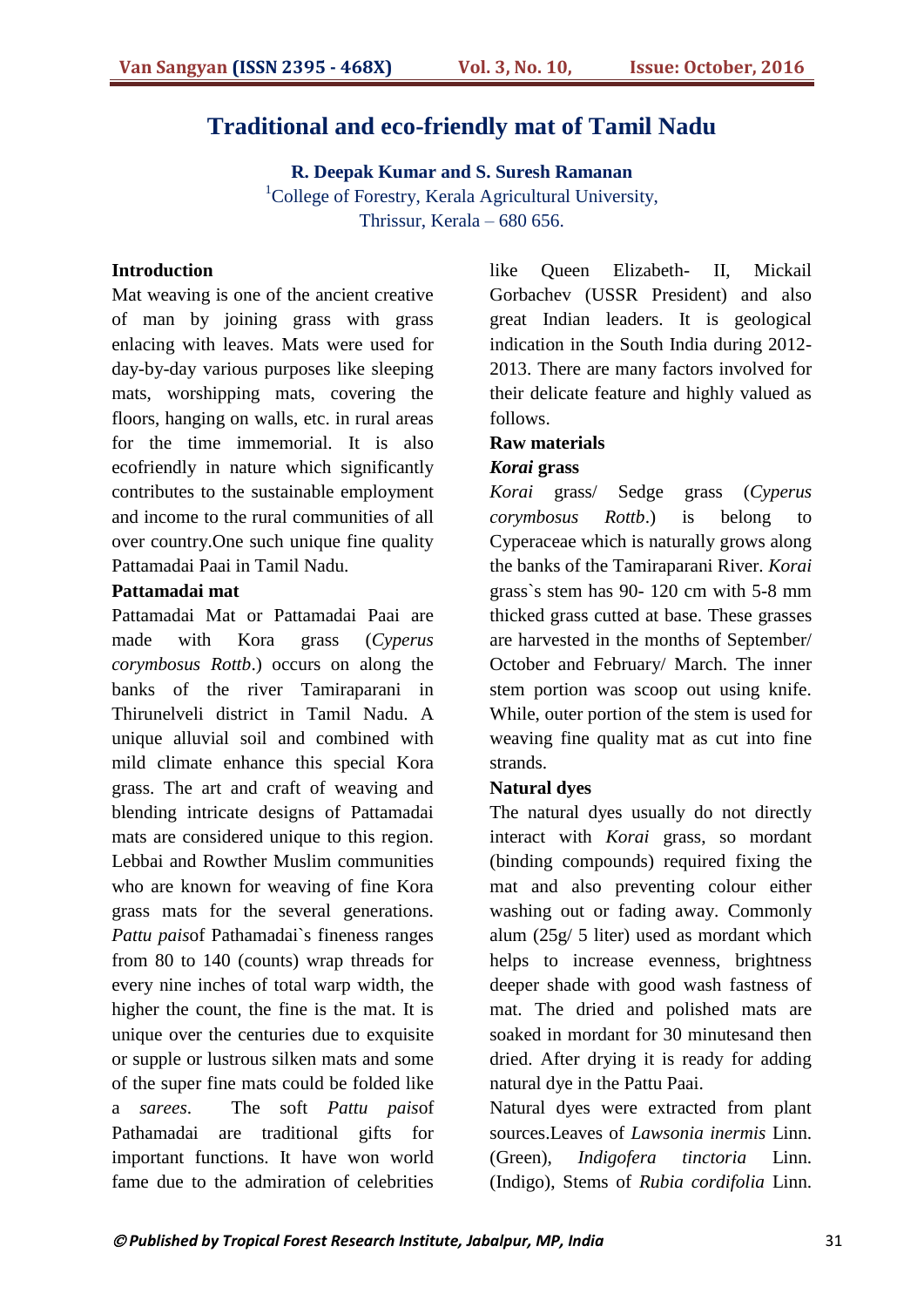(Golden yellow), *Arnebianobilis* Reichb.f. (Red), Woods of *Caesalpinia sappan* Linn. (Red orange), *Acacia catechu* Willd. (Maroon), fruit rinds of *Punica granatum* Linn. (Black) fruits of *Terminalia chebula* Retz. (Black), seeds of *Bixa orellana* Linn. (Orange) flower of *Cassia auriculata* Linn. (Yellow) are some of the plants often used for natural dye.Almost all parts of plants like root, bark, leaf, fruit, wood, seed, flower, etc., produce dyes. Natural dye yielding plants are crushed boiled and kept in water for a day. Coloured extracts were separated and used for dyeing the mat by soaking. It is shade dried in order to fix the colour in the mat.

#### **Production techniques**

Mat weaving or mat creating is quite complex, painstaking and time consuming process. It needs lot of time and patience. The mat production techniques are described as follows:-

#### **Preparation of** *Korai* **grass**

The striped *Korai* grass is dried in the hot sun which gives a lustrous yellowish green colour. Yellowish green coloured grass strips is boiled in a pot containing water and again dried in the sunlight. The longer the *Korai* will be gives the thinner the weft strands. The sun dried grass strips were made into bundles and then soaked in the running water for three to seven days. It will swell up to three times and again sundried. The outer layer is separated and sorted out into the different grades.

#### **Dyeing**

Dyes are gives more attractive to the any products. Most commonly natural colours such as red, green and black are used for making high valued mats traditionally. With the advent of synthetic dyes, it is used more widely due to easy application and availability. However for natural dyed

mats there is huge demand in international markets.

#### **Weaving**

The weaving of Pattamadai pai or Pattamadai mat are fallows alike basket weaving on floor loom. First, the weft of the Pattamadai mats covers the wrap (usually cotton or even silk threats) entirely and pattern formed with striped effect of its own. The number of warp threads will increases the finer quality mats. Sometimes four strands of 100 count are taken together to produce a great strengthened single thread. One end of wet grass inserted in hole of long line needle like stick. By using stick grass is passed into the loom and then twisted to give uniform roundness and strength by hand both the stick and grass ends. While the reed is placed against several for keeping in its position. While completing the weaving compressed to remove the unevenness. After completion of weaving it again dried in the sun. It is finished with a polishing stone to giving the extra lusture.

#### **Quality and price of** *Korai* **mats**

Quality and the number of counts in the mat which deciding the cost. *Korai* mat with 140 count (180 x 75 cm) considered as superior and number one in quality which cost upto Rs. 5000/- while the cost of 120 count range from Rs. 2000-3000/ the cost of 100 counts range from Rs. 1000-1500/- which is also regarded as the fine quality mat.

#### **Reference**

Gandhi, A.S., Yogaraj, M. and Subramanian, M. P. S. (2009). Indigenous knowledge on natural dyeing in Pattamadai, Thirunelveli district, Tamil Nadu. Natural Product Radiance 8 (5): 542-545.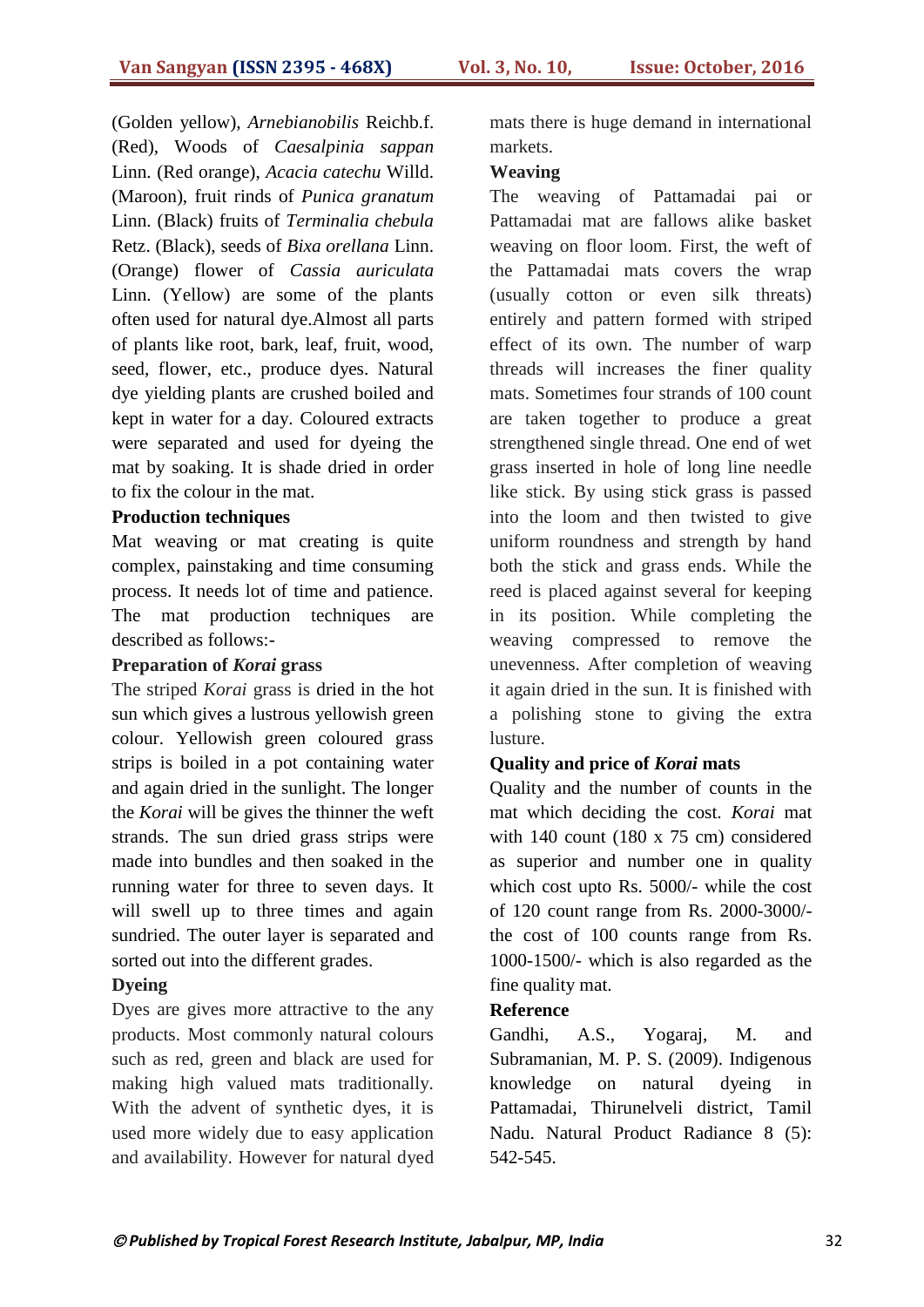Tamil Nadu Handicrafts Development Corporation (TNHDC) (2012). Pattamadai Pai ('Pattamadai Mats') – GI Application No. 195. Geographical Indication Journal-. 47. Geographical Indication registry. Government of India. Intellectual property Rights building, G.S.T. Road, Guindy, Chennai- 600 032

Rajasekar, T. 2008.Women Mat Weaving in Pathamadai: Problems and Prospects. Al-Barkaat J. of Finance and Manage.65- 80.

Muthiah, S and Vengateswaran. (2014). Plight of the mat weavers switch over to other jobs in Pattamadai of Thirunelvelidistrict: a study. Shanlax inter. J. of Commerce*.* 2 (1): 21-26.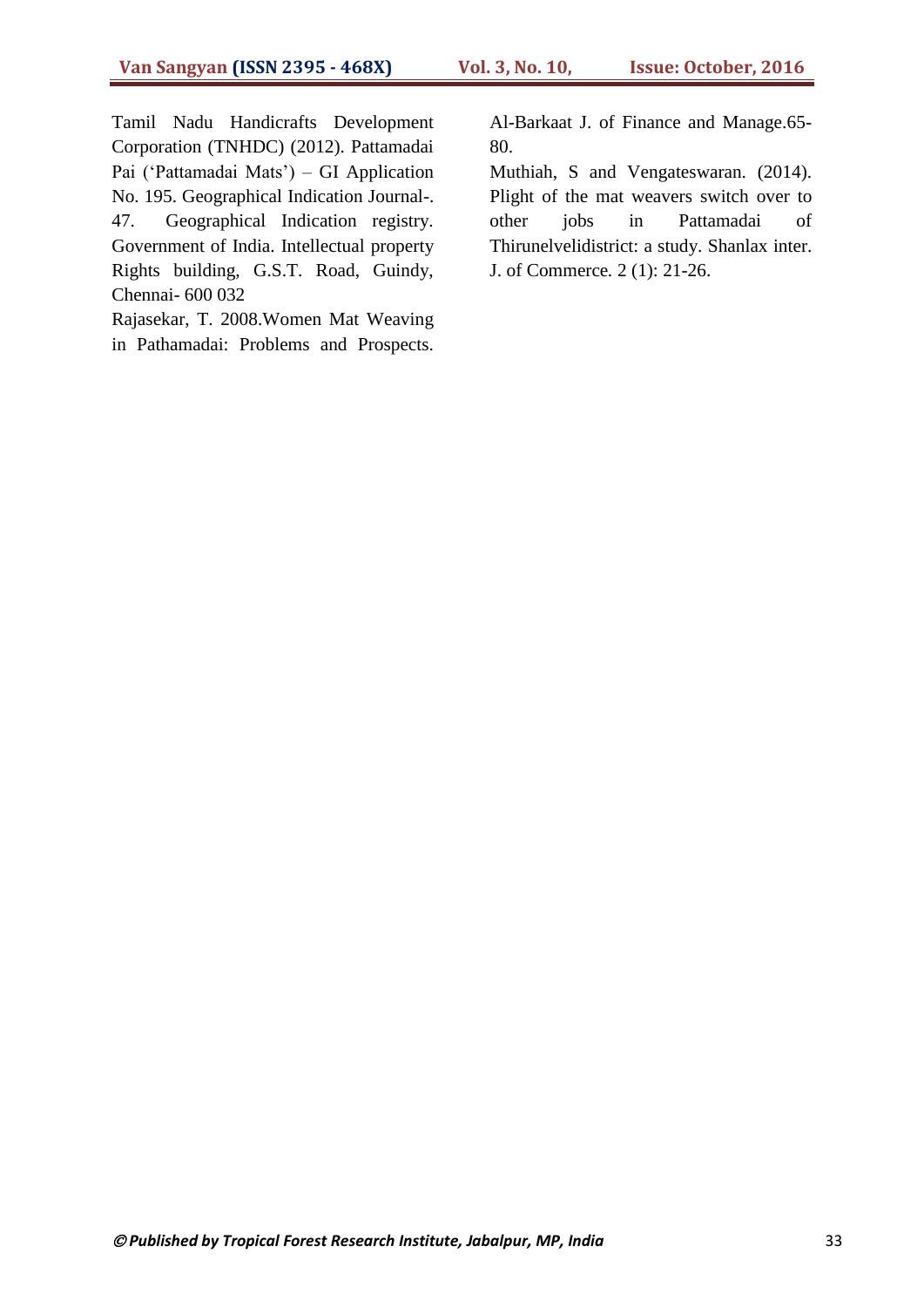# **Gum karaya (***Sterculia urens* **Roxb.): A potential gum tree**

#### **Vikas Kumar**

College of Forestry, Kerala Agricultural University, Thrissur, Kerala-680656 (India)

#### **Abstract**

Results of the present study demonstrated that mixture of natural gums could becontains about 60 per cent neutral sugars (rhamnose andgalactose) and 40% acidic sugars (glucuronic acid and galacturonic acids). Gum karaya is mostly used as aningredient in the preparation of emulsions, lotions, denturefixative powders, bulk laxatives, as a pulp binder in thepreparation of thin papersand suspensionproperties. Traditionally, India is the largestproducer and exporter of gum karaya and Europe is the largestimporter of the gum karaya. As gum karaya is vital for tribal economy and its trade value is substantial, there is a pressing need to develop a scientific and sustainable tapping method to increase the yield and ensure the survival of the tapped trees

**Keywords:** *Sterculiaurens*, Karaya gum, Gum tapping, Propagation, Uses and Pharmacology

#### **Introduction**

Tree gum exudates of the natural acid polysaccharide haveattracted significant attention among researchers because of theirimmense potential application in the food industry, biomedicineand material science. Among the different tree gum polysaccharides,Gum Karaya (GK) is an important partially acetylated naturalpolysaccharide having a branched structure with a high molecularmass of  $16\times10^{6}$  Da and is grouped under the substitutedrhamnogalacturonoglycan (pectic) type of tree gum.

#### **Distribution**

It is a native of tropical Himalayas and Southern India. Globally distributed in India (Assam, Bihar, Eastern and Western peninsula, Northeast of Belgaum, Maharashtra and southern Gujarat (Kumar, 2016; Kumar and Desai, 2016)), Sri Lanka, Australia, Pakistan, Panama and Malaysia. Karaya gum has been used commercially as adulterant or alternative for tragacanth gum for last 100 years. Gum procured is being processed into different grades as per the requirements ofthe buyers and exported through Mumbai to different countries i.e., U.S.A., U.K,Japan, France, Germany, Italy, Singapore, Thailand, and Malaysia. Almost100% of the Gum Karaya procured in the state and even in the country isexported, since its domestic consumption is negligible.Annual World Production is estimated at 5500 Tons, while India"sshare is around 3000 - 3500 tons. Senegal, Sudan and Pakistan are emerging as other important suppliers. Currently, the gum is used in a variety of products including cosmetics, hair sprays and lotions to provide bulk.

#### **Description**

*Sterculiaurens* is a medium to large sized deciduous tree belonging to the family ofSterculiaceae, which grows wildly deciduous forests of dry rockyhills lands having tropical climateat elevations between 300 - 750 meters. Dry, tropical deciduous forests, often associated with *Boswelliaserrata*, on hilltops, exposed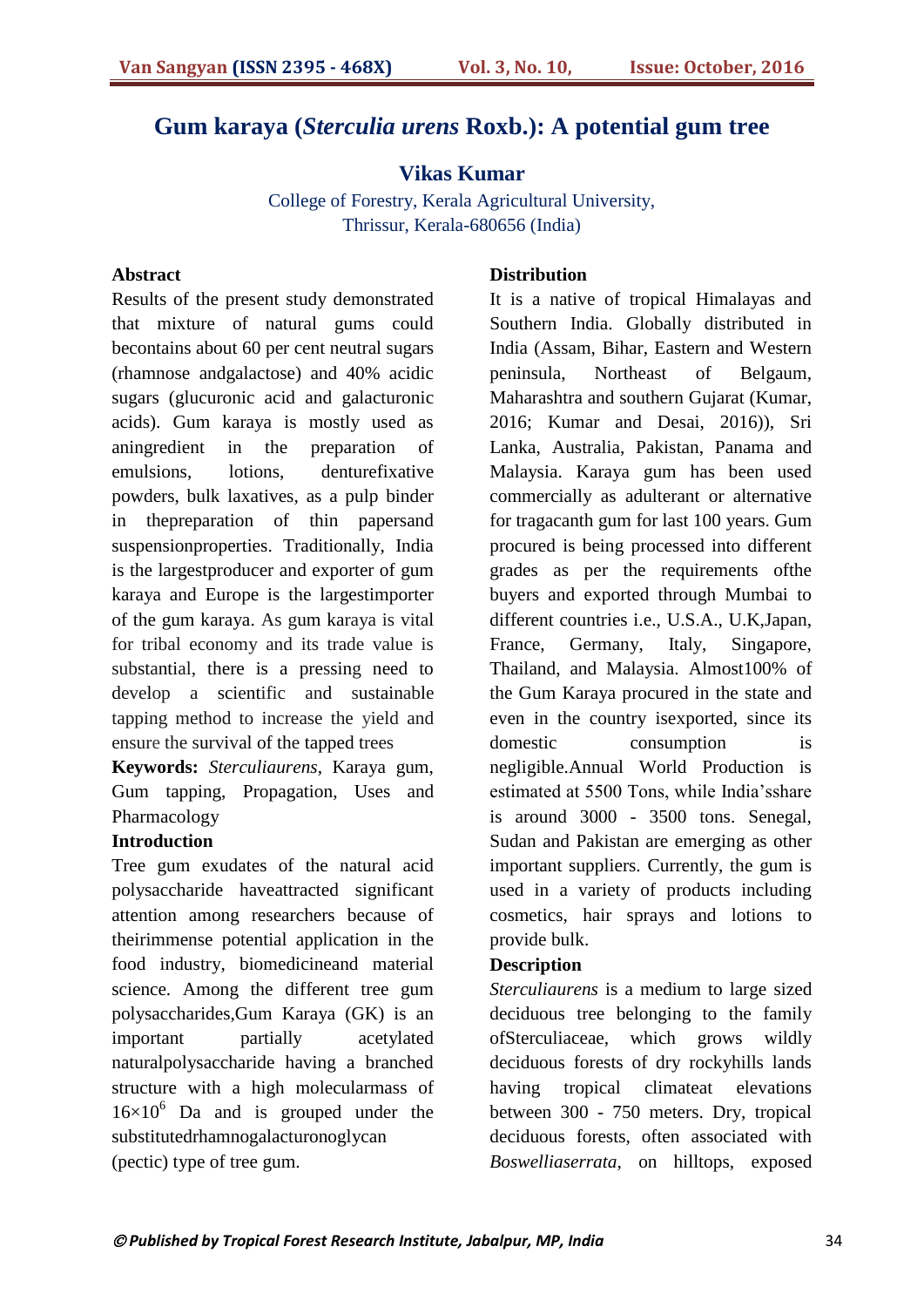ridges, rocky crevices, eroded slopes and similar habitatswith several industrial application and upto 15 m height with 48 cm diameter (Kumar et al., 2013). The trunk appears whitish or pinkish after leaf fall, such peeled bark makes trunk appear like a beautiful carved marbled structure (Fig. 1). Leaves on long petioles, crowded at the ends of branches, palmately 5-lobed, 20-30 cm diameter; tomentose beneath, glabrous above, entire, acuminate; stipules caducous.It is reported that the flowering season- December to January month; fruiting season- April to June while flower is greenish yellow having unpleasant odour, a few bisexual flowers mixed with large number of male flowers. Seed oblong brown coloured 6 mm long; 3-6 in each follicle and seed weight varied from 5291 to 6360 seeds/kg (Chacko et al., 2002). The ripe fruits are collected from the tree when they start to dehisce. Seeds are recalcitrant nature and can"t store for more than a year while maximum seed germination (77-88 %) has recorded overnight soaking in normal water as pretreatment. The seeds are roasted and eaten by Madhya Pradesh tribes. The dehulled seeds consist of 35% protein and 26% oil. Theseed oil is reported to be edible and also used in soap manufacture (Yesodharanand Sujana, 2007).

The bark gives a fibre and wood makes a poor fuel. The majority of commercial karaya gum is obtained from *S. urens*, all parts of tree excude a soft gum when injured. Karaya gum is produced by charring or scarring the tree trunk and removing a piece of bark or by drilling holes into the trunk. The gum seeps from the scars and is collected, washed, and dried. The gum is then graded. A mature tree may yield 1 to 5 kg of gum per season (Verbeken et al., 2003). Chemicalcomposition of *Sterculia urens* seed from different regions withvarying protein content (11.5-30.8%) and oil (24- 29%) has been reported by Vishakha and Bhargava (1999). Chemical, mineralcomposition and protein solubility of defatted Sterculiaurens seedflour was studied by Narsing Rao and Rao (2010) who found thatthe seed was a rich source of protein (20%) and crude fat (29%). Satyanarayana, Subhashini Devi, and Arundhati (2011) reportedthat *S. urens* seed is a rich source of protein, lipid andcarbohydrates.

#### **Propagation**

Seed - germination takes 10 - 15 days and gives nearly 100 % seedlings that reach 15 – 20 cm in height n three months. A physical dormancy caused by the hard seed coat of the mature seeds of many species in this genus can be overcome by scarifying the seed. This is carried out by cutting away or abrading some of the seed coat to allow the ingress of water, though great care must be taken not to damage the embryo. The aril surrounding the seed should also be removed - this is easiest when it has been softened through soaking in water. The seeds germinate optimally at temperatures between 20-30 °C. They can be sown in a nursery seedbed or in containers. A germination rate of about 95%, occurring within about 2 weeks can be expected if the seed has been properly treated.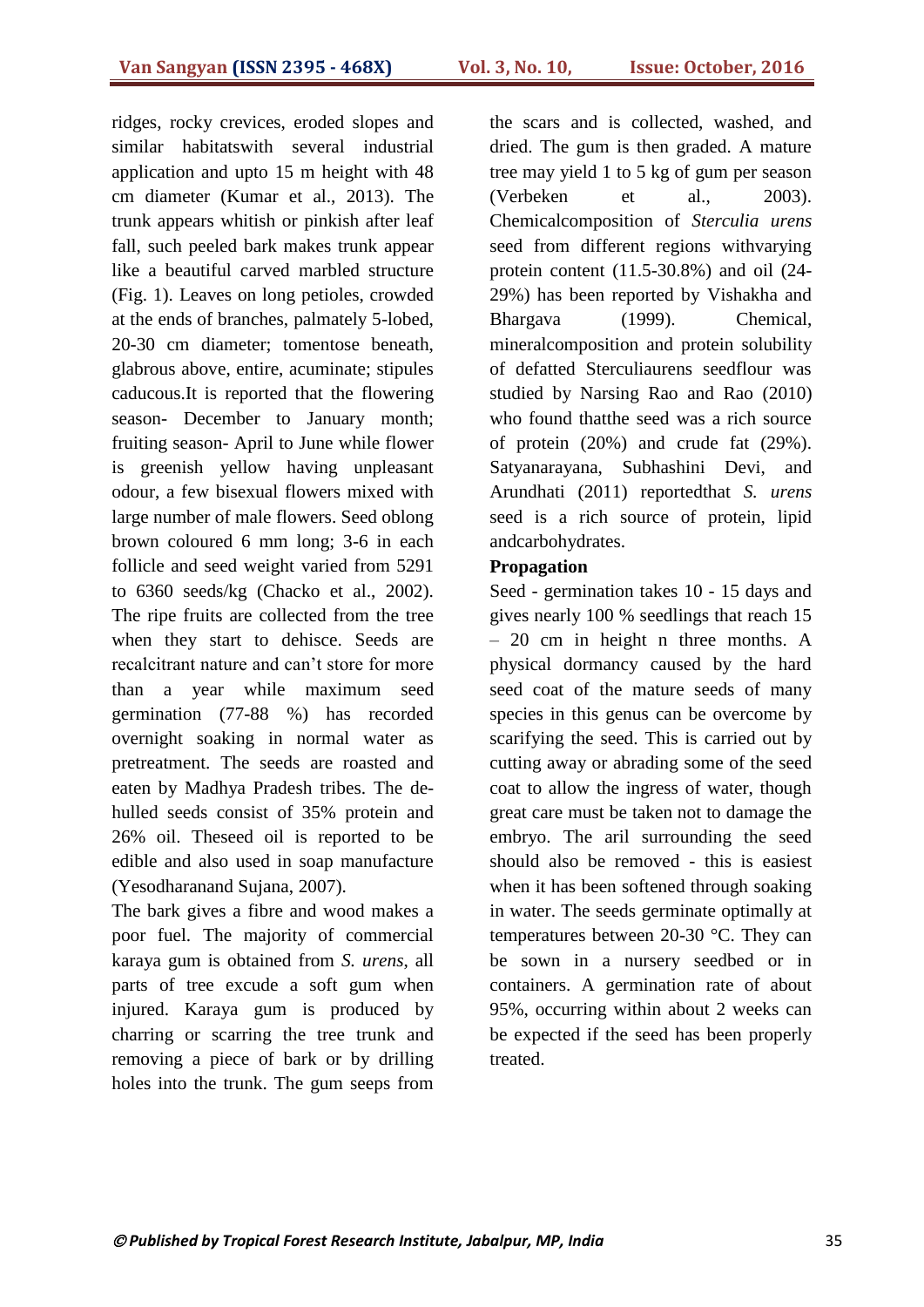

Fig. 1: Phenology of *Sterculiaurens*. (A). Rocky hills in natural forest, Gang's district of Gujart; (B). Threats due to road construction; (C). Exploitation of gum with unscientific tapping techniques; (D  $\&$  E). The trunk appears whitish or pinkish after leaf fall, such peeled bark makes trunk appear and (F). Tapping of gum from gum yielding trees without unscientific tapping techniques

#### **Gum tapping**

Tapping of gum from gum yielding trees is done by blazing andstripping off the tree bark. Maximum amount of gum is produced within first 24hours of blazing and continued for few days. It solidifies in the form of gum tears.Except during rainy season tapping can be resorted to throughout the year.Though the gum exudes from the blazes all the year around; the flow is morecopious in the hot weather. The best quality of gum is produced during Januaryto June. In rainy season the gum produced is either washed off and does not getdried easily and also poor in quality i.e., darker in colour with high moisturecontent and impurities. Blazing of the trees has an important bearing on the tree health and heavytapping is believed to impair the seed fertility and thus regeneration. Therefore, tapping should be done with the

least possible harm to the trees. Precaution should be taken while tapping gum, the Gum Karaya tree should be of at least 3 ft. in girth andblazing should be confined to main stem above 3 ft. from the ground level. The blazes of the rows should be alternate and depth of the blaze should notexceed 1/2" till second layer is exposed and each blaze should be a semicirclewith 6" wide base. In the 2nd and 3rd year, tapping can be continued by extending the 1st yearblaze, 5 cm, above the previous years treated area. Old wounds should notbe reopened. In order to keep the longivity of the tree and for better quality of gum, tapping should not be done continuously and trees should be given longperiods of rest before retapping so that the blazed portion gets enough time toheal and resume normal activity. Excessive tapping of the tree may alsodeteriorate the gum quality. The wound is completely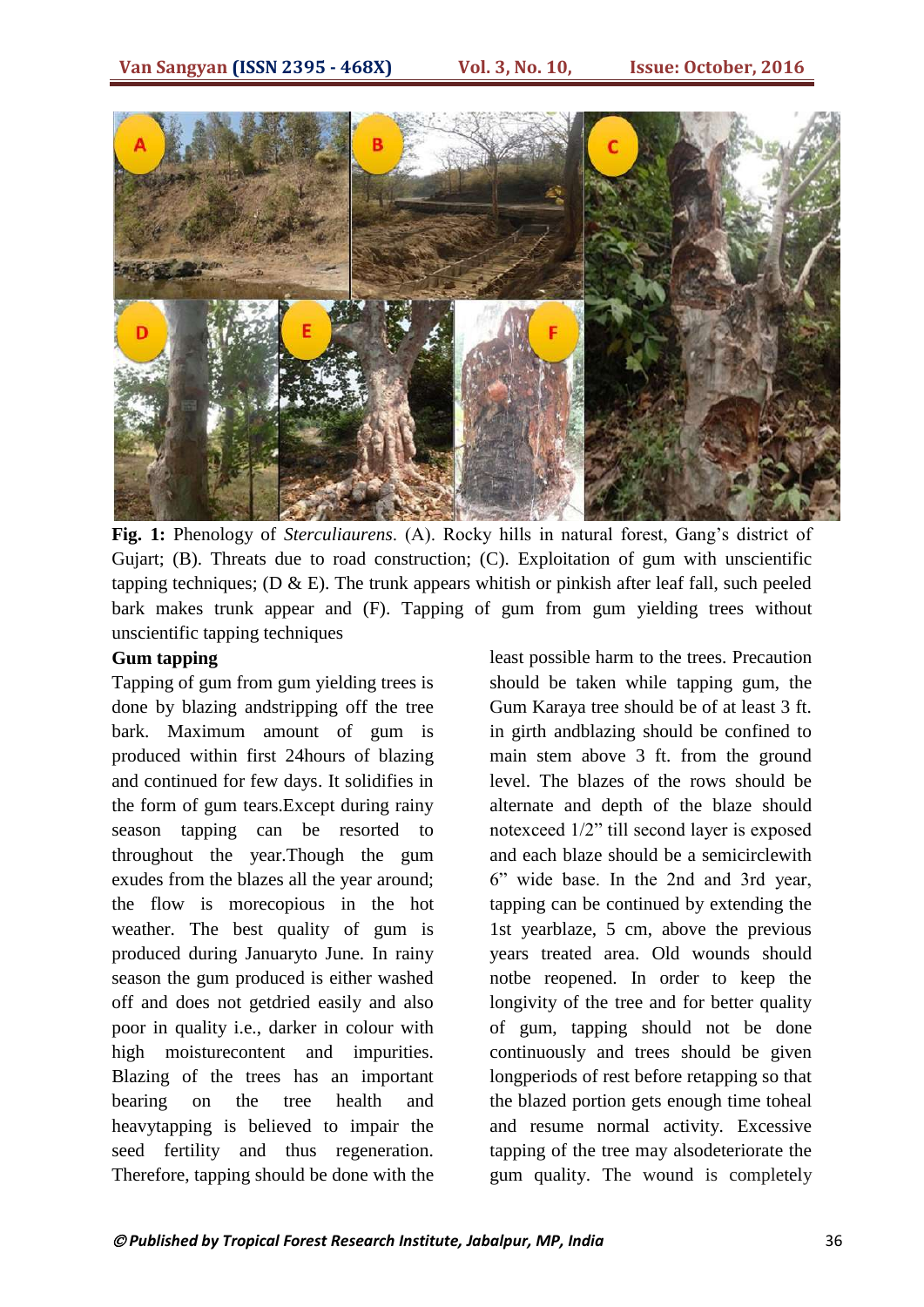healed 60 days after tapping. The yield has increased about 20 to 30 times over the control and about 10 times more than the traditional tapping methods used by the local people. There was a marked difference in the yield among individual trees, presumably due to heterozygosity.

#### **Karaya gum producing states**

Andhra Pradesh, Maharashtra, Gujrat, Orissa, Rajasthan, Karnataka and Bihar.

#### **Uses and pharmacology**

Karaya gum is not digested or absorbed systemically. The major use of Gum Karaya is as a bulk laxative in viewof its ability to form a mucilaginous gel on contact with water. For their use, the

Gum is ground to a granule size of 8- 30mesh. These granules have a capacity toabsorb and after and swell to 70-100% times their original value. The Gum has also been used in alimited way as a wet end additive in paper manufacture in conjunction with starches. It is used extensively in various totally unrelated industries because ofthe properties such as water absorbing / moisture absorbing, gel and film forming, adhesiveness abilities. It is highly resistance to hydrolysis by mild acids anddegradation by most of the microorganisms.

#### **Industrial applications**

In petroleum and gas producing industries the GumKaraya is used in formulations of drilling fluids in removing calcareousdeposits in the wells. Gum Karaya added to the lime-base drilling fluids toprevent water loss after reducing its viscosity by heating at 90 $\mathrm{^{0}C}$  for 10 hrs.

#### **Paper and pulp**

Gum Karaya is used in the paper industry for themanufacturing of certain special quality papers. It deflocculates the fibres andserves as binder for fibres. Use of Gum Karaya results in light weight sheetsof improved formation and strength.

#### **Leather and allied products**

In leather industry it is employed as aningredient of dressing compositions and in proportions for accelerating thetannin action weighing compositions. Gum Karaya is also used in themanufacture of collagen fibre material.

#### **Miscellaneous industrial products**

Low grade gum served as a moreefficient binder in the briquette (a block of compressed coal dust).

#### **Textile**

Gum Karaya in powder form is used as a binding material in many ofthe textile industries.

#### **Agroforestry uses**

A useful plant for reclaiming and reforesting bare, rocky land.

#### **Medicinal uses**

Gum Karaya also used for constipation, liverticular diseaseand as laxative. Also used to osmotic aids through gum which is from powder,paste, ring, disk, a sheet board advantageous only the other adhesive plastersand cements specially immediately after postsurgical core of skin / sensitiveskins or in soothing to skin, less likely to produce softness, darker supportmicrobial growth.Sores and Wound: It found that the application of powdered Gum Karayastimulated granulation and healed the resistant bed sores in few patients.Gum Karaya powder packed in to open wounds increased the normalgranulation tissue and also resulted in good epidermal in growth.Gum Karaya is also used in dentine adhesive, medical adhesive tapes for thetreatment of stomatities and also used in preparation of pressure-sensitivemasking tapes, medical jellies, pastes.The gum is also used to treat throat infections.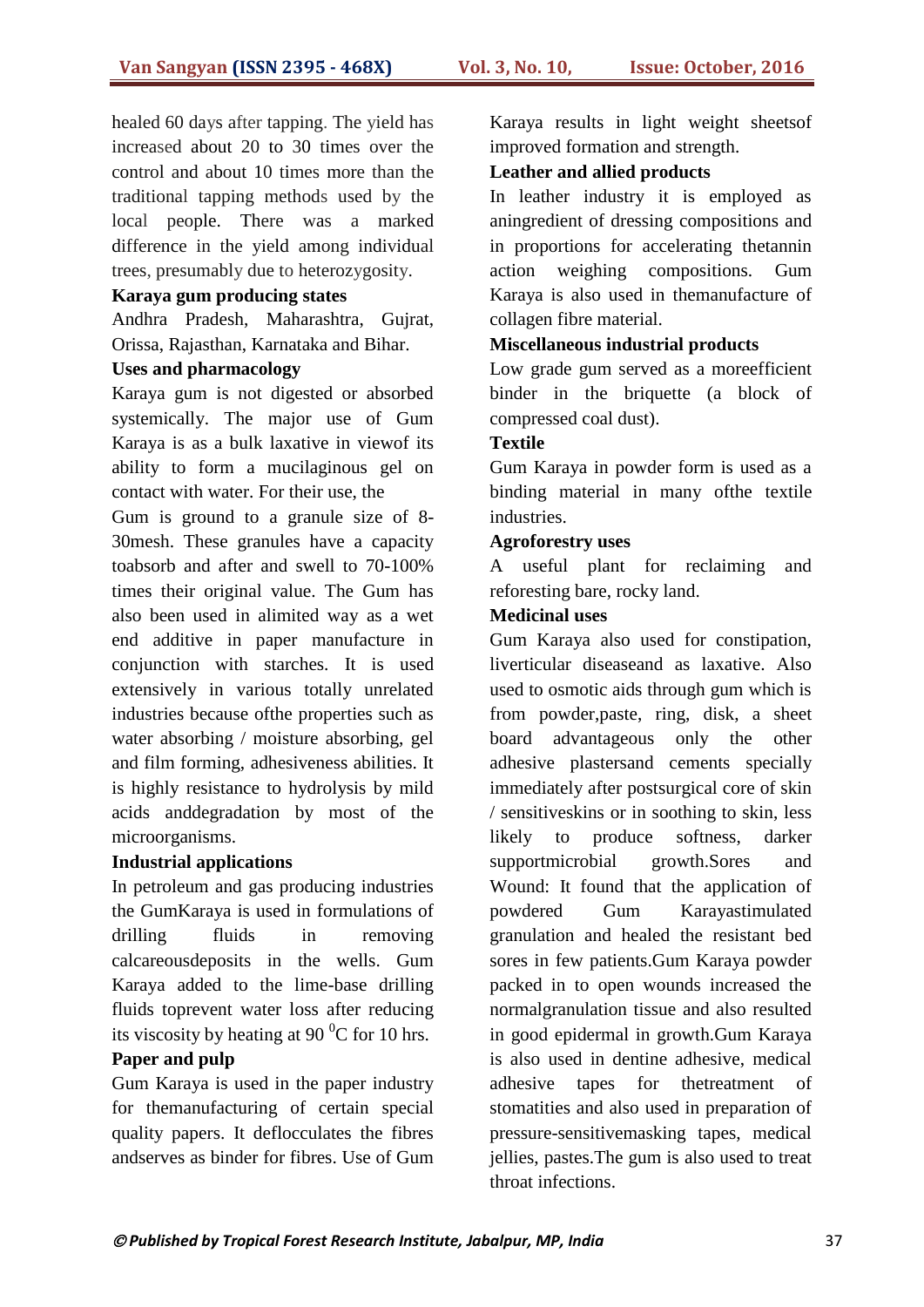#### **Cosmetics**

The film forming property of Gum Karaya makes it useful in thehair setting preparations of hair dressing lotions and finger wave lotions for thebeauty trade.

#### **Food industry**

Sugar: Acceleration of settling rates of first carbonation juice in beetsugar manufacture can be accelerated by the addition of small amount ofa dilute solution of a natural gum such as Gum Karaya. The addition ofgum / stabilizer improves the quality of juice.

Meats: Gum Karaya serves as a less adhesive water absorber in thefinal ground meat products and as an emulsifier and binder during meatprocessing. Gum also gives the product a smooth appearance. Duringmeat processing such as chapping, curing, smoking, cooking, chilling, theadded Gum Karaya acts as an emulsifying and binding agent byabsorbing moisture and stored product.

Salad dressings: In salad dressing Gum Karaya is used as a stabilizer byincreasing the water, oil emulsion and thereby preventing or slowingseparation.

Sauces, Condiment Bases, Ketchups, Sweet pickle and liquor: In the aboveitems Gum Karaya acts as a stabilizer on 0.1% to 1% by increasing theviscosity. It retards the movements of solid particles or liquids of differentdensity.

Baked Foods: A mixture of karaya and arbic gums gave some goodresults as an emulsifying agent, Gum Karaya mixture and biscuits improvesthe appearance, symmetry, grain and tenderness whereas in bread itincreases the volume and improves the softness, symmetry, extreme,cream color, taste, odour.

Karaya gum can be used in making synthetic pulp for fruit juices because of itscold water swelling property.

#### **Other uses**

Also used in linoleum, Ice creams, Jellies, Varnishes, Inks,Rubber compositions, Oil cloth, Paper coating, Polishes and Engravingprocess.The bark can be stripped off the tree easily and yields a useful fibre suitable for making coarse cloth and ropes. **Export policy**

Exports are presently canalised through Tribal Co-operativeMarketing Development Federation (TRIFED), under the ministry of Tribal affairs, Govt. of India, New Delhi, State Tribal Development Cooperative Corporations, and Forest DevelopmentCorporations are having monopoly procurement rights on the collection of gum intheir respective states.

#### **Threats of** *Sterculia urens*

- 1. Exploitation of gum with unscientific tapping techniques.
- 2. In adequate and unsutticient studies on Seed Source Variation (SSV) and Seed Viability (SV) and Seed Germination (SG).
- 3. Relatively slow growth of tree and tapping of gum at various stages of tree growth hinders the overall performance of the species.
- 4. Individuals outside the protected areas are comparatively more prone to become threatened due to lack of protection to the species.
- 5. In the absence of cultivation of these trees in regular plantation, there is a grave concern about the loss of wild germplasm of *S. urens*.

#### **References**

Chacko, K.C., Pandalai, R.C., Seethalakshmi, K.K., Mohana, C., Gorge, M. and Sasidharan, N. (2002). Manual of seeds of forest trees, bamboos and rattans. Kerala Forest Research Institute, Peechi, Kerala. Pp. 212-213.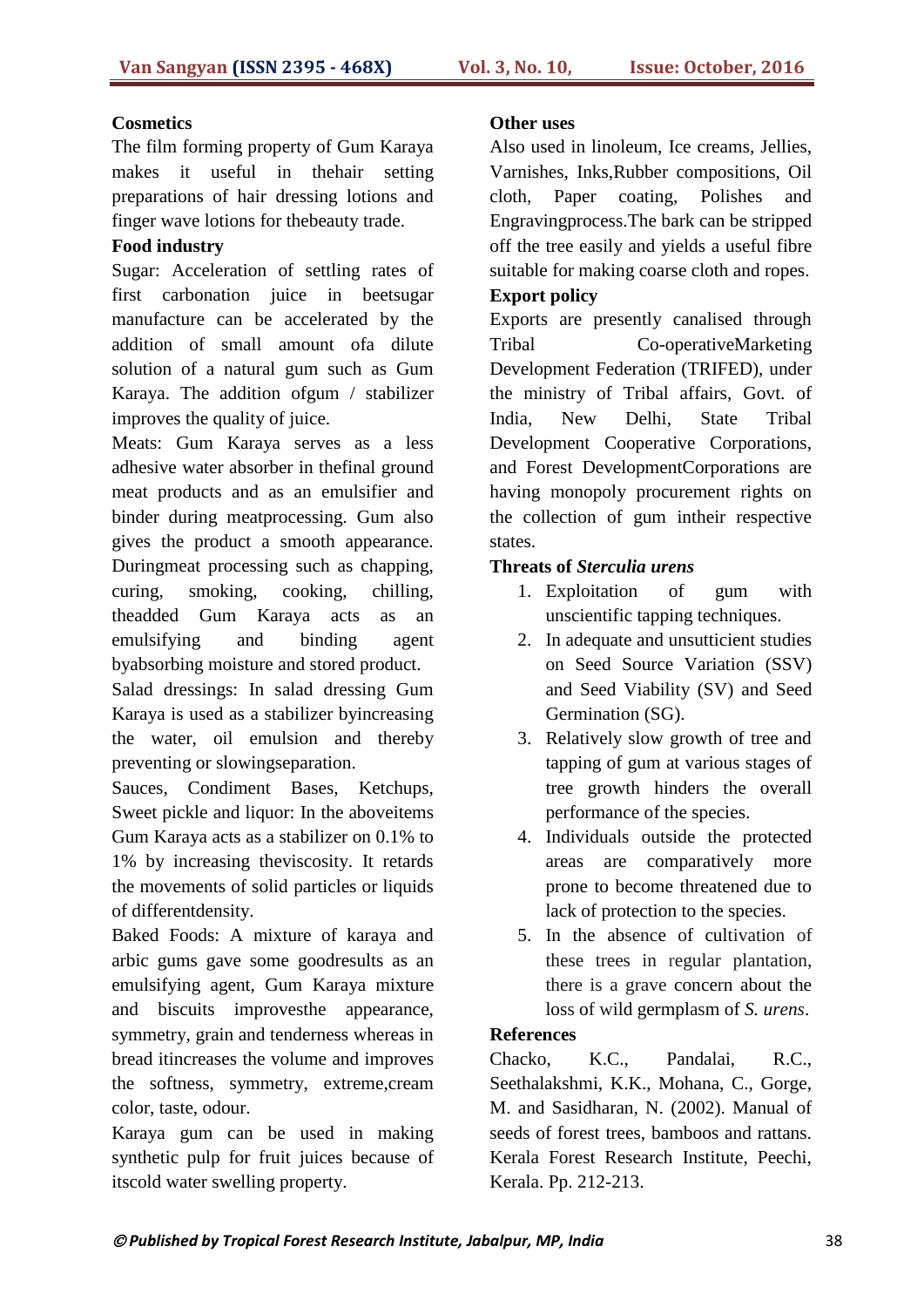Kumar, V. (2016). Phytosociological Study of Waghai Forest Range in Dang District, South Gujarat, India. Tropical Plant Research (In press).

Kumar, V. and Desai, B.S. (2016). Biodiversity and phytosociological analysis of plants around the Chikhali Taluka, Navsari district, Gujarat, India. The Ecoscan (In press).

Kumar, V., Bimal, S.D. and Ajeesh, R. (2013). Ecology of Rare and Endangered plant species of Dang's Forest, South Gujarat. LAP LAMBERT Academic Publishing, Germany.

Narsing Rao, G. and Rao, D.G. (2010). Chemical and functional characterization of *Sterculia urens* L. seed meal. Food Hydrocolloids, 24: 479-485.

Satyanarayana, B., Subhashini Devi, P. and Arundhati, A. (2011). Biochemical changesduring seed germination of *Sterculia urens* Roxb. Notulae Scientia Biologicae, 3 (3): 105-108.

Verbeken, D., Dierckx, S., Dewettinck, K. (2003). Exudate gums: occurrence, production, and applications. Appl. Microbiol. Biotechnol. 63:10-21.

Vishakha, K. and Bhargava, A. (1999). Studies on the nutritional composition ofSterculia species. Journal of Food Science and Technology, 38 (6): 542-544.

Yesodharan, K. and Sujana, K. A. (2007). Wild edible plants traditionally used by thetribes in the Parambikulam wild life sanctuary, Kerala, India. Natural Product Radiance, 6 (1): 74-80.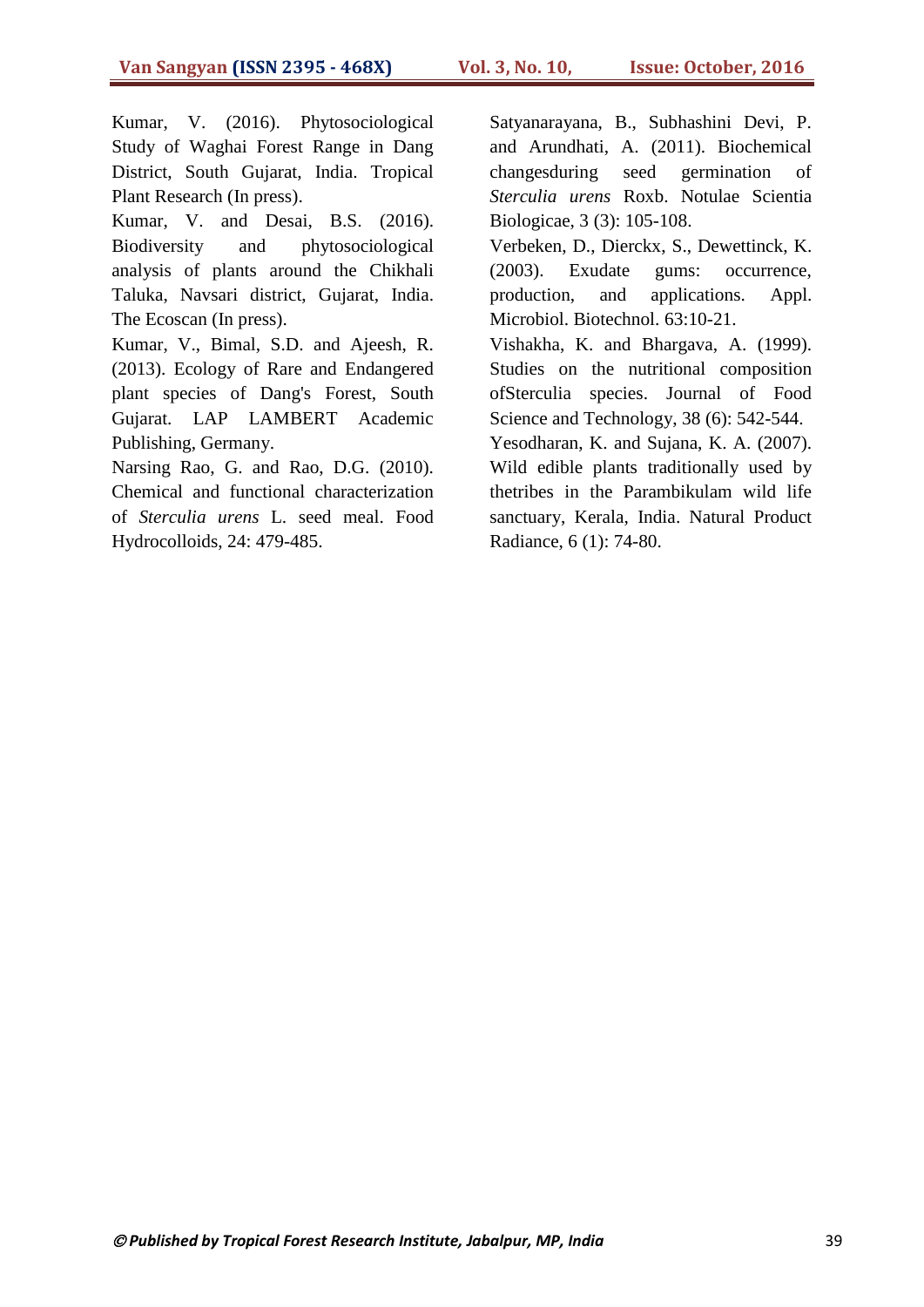# **Antiseptic property of** *Allium cepa* **Linn. (Piyaz) in Uttar Pradesh**

**Amit Tomar**

Department of Botany, Meerut College, Meerut-250 001 (Uttar Pradesh) India

#### **Abstract**

In the present article a brief description of *Allium cepa* Linn. (Lilliaceae) is provided along with its antiseptic properties.

**Keywords:** *Allium cepa,* Antiseptic property, Antifungal, Piyaz

#### **Introduction**

Many of the researchers agree the onion has been cultivated for 5000 years or more. Since onions grew wild in various regions, they were probably consumed for thousands of years and domesticated simultaneously all over the world. Onion skin dye has been used for egg and cloth coloring for many years in the Middle East and Europe. Onion cultivation starting around 3,500 BC, ancient civilizations that used them soon became really dependent on this great vegetable. Onions were easy to grow on any kind of soil, any type of weather ecosystem, and were easy to store, dry, and preserve during winters. The basic abilities of onion also proved to be very useful to Egyptians, Babylonians, Hindu and ancient Chinese civilizations Folk healers are used the onion to prevent infection. Species is commonly found in all places of cultivated field areas in Uttar Pradesh. It is widely cultivated as vegetable.

During my survey work on the medicinal plants of Uttar Pradesh, the author came across many populations of Lilliaceae family member in Meerut, Bulandshahr, Hapur, Ghaziabad, Gautam Buddha Nagar Muzaffarnagar, Shamli, Baghpat, Bijnor and Saharanpur District.

Uttar Pradesh lies between 23°52" and 29°45" North Latitutdes to 77°04"and 84°38 East Longitudes. The state covers a surface area of 240,928sq km and ranks fifth in terms of area in Country. Uttar Pradesh is divided into two geographical regions, which are Southern hills and Plateau and Ganga Plain. In shape is roughly rectangular. In Uttar Pradesh region temperature is recorded 45°C-21°C in summer while 32°C -4°C in winter. In this region, soil mostly loamy and in some area it is sandy loam, silty loam and clay loam occasionally meet within the area. The rainfall varies considerably from year to year. The maximum rainfall recorded during the monsoon in the month of July-September. Climatically the year may be divided into four seasons. The cold season from near the end of November to the beginning of March is followed by hot season, which continues till about the end of June, when the south-west monsoon arrives, the monsoon season lasting till September end. The air is dry for the most part of the year. In April and May, these are usually the driest months.

These species have been identified as members of Lilliaceae family*.* The onions occur common and well known as a local vegetable. These are commonly cultivated in field areas of Uttar Pradesh. In this present study a brief description of species of Family Lilliaceae is provided along with its medicinal use.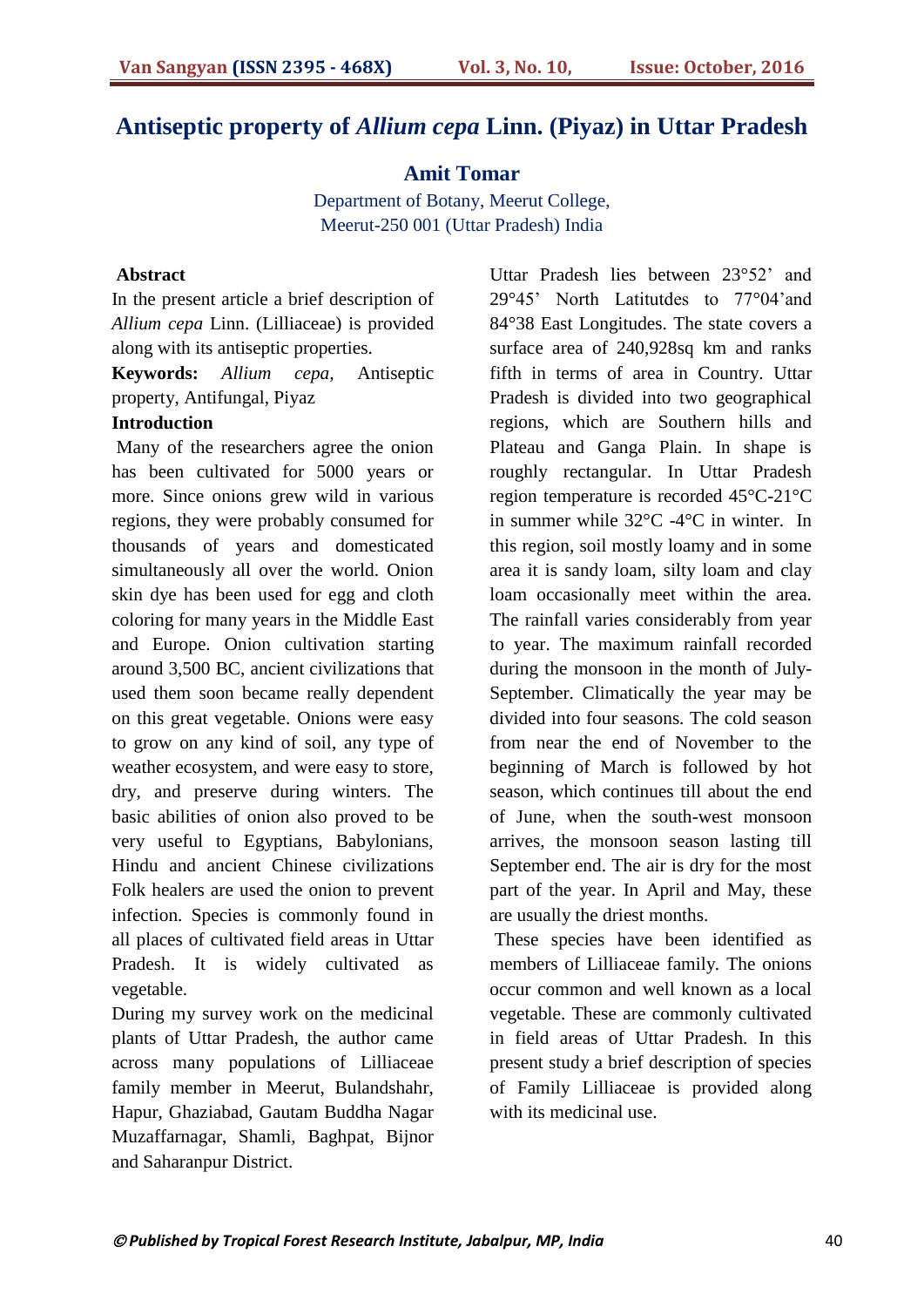#### **Materials and Methods**

The present paper is based on the survey and collection of the data from the native informants, who are Vaidhya or Hakim (Ayurvedic medicine practitioners) and rural people who have knowledge about Ayurvedic medicine with their local name. Oral interviews were held in villages and information recorded at the spot.

Medicinal plants were collected and preserved for the future use. The plants were pressed in old newspapers and blotting sheets for dehydration in strong ply board. The Species were changed to fresh sheets after an interval of 24 hours to 2-3 days depending on the weather conditions until the specimens were completely dry. The plant species were identified with the help of available floras. Doubtful medicinal plants are confirmed at the herbaria of Forest Research Institute (F.R.I.) and Botanical Survey of India (B.S.I.) Dehradun.

Perusal of literatures on medicinal plants, (Singh 1993; Tomar and Singh 2005; Tomar and Singh 2006; Tomar 2007; Tomar 2008 ; Prachi *et al.* 2009 ; Singh *et al.* 2009 ; Tomar 2009 ; Jain and Suryavanshi 2010 ; Tomar 2011; Tomar 2015; Kour (2016); Tomar 2016 and Pedroza *et al.* 2016. In this present study a brief description of species is provided along with its medicinal use.

#### **Botanical description of species**

Onion plant is a perennial herb growing to about 1.2 m, with 4 to 6 hollow, cylindrical leaves. Bulbs large. Leaves radical, hollow, bifarious. Flowers many, white, in dense umbels with both flowers and bulbils On top of the long stalk, greenish-white flowers are present in the form of solitary umbels growing up to 2.5 cm wide. The seeds of the plant are black and angular. The underground bulb, which is used medicinally, is comprised of fleshy leaf sheaths forming a thin-skinned capsule. The onion is used as vegetable crops.



Bulbs of red onions

#### **Chemical composition**

Onion contains alliin and similar sulfur compounds, including allylalliin and methyl and propyl compounds of cysteine sulfoxide. Sulfur and other compounds of *A. cepa* have been analyzed.

#### **Folklore**

*Allium cepa* (Piyaz) is used to prevent infection. Juice (5ml.) onion is applied to inhibit the growth of bacteria. The same dosage is also applied as an antifungal activity.

#### **Result and discussion**

This knowledge is handed down to generations through word of mouth and is extensively used for the treatment of bacterial infection. Thus antiseptic property is checked growth of bacterial infection.

#### **Acknowledgement**

Author is thankful to his respected teachers Prof. (Dr.) Y. Vimala, Department of Botany, C. C. S. University, Meerut and Late Dr. H. Singh, Department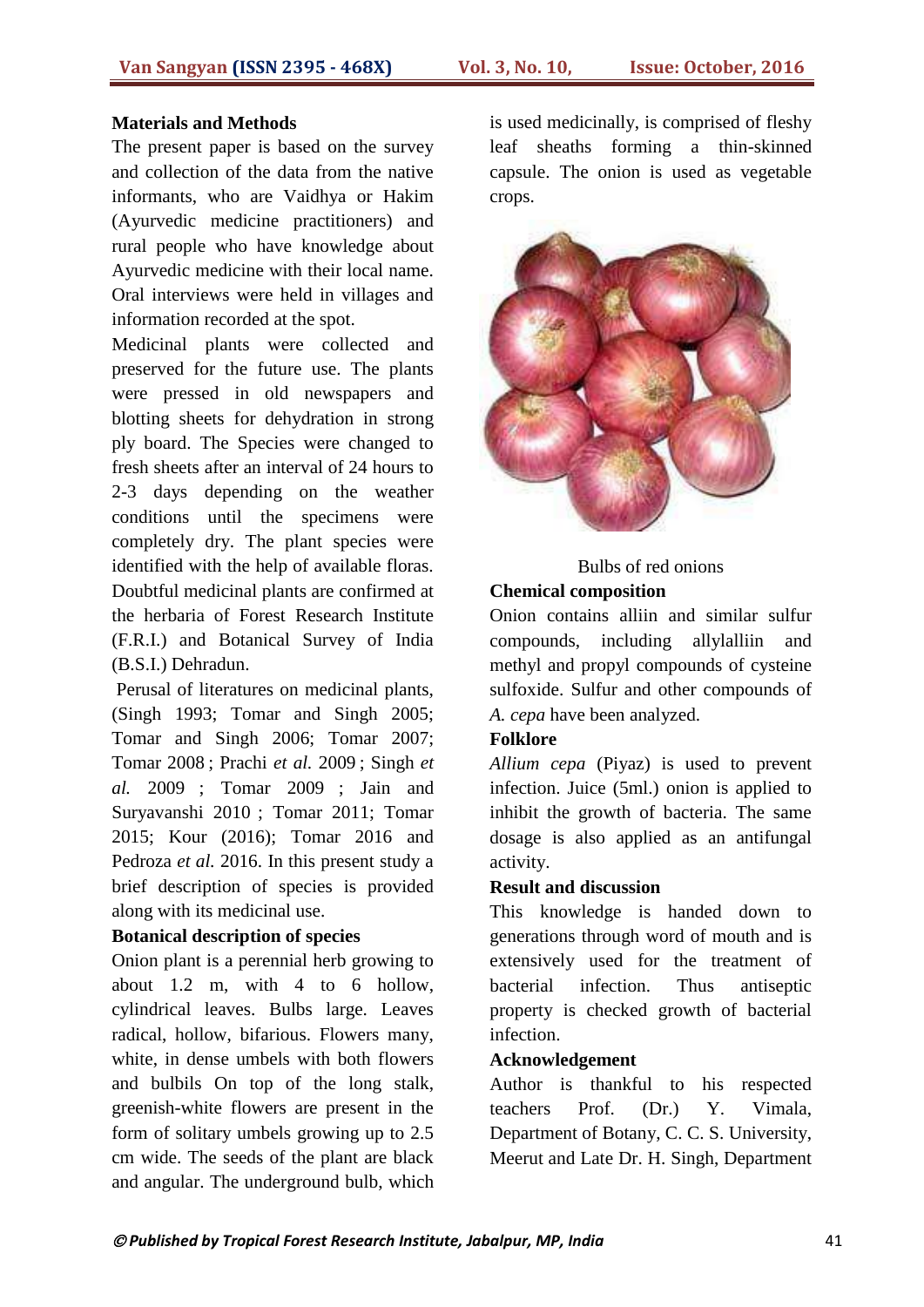of Botany, Meerut College, Meerut (U.P.) for their sincere guidance.

#### **References**

Jain, Alok P. and Suryavanshi (2010). *Gloriosa superba* Linn. A pharmacological review. International Journal of Pharma. Research & Development.

Kour, N. (2016). *Andrographis* 

*paniculata*: A review on ethnomedicinal potential and biological activities. Journal of Plant Development Sciences 8(1): 1-6.

Prachi, Chauhan N, Kumar, D. and Kasana, M.S. (2009). Medicinal plants of Muzaffarnagar district used in treatment of urinary tract and kidney stones. Indian Journal of Traditional Knowledge 8 (2): 191-195.

Pedroza-Escobar D, Sevilla-González MDLL1, Escobar-Ávila EAD

and Serrano-Gallardo LB (2016). Using of medicinal plants among people living with HIV. Journal of Plant Development Sciences 8(7): 311-314.

Singh, V.K. (1993). Selected Indian folk medicinal claims and their relevance in primary health care programme, *Glimpses Plant Res*. 10: 147-152.

Singh, L., Vats, P. and Ranjana (2009). An evaluation of traditional knowledge based studies in Uttar Pradesh and Uattrakhand. Journal of Plant Development Sciences  $1(1-2)$ : 9-16.

Tomar, A. and Singh, H. (2005). Folk medicinal uses of some indigenous plants of Baghpat district of Uttar Pradesh, India. Journal of Non-Timber Forest Products 12 (3): 167-170.

Tomar, A. and Singh, H. (2006). Exotic medicinal plants from Baghpat, Uttar Pradesh, India. Journal of Non-Timber Forest Products 13 (4): 273-280.

Tomar, A. (2007). Use of some medicinal plants to cure migraine. The Indian Forester 133 (2): 275-278.

Tomar, A. (2008). Folk medicinal uses of some indigenous plants of Hastinapur block in Meerut district, (Uttar Pradesh) India. Journal of Medicinal and Aromatic Plant Sciences 29(4):186-190.

Tomar, A. (2009). Folk medicinal uses of plants roots from Meerut district, Uttar Pradesh. Indian Journal of Traditional Knowledge 8 (2): 298-301.

Tomar, A. (2011). Sustainable harvesting and conservation of highly utilized medicinal plants from Meerut region (Uttar Pradesh). Acta Botanica Indica 39: 23-28.

Tomar, A. (2015). Use of *Punica granatum* L. (Anar) to cure ulcer*.* Life Sciences Leaflets 62: 39-42.

Tomar, A. (2016). Uses of some common essential oils in aromatherapy. Van Sangyan 3(8): 1-7.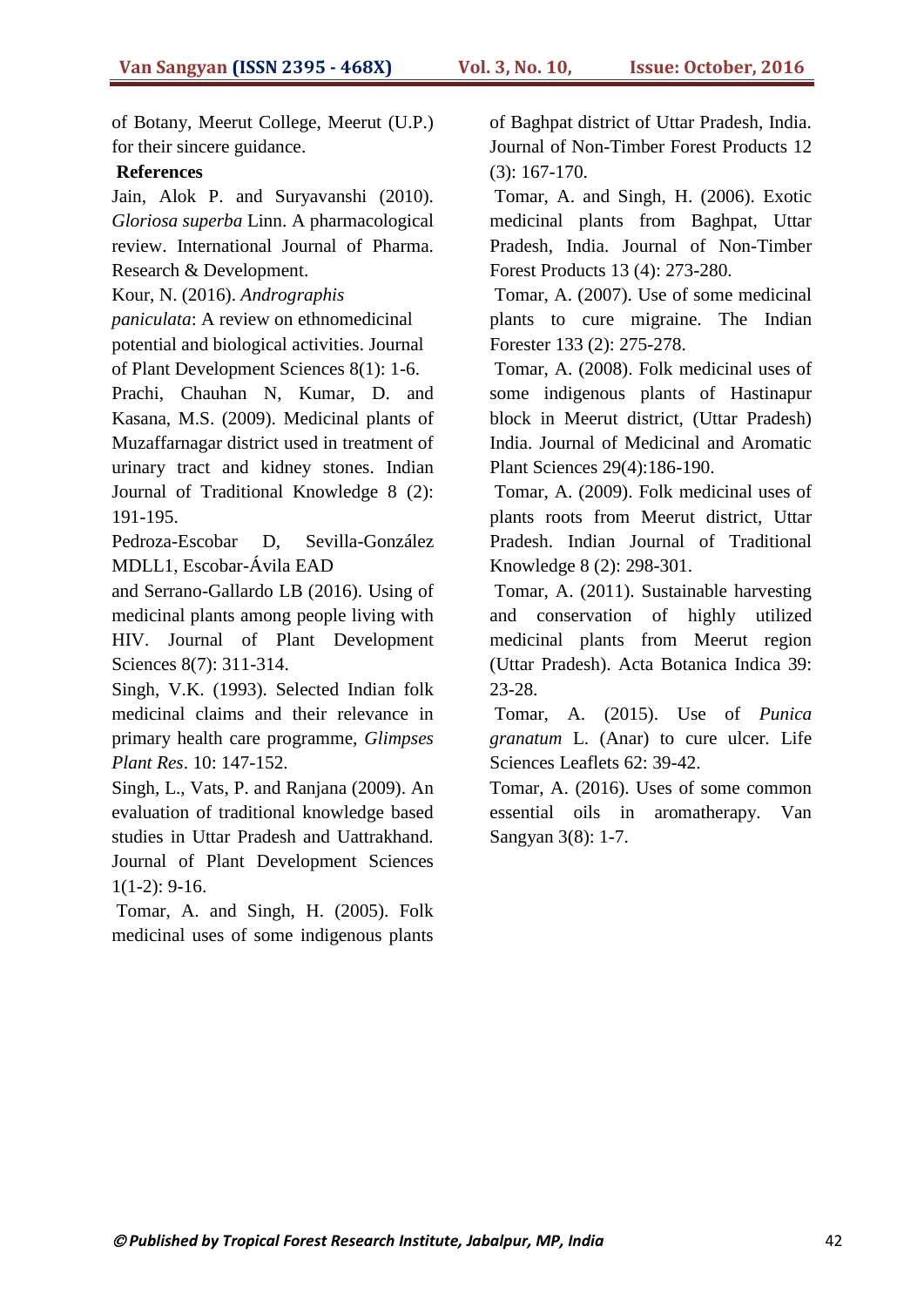# **Know your biodiversity**

**Dr. Swaran Lata and Preeti Kaushal**  Himalayan Forest Research Institute

Shimla (H.P.)

#### *Ratufa indica* **Erxleben**



*Ratufa indica* commonly known as Indian Giant Squirrel and Shekru (Local Name) is a maroon and buff colored giant squirrel endemic to India especially to Western Ghats and is very dependent on the canopy connectedness for its survival. These squirrels are included under family Sciuridae and order Rodentia whose descendants are known to be living since last 30 to 40 million years ago. The Sciurids are capable of occupying different niches from temperate to tropical regions of the world. They are diurnal and chiefly herbivorous feeding on plants, seeds, fruits, leaves and occasionally on small vertebrates and insects.

The species of *Ratufa indica* is widely distributed in Indian peninsula. They are arboreal and spending most of its time in trees and very rarely come down on the ground. They prefer mixed deciduous, evergreen, tropical and rain forests. Indian giant squirrel is omnivorous. Their feeding and nesting activity is mainly in top to mid canopy. Leafy trees with canopy continuity and liana growth are preferred for nesting and many times large nesting

trees also served as feeding trees. An individual will often have 2 to 5 nests in a small area of forest, which are used as sleeping quarters, with one being used specifically for giving birth and nursing the young. They also used tree holes as shelter. *Ratufa indica* play an important role in seed-dispersal. They disperse the seed of the plant that they consume as they defecate. Seeds form a majority portion of their food item, including bark, pith, flowers, nuts, bird eggs, insects, fruit pulp and figs were consumed as per the availability.

They build large globe-shaped nests of twigs and leaves, placing them as possible in the trees. They prefer tall profusely branched trees for the construction of nests. Using its long tail for stability, this squirrel can leap from tree to tree and jumps of up to 6 meter. They are mostly active in the early hours of the morning and in the evening, and resting in the midday.

The weight of Indian giant squirrel is between 1.5 to 2.0 kg. Head to body length measures about 25 to 45 cm**.** The length of tail is about 20 to 40 cm. They have two or three tone color scheme with shades of black, brown, and deep red. Ears of *Ratufa indica* are short and round. They have pronounced and broadened hands with an expanded inner paw for gripping. Cheeks, chest, front of the forelimbs and underparts are white, cream or orange in color. The eyes are bright dark or light brown. The nose and lips are pink in color. They have some long hairs behind the nose and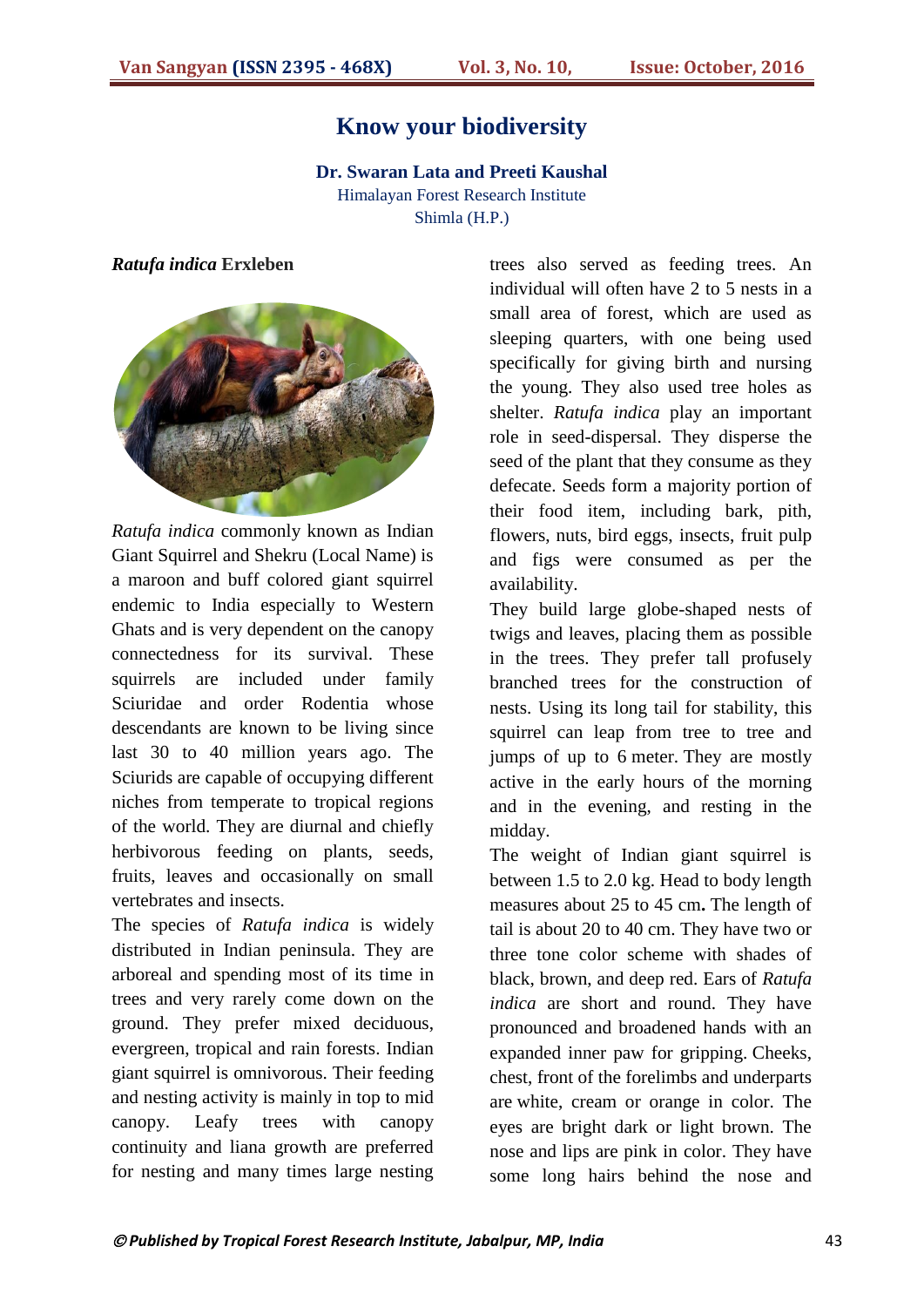mouth. The tail is long and strong, the color of tail is light brown to creamy white on the tip. Both sexes are almost similar, but females can be distinguished from males by their three sets of mammae. The Giant Squirrel"s large tails used for balancing, running, jumping and quick movements.

They are typically wary, shy and solitary animals. They are rarely seen in pairs during breeding seasons. Breeding occurs throughout the year, or several times during the year. Males actively compete for females during the breeding season and pairs may remain associated for longer period of time. Average number of offspring is 1 or 2. The gestation period is between 29 to 35 days. The average lifespan of Indian giant squirrel is 20 years.

It is protected under schedule-II of wildlife protection act, 1972 and given status Least Concern (LC) in International Union of Conservation of Nature (IUCN) Red List. Presently *Ratufa indica* is a state animal of Maharashtra. However, throughout its range, it is facing threats to its survival from habitat loss and persecution by local people. Beside this due to deforestation, the already limited habitat of *Ratufa indica* is reduced considerably. Different agencies such as IUCN, CITES etc. are trying to reduce further fragmentation of their habitat.

#### *Prunus cerasoides* **D. Don**

*Prunus cerasoides*, known as the Wild Himalayan cherry, sour cherry and locally as Pajja is a deciduous cherry tree found in East Asia, South Asia and Southeast Asia. It belongs to the family Rosaceae and the order Rosales. Its range extends in the Himalayas from Himachal Pradesh in north-central India, to Southwest China, Burma and Thailand. It grows in the temperate forests from 1,200–2,400



meters in elevation.

Tree grows up to 30 meters. The bark glossy, ringed, smooth and peels off in thin horizontal strips. The leaves are elliptic, long pointed, with toothed margin. They are short-stalked, 5-8 cm long. The tree usually flowers in autumn and winter. Flowers are hermaphroditic, pinkish white, long stalked and often paired or in fewflowered clusters at the end of branches. Petals 5, obovate spreading outwards. Fruit 1.3-1.6 cm long, ovoid, yellow and turns red when ripens. *Prunus cerasoides* is cultivated as an ornamental tree. The tree thrives in well-drained and moisture-retentive loamy soil, in an open, sunny, and sheltered location.

Like other members of the *Prunus* genus, it is shallow rooted and is likely to produce suckers if the root is damaged. It produces hydrogen cyanide, a poison. This toxin is found mainly in the leaves, seed and bark, and is readily detected by its bitter taste. It is usually present in too small a quantity to do any harm but very bitter seed or fruit should not be eaten. Although, in small quantities, it stimulates respiration and improves digestion, and also claimed to be of benefit in the treatment of cancer. In excess, however, it can cause respiratory failure and even death.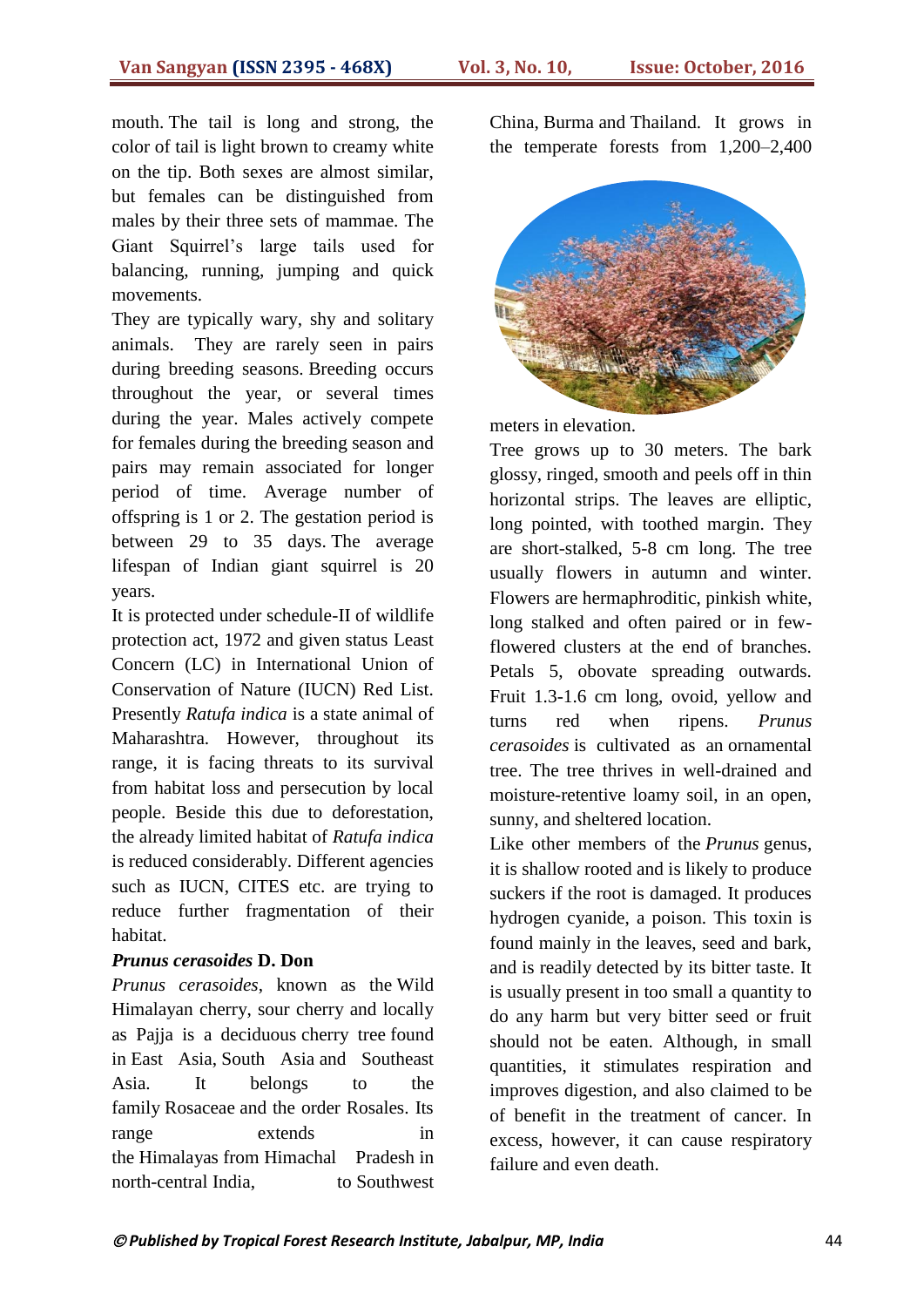*Prunus cerasoides* has been identified as a "framework species" for restoring evergreen forest in seasonally dry climates. It is cultivated within its native area, mainly in India and Myanmar. The seed requires two to three months cold [stratification](https://en.wikipedia.org/wiki/Stratification_(botany)) and is best sown in a [cold frame](https://en.wikipedia.org/wiki/Cold_frame) as early in winter as possible. The seed grows rather slowly and can sometimes take about 18 months to germinate depending on the conditions.

The tree has a range of uses including edible fruit, seed and gum, various medicinal applications, a timber, dyestuff, tannins and beads. Fruit can be eaten raw or cooked. Gum is chewed. Seeds can be eaten raw or cooked and used in the manufacture of necklaces. The fruits and the leaves give a dark green dye. The wood is hard, strong, durable and aromatic, and branches are used as walking sticks. Decoction of stem bark is concentrated at low temperature and used to cure joint pains, bleeding and weakness of the uterus. The powder of the plant is applied in the form of paste in the treatment of skin diseases, to improve the complexion of skin, to treat herpes. The heartwood of the plant is used to treat vomiting, nausea and gastritis. The dried powder is given in dosage of 3-5 g to treat renal stones.

In Himachal Pradesh it is worshipped in all auspicious occasions by the inhabitants. People never cut the whole tree and use only its twigs in rituals as the wood are forbidden to be used as fuel. The plant is strongly recommended for plantation as

rich source of pollen and nectar to honeybees besides its religious value. Thus, it is common to observe quite old trees of *Prunus cerasoides* in the area. Yet IUCN has categorized this plant under least concerned category but this plant is facing quite devastating threats to its survival due to habitat loss and abrupt deforestation and already limited habitat of *Prunus cerasoides* is being reduced extensively. Thus there is an urgent requirement to look after and conserve these plant species.

#### **Reference**

Pallavi. G., Gupta, K.L.V., Rishi, R. Ethnopharmaco-Botanical Review of Padmaka – Prunus puddum Roxb. (2011). International Journal of Ayurvedic and Herbal Medicine. 1:3 87-99.

Baskaran, N., Venkatesan, S., Mani J., Srivastava S. K. and Desai A.A. (2011). Some aspects of the ecology of the Indian Giant Squirrel *Ratufa indica* (Erxleben, 1777) in the tropical forests of Mudumalai Wildlife Sanctuary, southern India and their conservation implications. JoTT Communication. 3 (7): 1899–1908

Pakkad, G. Elliott, S and Blakesley, D. (2004). Selection of *Prunus cerasoides* D. Don seed trees for forest restoration. New Forests. 28:1–9

http://animaldiversity.org/

http://www.rufford.org/

http://natureconservation.in/

http://www.nbrienvis.nic.in/